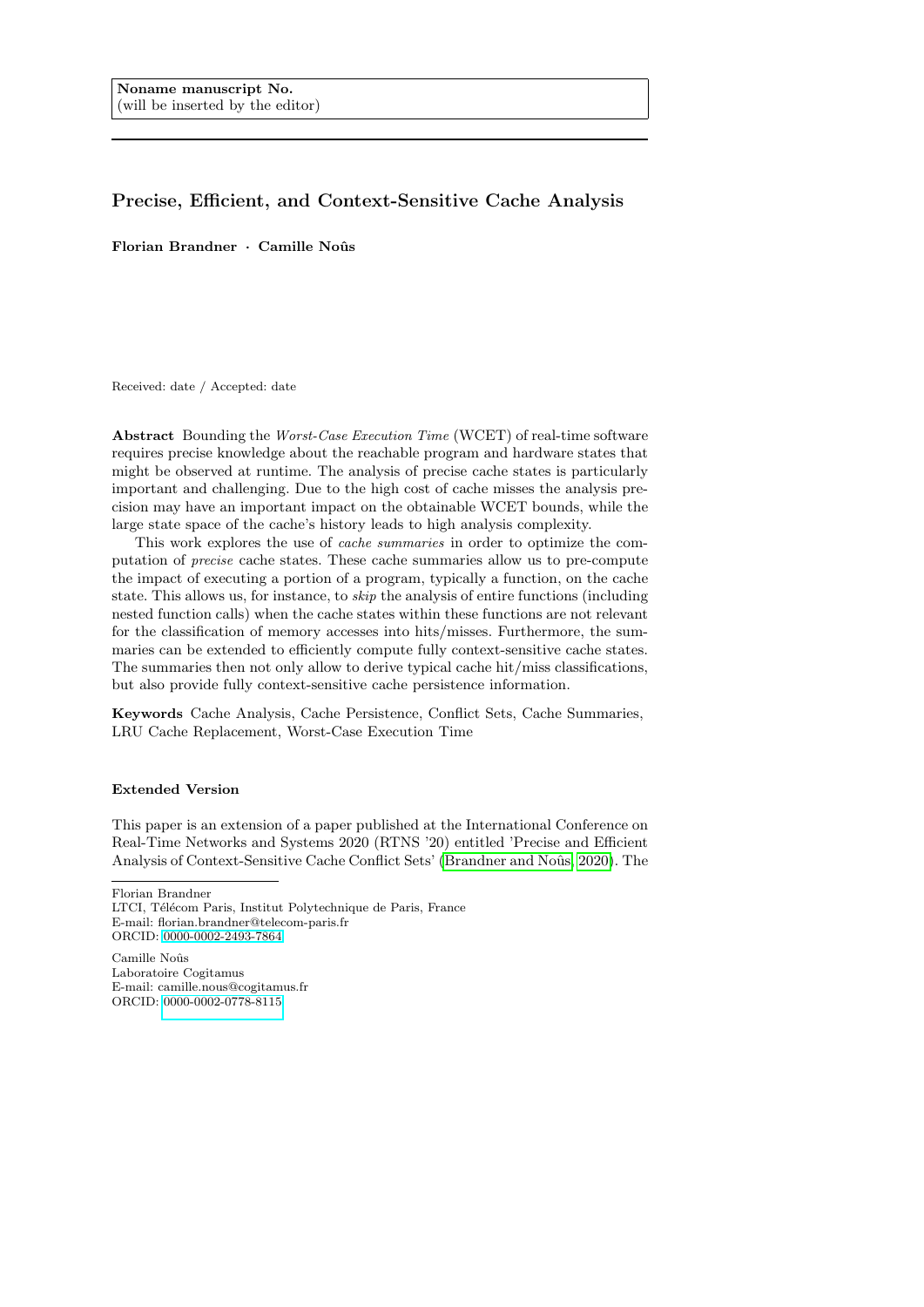extensions cover additional background information and formal definitions of the least-recently used cache replacement policy as well as cache persistence analysis (Section [2\)](#page-3-0). Based on this formalization a generalized LRU-based replacement policy, used in the method cache, and formal correctness proofs of the various analyses presented in the work are developed (Section [7\)](#page-19-0). Minor additions include clarifications and corrections, new or improved examples, as well as additional results and figures in the experimental evaluation.

#### 1 Introduction

The computation of tight Worst-Case Execution Time (WCET) bounds is challenging due to the increasing size of real-time software [\(Dvorak, 2009\)](#page-43-1) as well as the increasing complexity of the underlying computer platforms. In hard realtime systems, the WCET analysis needs to consider all reachable program and hardware states that might be observable at runtime. Static program analysis has been applied successfully [\(Theiling and Ferdinand, 1998\)](#page-45-0) to model both hardware and software states. The information on these states can then be represented as a weighted graph, which is used by the Implicit Path Enumeration Technique (IPET) [\(Li and Malik, 1995;](#page-44-0) [Puschner and Schedl, 1997\)](#page-45-1) to compute the final WCET bound.

A crucial problem is to model the timing-relevant impact of all hardware components in the underlying hardware, including, for instance, the processor pipeline [\(Stein, 2010\)](#page-45-2). Caches have received considerable attention in the last 20 years, due to the large state space of the cache with regard to the program's execution history. This work focuses on instruction/code caches with a least-recently used replacement policy (LRU). Such caches associate an *age* counter with each cache block loaded into the cache. The age of a given cache block  $m$  is reset to 0 whenever  $m$  is accessed and incremented whenever another *conflicting* cache block (mapped to the same cache set) is accessed, that was older than m or not cached (miss). On a miss, the LRU policy evicts the oldest block of a set if the set is full.

Traditionally, memory accesses of a program (e.g., load, store, instr. fetch) are classified [\(Alt et al., 1996;](#page-43-2) [Mueller, 1994\)](#page-44-1) as either always hit (AH), always miss (AM), or not classified (NC). One might also consider cache persistence. A cache block is persistent with regard to a specific scope, i.e., portion of a program, when it stays in the cache once loaded. Persistence gives rise to a fourth classification, with respect to a scope, that is often referred to as first miss (FM) [\(Ferdinand and Wilhelm,](#page-44-2) [1999;](#page-44-2) [Mueller, 1994\)](#page-44-1).

The classifications for the memory accesses of a program can be derived from conflict sets [\(Mueller, 2000;](#page-44-3) [Cullmann, 2013;](#page-43-3) [Huber et al., 2014\)](#page-44-4). A conflict set is usually defined with regard to a *memory block m* [\(Theiling and Ferdinand, 1998\)](#page-45-0), i.e., an address range in memory that is potentially loaded into the cache as a cache block, and denotes the set of conflicting memory blocks that map to the same cache set as  $m$  and that are loaded into the cache after  $m$ . From the size of  $m$ 's conflict set it is then possible to judge whether  $m$  might still be in the cache or not. If the conflict set is sufficiently small, i.e., its cardinality is smaller than or equal to the cache's associativity, then  $m$  is known to be in the cache. As analyses compute an over-approximation of conflict sets, the inverse does not necessarily mean that m actually has been evicted.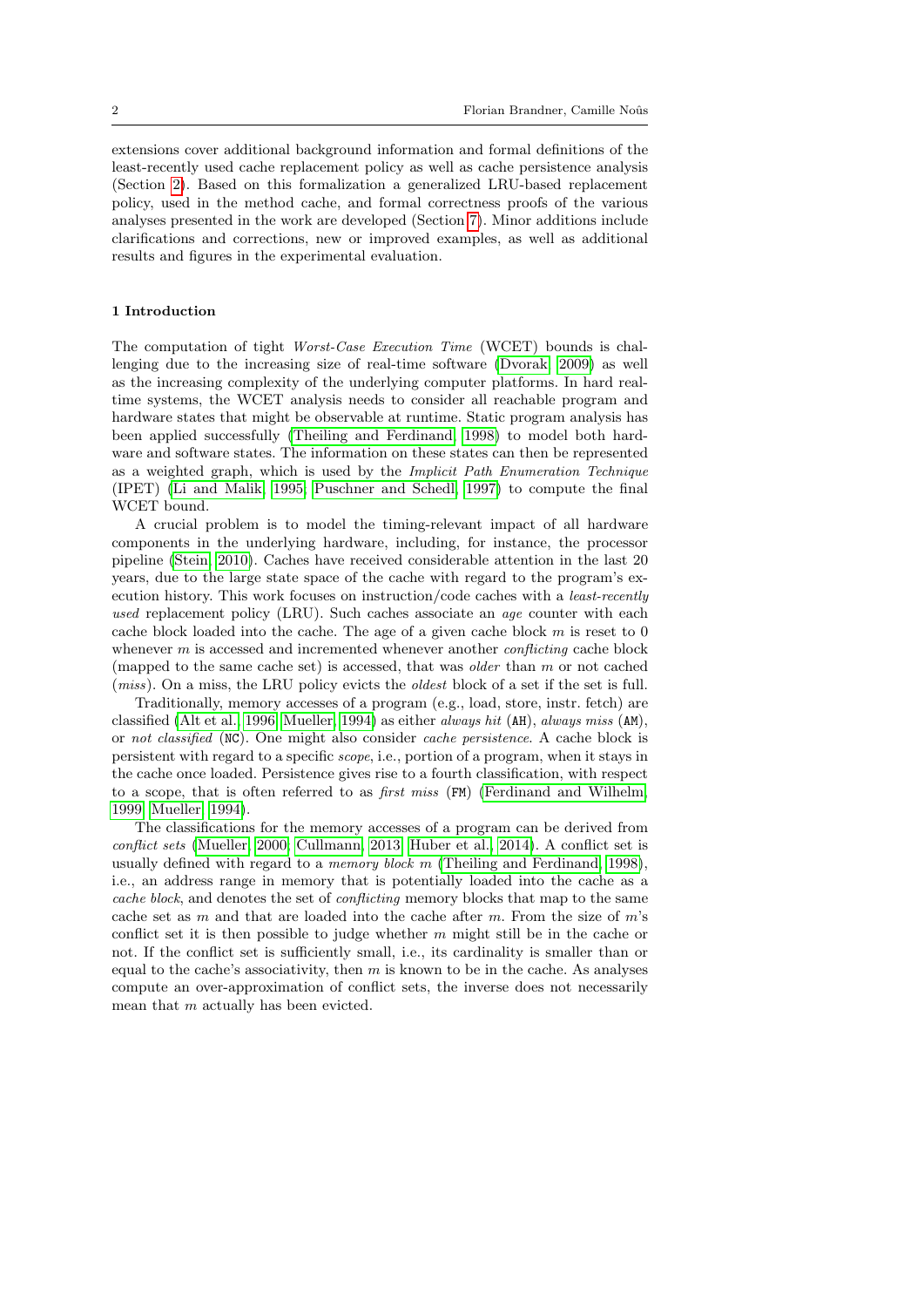Conflict sets for LRU caches denote, in fact, the memory blocks that are *younger* than the analyzed memory block  $m$  [\(Touzeau et al., 2017,](#page-45-3) [2019\)](#page-45-4). Precisely computing conflict sets consequently provides a precise abstraction of the concrete cache states with regard to  $m$  (modulo the order of blocks w.r.t. their ages). Using an efficient representation of sets of conflict sets (aka. families), [Touzeau et al.](#page-45-4) [\(2019\)](#page-45-4) proposed to compute precise upper and lower bounds (on the cardinality) of conflict sets to derive cache hit/miss classifications in two passes.

The starting point of this work is *essentially* the same representation of conflict sets, which was developed independently at the same time. We also rely on Zero-Suppressed Decision Diagrams (ZDDs) [\(Minato, 1993\)](#page-44-5) in order to efficiently represent families of conflict sets. In addition we make the following main contributions with respect to the state of the art:

- We propose a precise analysis that retains all possible conflict sets instead of computing lower/upper bounds on conflict sets.
- Retaining all states inevitably leads to a larger state space and longer analysis times. We thus present novel techniques to drastically reduce the analysis overhead using *cache summaries*. Cache summaries represent the impact on conflict sets when a given portion of a program, such as a function, is executed.
- $-$  *Outer cache summaries* allow us to efficiently obtain the conflict sets at the exit points of the considered portion of the program. This allows us, for instance, to quickly derive the cache state after a function call independent from the call context and without reanalyzing the function itself.
- Inner cache summaries on the other hand can be used to efficiently obtain the conflict sets right before a memory access within the consider portion of the program. For instance, from the cache state before a function call it is possible to quickly derive the cache state within the called function – again without the need to reanalyze the function.
- We then show how to implement a *context-sensitive hit/miss classification* by combining both kinds of summaries. Even more, we show that persistence analysis can be performed virtually for free along with the hit/miss classification.
- Finally, we provide complete proofs demonstrating that the proposed analysis is correct and delivers precise results, i.e., the analysis computes precisely those conflict sets that can be observed on structurally feasible execution paths.
- Due to the use of cache summaries large parts of programs, that only produce intermediate conflict sets that are irrelevant for the final cache hit/miss classification, are skipped, which leads to considerable improvements in analysis time and memory consumption by up to a factor of 200 and 42 respectively.

The paper is organized as follows. We first provide background on the LRU cache replacement policy, the method cache – a cache variant used in the timepredictable processor architecture Patmos – inter-procedural control-flow graphs, as well as *cache* and *persistence analysis* in Section [2.](#page-3-0) We then provide a motivating example to illustrate shortcomings in the current state-of-the-art in Section [3,](#page-8-0) before providing a high-level overview of the proposed approach. Section [5](#page-11-0) and [6](#page-15-0) present a detailed description of the proposed analysis based on outer and inner cache summaries. The correctness of all the analyses presented in this work is discussed in Section [7.](#page-19-0) The approaches were evaluated and compared against the state-of-the-art in Section [8](#page-30-0) using the TACLe benchmark suite [\(Falk et al., 2016\)](#page-43-4). Finally, related work is discussed in Section [9](#page-40-0) before concluding in Section [10.](#page-42-0)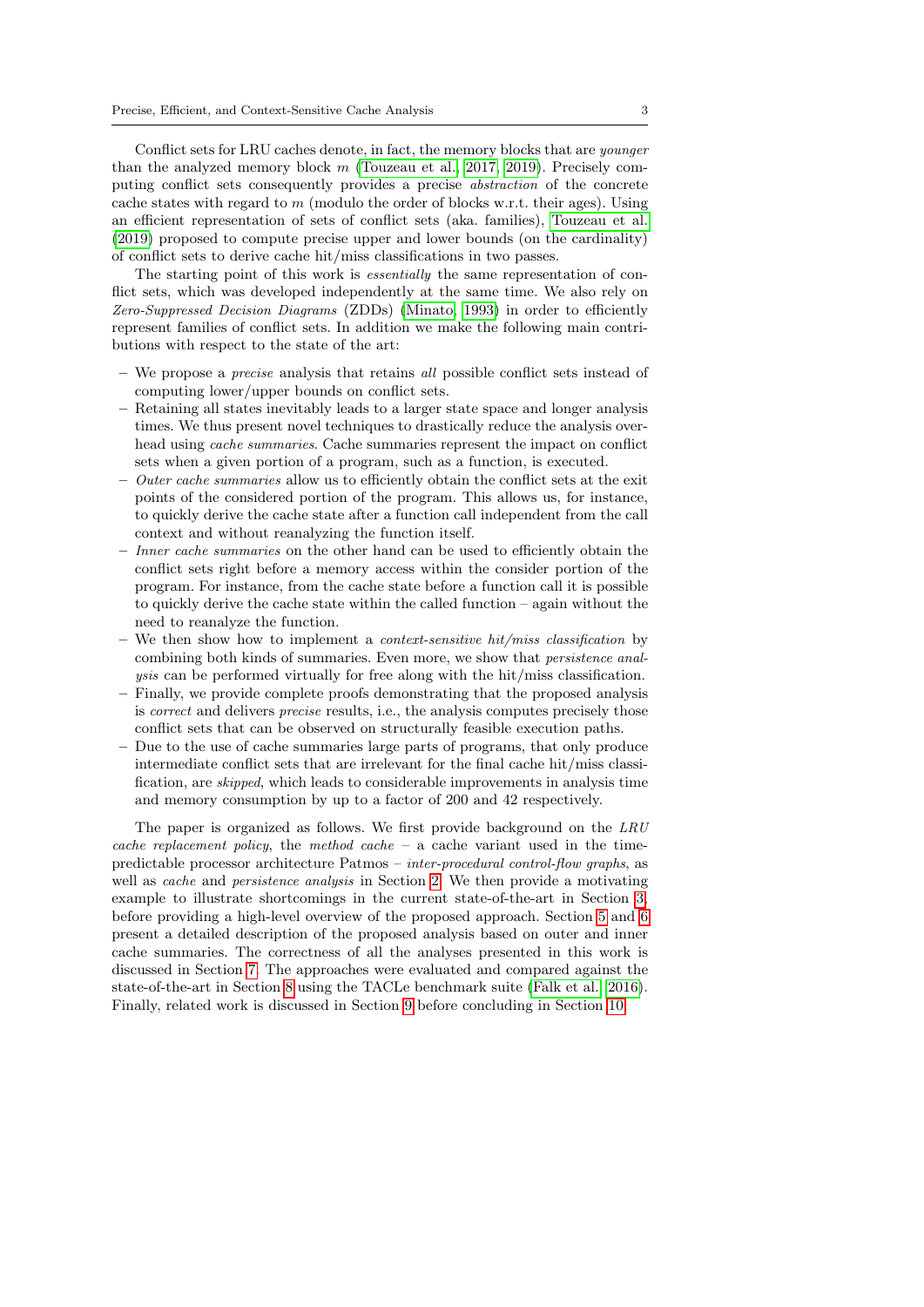## <span id="page-3-0"></span>2 Background

This section provides a brief discussion of the least-recently used (LRU) replacement policy, the method cache [\(Degasperi et al., 2014\)](#page-43-5) of the time-predictable Patmos processor [\(Schoeberl et al., 2011\)](#page-45-5), and finally introduces a precise analysis over families of conflict sets, similar to [Touzeau et al.](#page-45-4) [\(2019\)](#page-45-4). The analysis relies on a single analysis pass and is extended to support the method cache. Finally, a brief formal definition of persistence is provided. We refer interested readers to the review of Lv et al. [\(Lv et al., 2016\)](#page-44-6) for an introduction to cache analysis.

### 2.1 Least-Recently Used Replacement Policy

The LRU replacement policy is a demand-based replacement policy, that determines which *cache blocks* needs to be replaced on a cache miss. As the name suggests, the policy selects the least-recently used cache block for eviction. In order to determine this block the policy needs to keep track of a relative order between cache blocks. This is frequently explained through a stack-like data structure, where the cache blocks are stored. Once a cache block is accessed it is placed on the top of the stack, pushing other blocks down by one position. The least-recently used block is then always located at the bottom of the stack.

This stack representation is not ideal for an actual hardware implementation of an LRU cache. Instead various dedicated data structures have been proposed [\(Smith, 1982;](#page-45-6) [Kadota et al., 1987\)](#page-44-7). The approach of [Kadota et al.](#page-44-7) [\(1987\)](#page-44-7), for instance, associates an age-counter with each cache block present in the cache. The behavior of an LRU cache thus can be described by a function that updates the values of the age-counters as blocks are accessed.

Note that here we also track the age of blocks that are currently not present in the cache. We thus introduce the notion of memory blocks, i.e., "cache blocks" in the cache and/or memory:

<span id="page-3-1"></span>**Definition 1.** A memory block  $m \in MB$  specifies an address range in main memory that is potentially loaded into the (method) cache. The set of memory blocks accessed by the program is given by MB. Each memory block is associated with a non-zero size in bytes via the function  $size: MB \rightarrow \mathbb{N}^+$ .

For standard caches the size of the memory blocks is uniform, i.e., all blocks have the same size. However, as explained in the next subsection, alternative designs are possible. The state of a standard LRU cache can be described by associating an age with each memory block. Blocks that are not present in the cache are assigned the maximum age  $a$ , as stated by the following definition:

<span id="page-3-2"></span>**Definition 2.** The set of LRU cache states of a cache with associativity  $a$  is given by  $LCS^a \subseteq \mathcal{P}(MB \times \{0,\ldots,a\})$ . The function  $age: LCS^a \times MB \rightarrow \{0,\ldots,a\}$ provides the age of a given cache block.

The hardware then operates on such cache states, which evolve according to the performed memory accesses. The following update function – similar to the one by [Kadota et al.](#page-44-7) [\(1987\)](#page-44-7) – specifies the cache states after an access: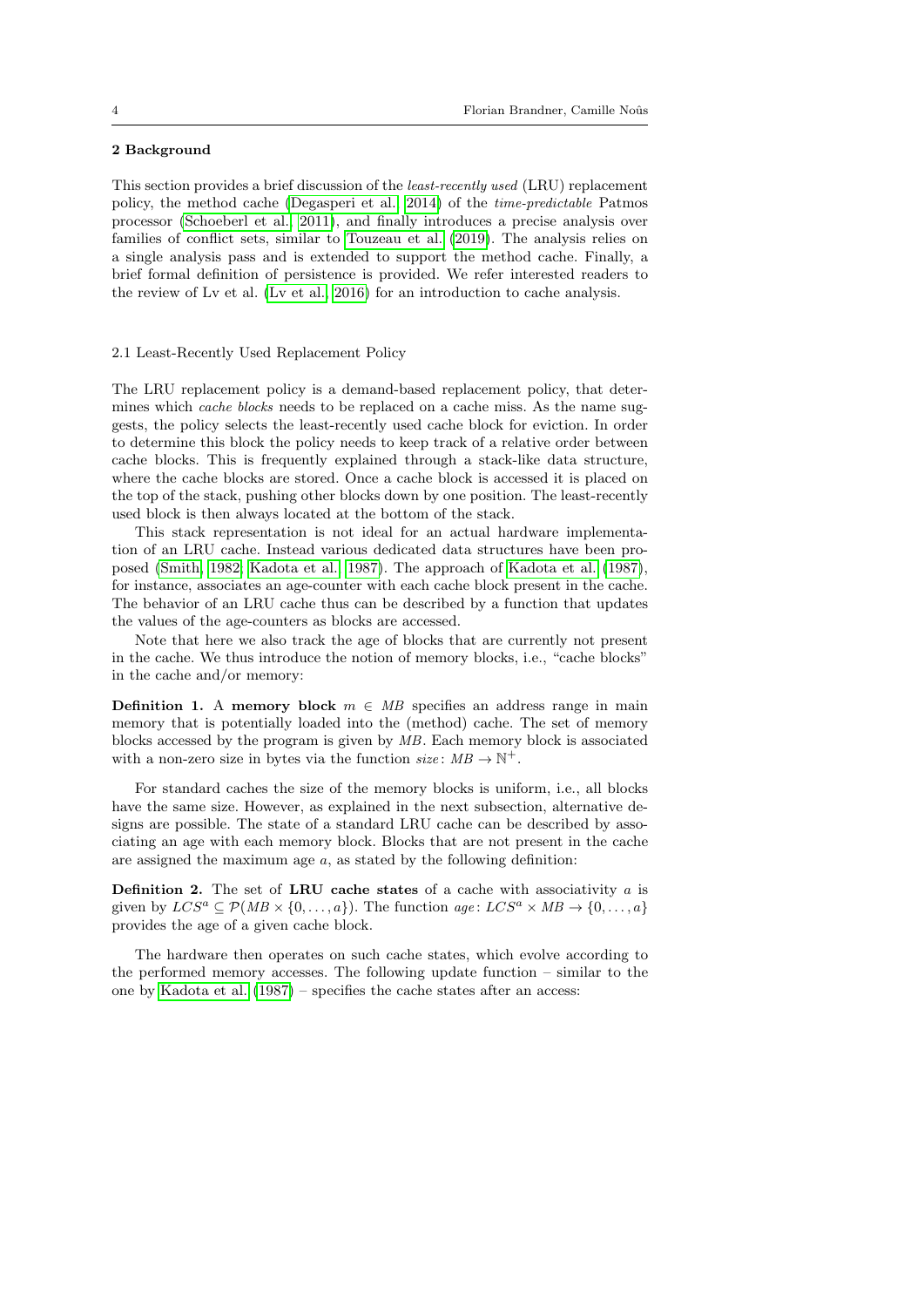<span id="page-4-1"></span>**Definition 3.** The LRU update function takes a cache state  $s \in LCS^a$  and a cache block  $m \in MB$  as argument and returns a new cache state:

$$
update\_LRU^a(s, m) = \{(o, i) \mid \forall o \in MB : i = update\_age^a(s, m, o)\}
$$

$$
update\_age^a(s, m, o) = \begin{cases} 0 & \text{if } m = o \\ age(s, o) + 1 & \text{if } age(s, o) < age(s, m) \\ age(s, o) & \text{otherwise} \end{cases}
$$

Example 1. Assume an empty LRU cache with associativity 4 and a sequence of accesses to memory blocks  $(m_1, m_2, m_3, m_4, m_1, m_5)$ . Initially the cache is empty, the hardware cache state is thus given by  $\{(\mathbf{m}_i, 4) \mid i \in \{1, \ldots, 5\}\}.$  The cache state after the accesses to  $m_1$  are given by  $\{(m_1, 0)\} \cup \{(m_1, 4) | i \in \{2, ..., 5\}\}\$ and  $\{(\mathfrak{m}_i, 4 - i) \mid i \in \{1, ..., 4\}\} \cup \{(\mathfrak{m}_5, 4)\}$  respectively. The final state after accessing  $m_5$  is given by  $\{(m_5, 0), (m_1, 1), (m_4, 2), (m_3, 3), (m_2, 4)\}.$ 

It is easy to see that, starting from an empty cache state where all memory blocks are associated with the maximum age  $a$ , the update function ensures that each memory block is either assigned a unique age smaller then a or the maximum age a.

#### <span id="page-4-2"></span>2.2 Patmos' Method Cache

The method cache deals with executable code, similar to traditional instruction caches. The main difference is that the cache blocks are formed by the compiler [\(Hepp and Brandner, 2014\)](#page-44-8) and may exhibit variable sizes. The size of a cache block is prepended to the block's code, along with complementary metainformation.

Like traditional associative caches the method cache [\(Degasperi et al., 2014\)](#page-43-5) consists of a cache controller, a tag memory, and a cache memory. In traditional caches the number of tag memory entries and the number of cache blocks in the cache memory match. Consequently, the cardinality of the conflict set is sufficient for traditional conflict-set-based cache analyses to obtain a hit/miss classification. However, this is no longer possible for the method cache, due to the variable-sized cache blocks. Both, the number of occupied tag entries (limited by the size of the tag memory) and the space occupied in the cache memory (limited by the size of the cache memory) have to be considered. These limits are specified by cache configurations:

<span id="page-4-0"></span>**Definition 4.** A (method) cache configuration is specified by a pair  $\langle a, s \rangle$ , where a indicates the number of entries in the tag memory and s the size of the cache memory (in bytes).

Note that the method cache typically consists of a single cache set and thus behaves like a fully-associative cache with least-recently used (LRU) replacement or a single cache set of a traditional LRU-based (instruction) cache. The subsequent analysis is thus more generic than traditional cache analyses, i.e., standard instruction (and data) caches are a special case of the method cache in terms of the analysis where cache block sizes are fixed.

In addition, cache misses may only occur at specific control-flow instructions: function calls and returns as well as dedicated branches with cache fill. This simplifies the processor's pipeline, as misses are handled in the same stage as data cache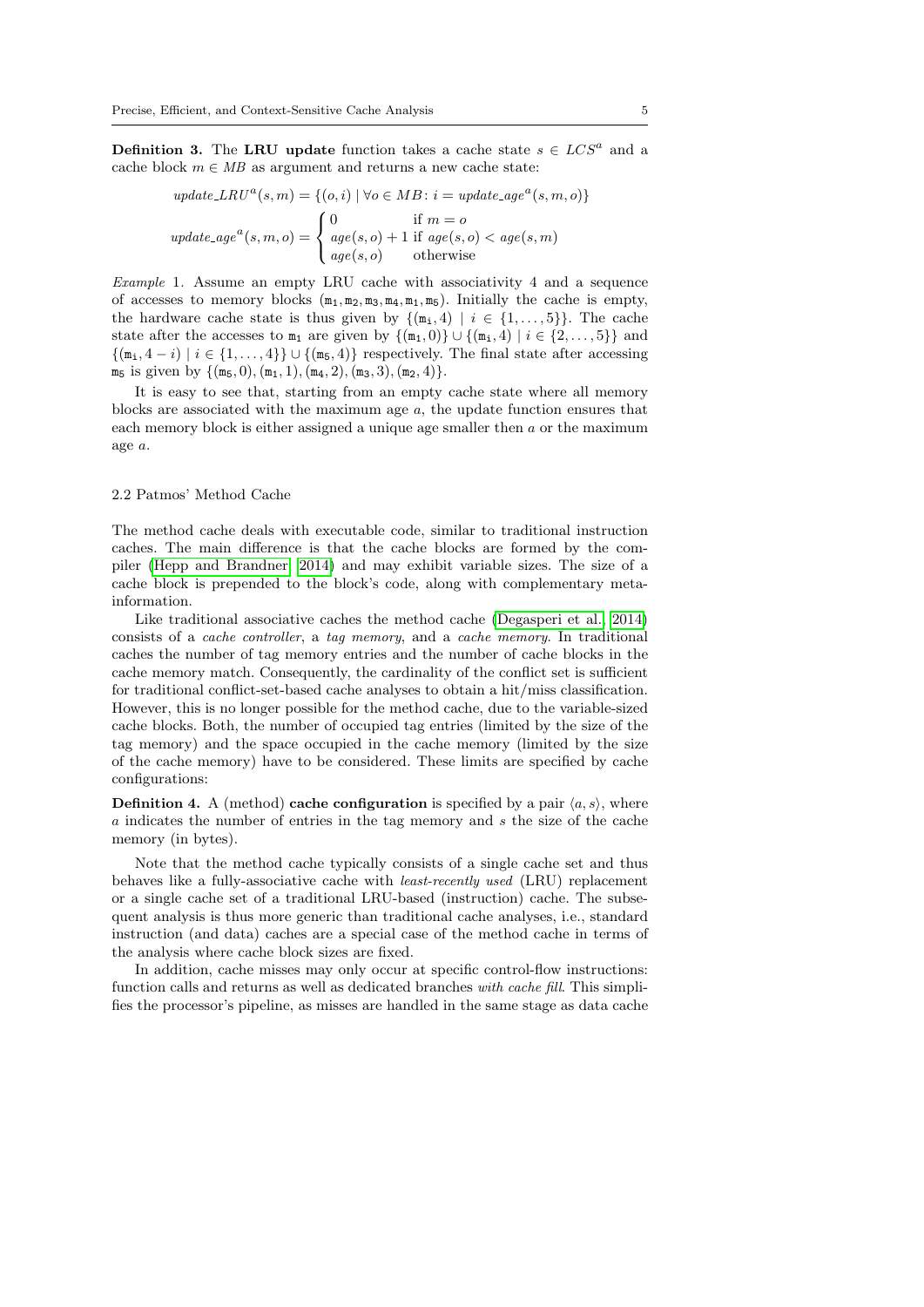misses [\(Schoeberl et al., 2011;](#page-45-5) [Degasperi et al., 2014\)](#page-43-5) – which eliminates timing anomalies known from traditional instruction caches [\(Hahn and Reineke, 2018\)](#page-44-9). This also benefits cache analysis, since the cache's state may only change when a control-flow instruction is executed. This can explicitly be represented by edges in the control-flow graph, defined next.

### 2.3 Inter-Procedural Control-Flow Graphs

We rely on a special kind of *Inter-Procedural Control-Flow Graph* (ICFG), which not only captures the calling relations between functions but also explicitly represents the method cache's branch instructions (with/without cache fill) [\(Jordan et al.,](#page-44-10) [2013;](#page-44-10) [Naji and Brandner, 2015\)](#page-44-11):

<span id="page-5-0"></span>Definition 5. An Inter-Procedural Control-Flow Graph is given by a tuple  $G = (V, E, MB)$  consisting of control-flow nodes in V and control-flow edges in  $E \subseteq V \times V$ . Each node is associated with a memory block in MB via a function  $mb: V \rightarrow MB$ , while edges may represent different kinds of control flow via the function  $kind: E \rightarrow \{FLOW, FILL, CALL, RET, LINK\}.$ 

**Definition 6.** A path in an ICFG  $G = (V, E, MB)$  is a sequence of ICFG nodes  $p = (\mathbf{n}_1, \dots, \mathbf{n}_k)$  such that any consecutive two nodes  $\mathbf{n}_1, \mathbf{n}_{i+1}, 1 \leq i \leq k$ , in the sequence are connected by an ICFG edge, i.e.,  $(n_i, n_{i+1}) \in E$ .

Definition 7. We call a path an execution path if it starts at an ICFG node that has no predecessor and terminates at an ICFG node that has no successor.

<span id="page-5-1"></span>**Definition 8.** A path  $p = (\mathbf{n}_1, \dots, \mathbf{n}_k)$  is well-formed either if it does not contain any LINK edges, the first CALL edge on the path and the last RET edge on the path correspond to the same call site, and the sub-path between these CALL and RET edges is itself well-formed, or otherwise if it is a concatenation of well-formed paths.

For the purpose of this work the code inside the ICFG nodes is actually not relevant, only the memory block of an ICFG node is considered. Apart from LINK edges, the various edge kinds actually correspond to different classes of Patmos' control-flow instructions [\(Schoeberl et al., 2011,](#page-45-5) [2013\)](#page-45-7). More specifically, FLOW edges represent branches without cache fill, which do not impact the cache's state, and FILL edges correspond to branches with cache fill. Function calls and returns are represented by CALL/RET edges. Edges thus explicitly represent program points where method cache misses may occur. LINK edges designate the control-flow successor within a function when by-passing a call, i.e., LINK edges represent functionlocal control flow. Such ICFGs can also be defined for standard instruction caches, e.g., by splitting nodes at cache block boundaries.

#### 2.4 Analysis via Families of Conflict Sets

Based on these definitions we can formalize a cache analysis using abstract interpretation [\(Cousot and Cousot, 1977\)](#page-43-6). We will call this analysis the baseline analysis in later sections. This requires the formal definition of an abstract domain, a transfer function, and a meet/join operator. We refer interested readers to the book of [Khedker et al.](#page-44-12) [\(2009\)](#page-44-12), which gives an excellent introduction.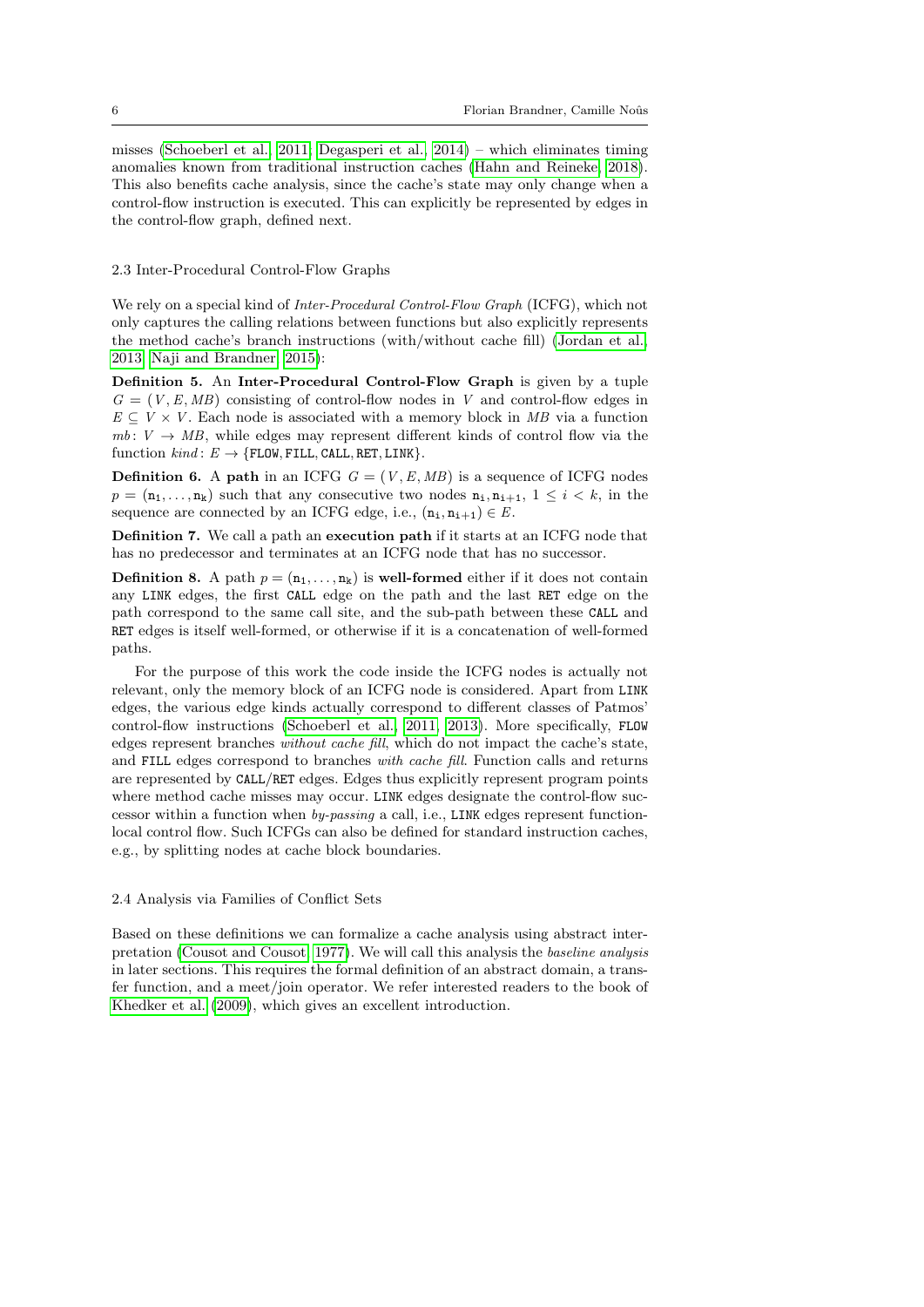Abstract Domain: Before defining the abstract domain itself, we first provide a definition of conflict sets and a test that indicates whether a conflict set fits into a given cache:

**Definition 9.** A conflict set  $C \subseteq MB$  is a subset of the memory blocks of a program represented by an ICFG  $G = (V, E, MB)$ .

<span id="page-6-0"></span>Definition 10. The conflict set fits into a cache with a given cache configuration  $\langle a, s \rangle$ , if the set's cardinality |C| (tag memory) and size (cache memory) are smaller than or equal to the associativity and size of the cache respectively:

$$
fits^{\langle a,s\rangle}(C) = |C| \le a \ \land \sum_{m \in C} size(m) \le s. \tag{1}
$$

We define the abstract domain using families over power sets of the program's memory blocks  $(\mathcal{P}(MB))$ . These families (indicated by double stroke letters, e.g., A) represent an over-approximation of the concrete conflict sets on sub-paths starting at an access to a given memory block  $m \in MB$ . However, one notices that conflict sets may only grow larger as sub-paths get longer. We thus only need to track conflict sets that are small enough to fit into the cache and replace conflict sets, that do not fit, by the special symbol Aleph  $(\aleph)$ :

<span id="page-6-2"></span>**Definition 11.** The abstract domain of the static analysis is given by  $D =$  $\mathcal{P}(\{\aleph\} \cup \mathcal{P}(MB))$ . The special symbols  $\bot = \emptyset \in \mathcal{D}$  indicates the absence of analysis information, while  $\aleph$  indicates the presence of conflict sets that do not fit into the cache (c.f. Definition [10\)](#page-6-0).

<span id="page-6-1"></span>**Definition 12.** From a family  $\mathbb{I} \in \mathcal{D}$  the **cache hit/miss classification** is derived as follows: always hit (AH) if  $\aleph \notin \mathbb{I}$ , always miss (AM) if  $\mathbb{I} = {\aleph}$ , or not classified (NC) otherwise.

Transfer Function: Reusing the notation for the dot product of two families from previous work [\(Mishchenko, 2001\)](#page-44-13), given by  $\mathbb{A} \cdot \mathbb{B} = \{S \mid \exists A \in \mathbb{A}, \exists B \in \mathbb{B} : S =$  $A \cup B$ , we define the dot product for values from the abstract domain. It replaces conflict sets that do not fit into the cache by  $\aleph$  (2nd line), which is needed in the transfer function defined below:

<span id="page-6-3"></span>Definition 13. The dot product with cardinality and size constraints for a given cache configuration  $\langle a, s \rangle$  is given by:

$$
\mathbf{A}^{\langle a,s\rangle} \mathbf{B} = \{ S \in \mathbf{A} \cdot \mathbf{B} \mid \aleph \notin S \land \mathit{fits}^{\langle a,s\rangle}(S) \} \cup \{\{\aleph\} \text{ if } \exists R \in \mathbf{A} \cdot \mathbf{B} \colon \aleph \in R \lor \neg \mathit{fits}^{\langle a,s\rangle}(R) \}
$$
\n
$$
\emptyset \quad \text{otherwise}
$$

The transfer function models the evolution of the conflict sets along sub-paths with respect to a memory block m, considering a cache configuration  $\langle a, s \rangle$ .

<span id="page-6-4"></span>**Definition 14.** The transfer function takes two arguments, an ICFG node  $n$ and a family of conflict sets  $\mathbb{I} \in \mathcal{D}$ , representing all sub-paths, starting at another access to m or the program entry and ending right before n:

$$
T_m^{\langle a,s\rangle}(\mathbb{I},n) = \begin{cases} \{\{mb(n)\}\} & \text{if } mb(n) = m \\ \mathbb{I}^{\langle a,s\rangle} \{\{mb(n)\}\} & \text{otherwise.} \end{cases}
$$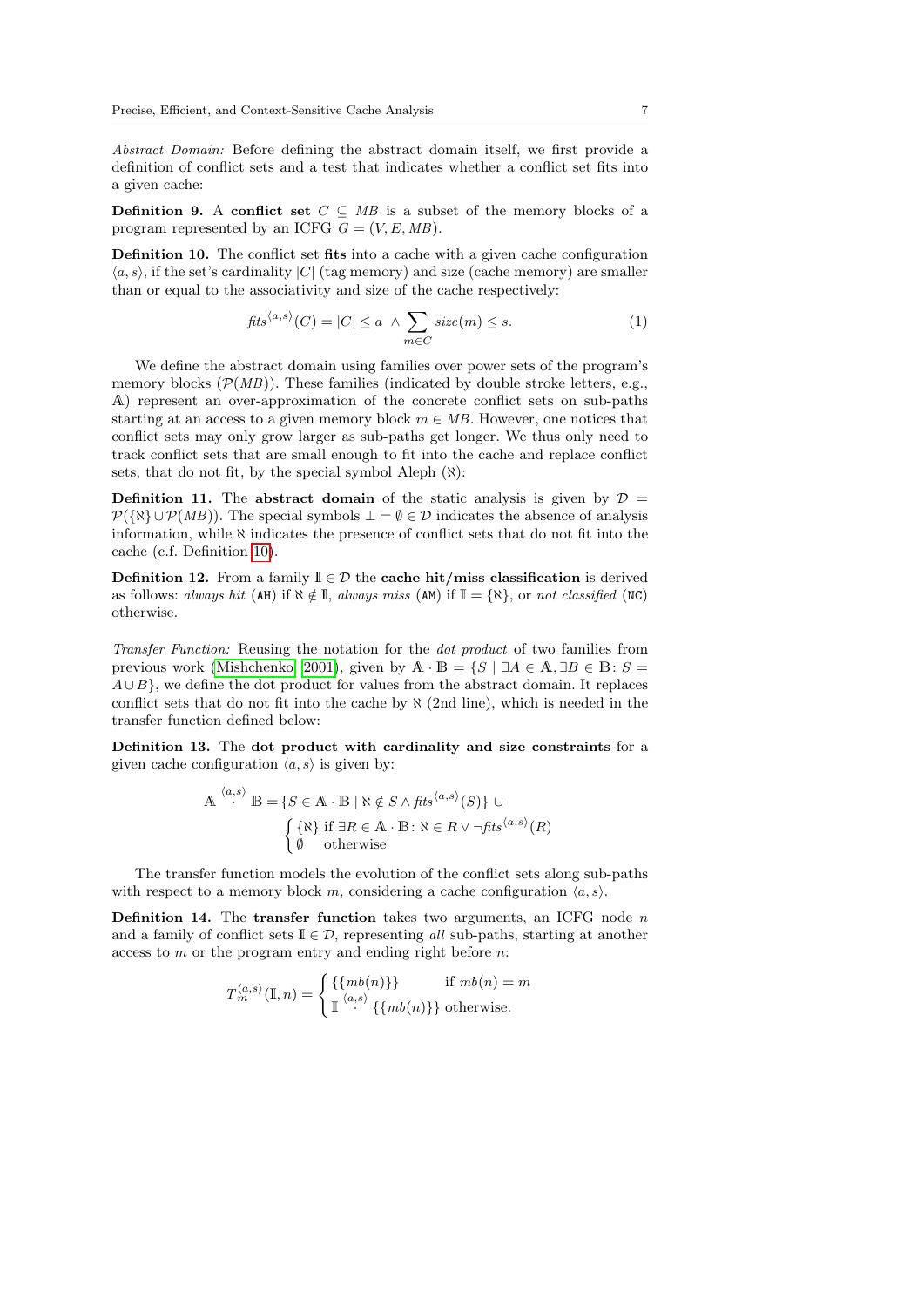The transfer function produces a new family in  $\mathcal D$  that either represents extensions of the various sub-paths by appending the memory block accessed by  $n$ , or a new sub-path starting at  $n$ , i.e., after accessing  $m$ .

Meet Operator: The meet operator merges the analysis information along disjoint sets of paths at confluence points, i.e., control-flow nodes with multiple predecessors.

<span id="page-7-0"></span>**Definition 15.** The meet operator takes  $k$  families of conflict sets  $A_i$  from disjoint sets of sub-paths as input and produces their union:

$$
M(\mathbb{A}_1,\ldots,\mathbb{A}_k)=\{S \mid \exists i, 1 \leq i \leq k \colon S \in \mathbb{A}_i\}.
$$

Overall Analysis Flow: The analysis determines the family of conflict sets at every program point one by one for each memory block  $m$  potentially accessed by the program. In the case of standard caches the analysis also proceeds per cache set, i.e., the transfer function and meet operator only consider conflicting memory blocks that map to the same cache set. The final hit/miss classification is derived according to Definition [12](#page-6-1) on the control flow edges right before accesses to the analyzed memory block m.

The resulting data-flow equations can be solved using the usual fixed-point algorithm [\(Khedker et al., 2009\)](#page-44-12), while ignoring LINK edges in the ICFG, initializing the equations at the program entry to  $\{R\}$  (compulsory misses for an empty cache), and initializing the equations to  $\perp$  everywhere else. We refer interested readers to [Touzeau et al.](#page-45-3) [\(2017,](#page-45-3) [2019\)](#page-45-4) for additional discussion.

Example 2. Assume memory block  $m_1$  is analyzed for a 4-way set-associative cache configuration  $\langle 4, 4 \rangle$  and an initial family  $\mathbb{I} = {\{\mathfrak{m}_1, \mathfrak{m}_2, \mathfrak{m}_3, \mathfrak{m}_4\}, \{\mathfrak{m}_1, \mathfrak{m}_2, \mathfrak{m}_4, \mathfrak{m}_5\}}$ . If at this point contains two conflict sets that both fit into the cache, which represents an *always hit* classification (AH). Applying the transfer function  $T_{m_1}^{\langle 4,4\rangle}$  on I for ICFG nodes  $n_3$  and  $n_6$ , accessing memory blocks  $m_3$  and  $m_6$  respectively, yields:  $T_{m_1}^{\langle 4,4 \rangle}(\mathbb{I}, n_3) = \{\{\mathfrak{m}_1, \mathfrak{m}_2, \mathfrak{m}_3, \mathfrak{m}_4\}, \aleph\}$  and  $T_{m_1}^{\langle 4,4 \rangle}(\mathbb{I}, n_6) = \{\aleph\}$ . The results thus represent a *not classified* (NC) and an *always miss* (AM) classification respectively.

#### 2.5 Persistence

Persistence has been studied heavily over the years [\(Ferdinand and Wilhelm, 1999;](#page-44-2) [Huynh et al., 2011;](#page-44-14) [Cullmann, 2013;](#page-43-3) [Stock et al., 2019\)](#page-45-8). The main insight is that code (as well as data) is often accessed repeatedly. It is thus beneficial to specifically analyze whether a given memory block stays in the cache once it was loaded. A typical example concerns memory blocks that are accessed in a loop, e.g., the code of the loop itself. If the code of the entire loop is small enough to fit into the cache, the corresponding memory blocks will not be evicted as long as the loop executes. The memory blocks are thus persistent with regard to that loop. Note that the classical hit/miss classification is of no use here: all of the loop's memory blocks would be classified as not-classified (NC). This is due to the fact that the memory blocks need to be loaded once, which generally prevents the accesses within the loop to be classified as always-hit (AH).

We can illustrate persistence using the specification of the LRU replacement policy using a simple example: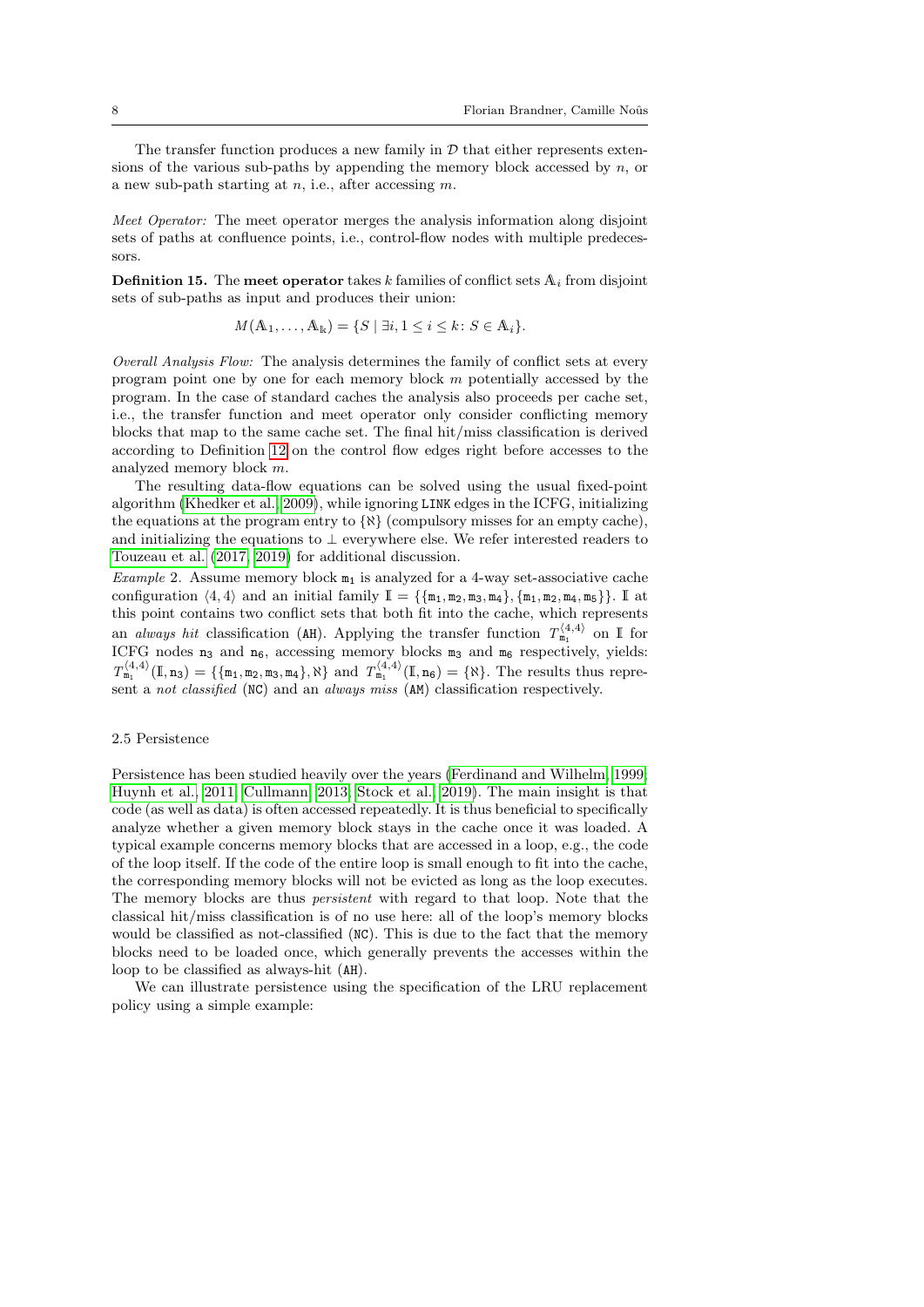Example 3. Consider a sequence of accesses to memory blocks  $(\mathfrak{m}_1, \mathfrak{m}_2, \mathfrak{m}_3, \mathfrak{m}_4, \mathfrak{m}_2, \mathfrak{m}_5,$  $m_1$ ) starting from an empty LRU cache with associativity 4. The cache state before the second access to  $m_2$  then evaluates to  $\{(m_4, 0), (m_3, 1), (m_2, 2), (m_1, 3), (m_5, 4)\},$ which results in a cache hit – the memory block is *persistent*. The second access to  $m_1$ , on the other hand, will result in a cache miss, since it was evicted after the access to  $m_5$  resulting in the cache state  $\{(m_5, 0), (m_2, 1), (m_4, 2), (m_3, 3), (m_1, 4)\}.$ Thus,  $m_1$  is not persistent for this example.

From this example it is clear that persistence is a property relative to pairs of memory accesses where the same memory block  $m \in MB$  is reused within a specific scope:

<span id="page-8-3"></span>**Definition 16.** A memory block  $m \in MB$  is reused on an execution path p of an ICFG  $G = (V, E, MB)$  with regard to a sub-graph  $G' = (V', E', MB)$ , representing a scope with  $V' \subset V$  and  $E' = E \cap V' \times V'$ , if p has the following properties:

- $-p$  is of the form  $(n_1, \ldots, n_i, \ldots, n_j, \ldots, n_k)$ ,
- $mb(n_i) = mb(n_i),$
- $\forall l, i < l < j : mb(n_1) \neq mb(n_i),$  and
- $\forall l, i \leq l < j : (\mathtt{n}_1, \mathtt{n}_{1+1}) \in E'.$

Based on this notion of reuse we can directly define persistence:

<span id="page-8-2"></span>**Definition 17.** Given the empty cache state  $S$  of an LRU cache with associativity a, an ICFG G, a sub-graph  $G'$ , and a memory block  $m \in MB$ , persistence is defined by considering all execution paths  $p$  as well as positions  $i$ , and  $j$ , where p contains a reuse at nodes  $n_i$  and  $n_j \in p$ . Memory block m is **persistent**, with regard to  $G'$ , if m is still present in the cache for any such path p at the reuse  $\mathbf{n}_j$ :

 $age(update\_LRU^a(update\_LRU^a(S, n_1) \dots, n_j), m) < a.$ 

Note that in this definition, the entire history of cache states from the beginning of the execution paths is considered. However, it is clear from the definition of the LRU update function that the states before reaching  $n_i$  are in fact irrelevant since any access to a memory block other than  $m$  will have the same effect on the final age of m.

### <span id="page-8-0"></span>3 Motivating Example

This section illustrates the baseline analysis from the last section on a small example and highlights two shortcomings.

<span id="page-8-1"></span>Example 4. Figure [1](#page-9-0) shows the ICFG of a program's main function, calling another function F several times in a switch statement. The internal control flow of the called function is not relevant for this example and thus only illustrated by a simple cloud shape. However, the program's memory blocks, ICFG nodes  $(n_i)$ and edges for the main function are depicted. We assume that the analysis does not distinguish calling contexts, i.e., the calls to F are represented by the same sub-graph of the ICFG (i.e., the cloud shape).

Let's assume that the called function is large and contains highly complex control flow, (conditionally) accessing many different memory blocks. Furthermore, assume that F does not access any of the memory blocks of main. The cache states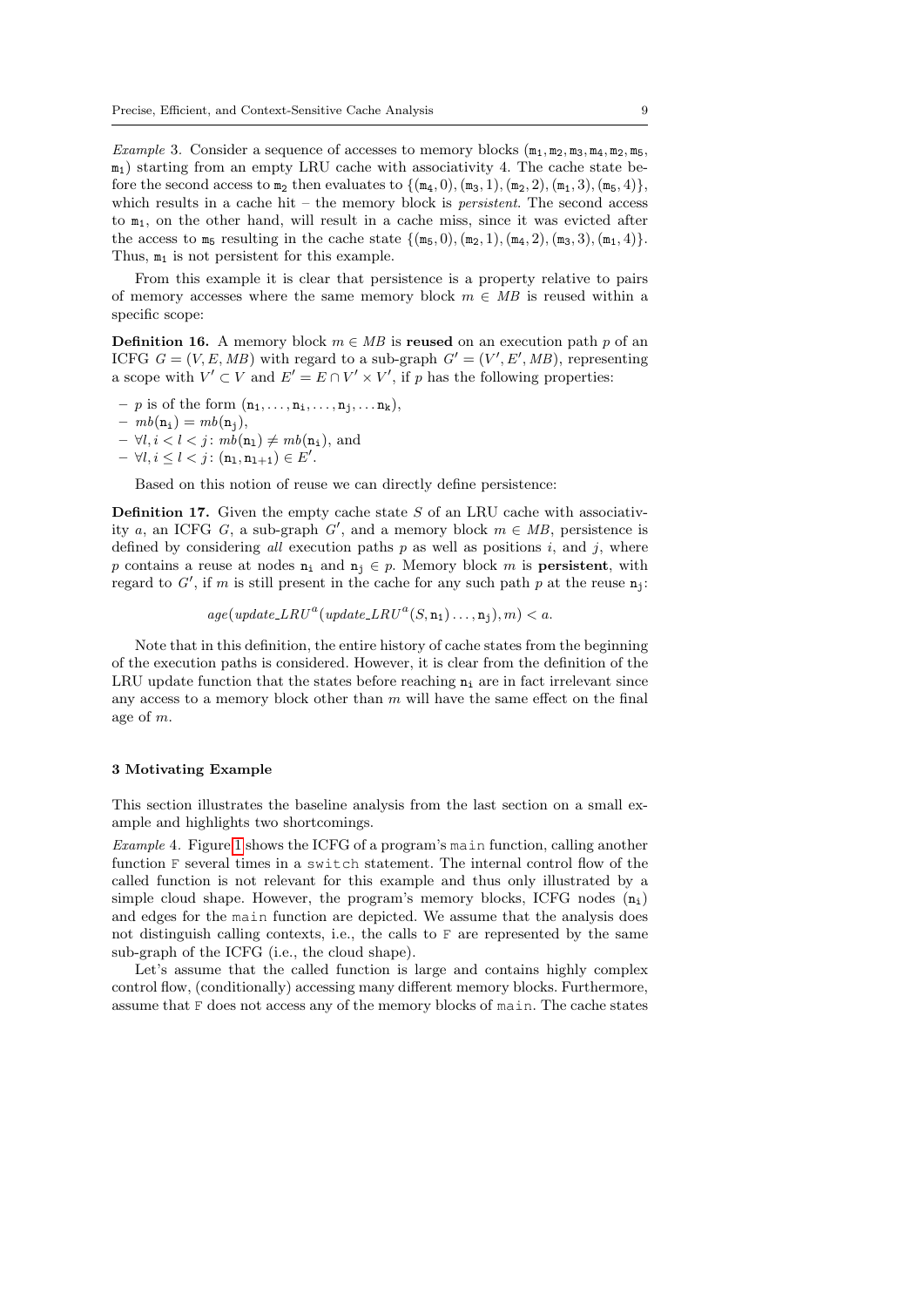

<span id="page-9-0"></span>Fig. 1 ICFG of a program (see Example [4\)](#page-8-1).

within the function F are thus irrelevant for the hit/miss classification of main's memory blocks, only the cache states at the accesses in main are actually relevant.

Assume, for instance that memory block  $m_1$ , accessed by ICFG nodes  $n_1$ ,  $n_2$ , and  $n_5$ , is analyzed. This means that the cache state at the out-going edges of  $n_1$ is represented by the family  $\{\{m_1\}\}\$ . For the execution path on the left-hand side, passing through  $n_2$  and  $n_5$ , the same cache state is propagated into  $F$  – potentially triggering the computation of a large number of cache states. For the execution path in the middle  $(n_3, \ldots, n_6)$  and on the right  $(n_4, \ldots, n_7)$  different cache states are propagated to the entry of  $F: \{\{m_1, m_2\}\}\$  and  $\{\{m_1, m_3\}\}\$  respectively. The function F is reanalyzed every time a new cache state is propagated to its function entry – adding F's memory blocks and merging the conflict sets along the various paths in F. The intermediate cache states for all program points have to be retained in order to obtain the cache state at the RET edges of  $F$ , i.e., leading back to the ICFG nodes  $n_5$ ,  $n_6$ , and  $n_7$ .

Function F is in some sense analyzed 3 times in this example – once for every call context. However, none of the intermediate states concerns an access to memory block  $m_1$  and are thus, by themselves, not relevant for the hit/miss classification of that memory block.

Another issue caused by the call-context insensitivity also becomes apparent. The analysis has no means to differentiate the cache states originating from the calls at  $n_2$ ,  $n_3$ , and  $n_4$ . Consequently, all the cache states are propagated along the RET edges. Notably, bogus states containing  $m_2$  or  $m_3$  may reach the node  $n_5$ .

The previous example illustrates the high sensitivity of the precise conflict set analysis of [Touzeau et al.](#page-45-4) [\(2019\)](#page-45-4) with regard to calling contexts: different cache states at different contexts may frequently trigger the computation of a large number of irrelevant cache states. The second issue, related to the propagation of bogus states, is circumvented in most WCET analysis tools by completely unrolling all loops (whose iteration bounds have to be known in real-time software anyways) and by (virtually) inlining all functions (recursion is typically discouraged in realtime software). However, this aggressive duplication of code only exacerbates the complexity issue.

The next section introduces cache summaries to avoid both of these problems, with the final goal of obtaining an efficient and fully context-sensitive analysis.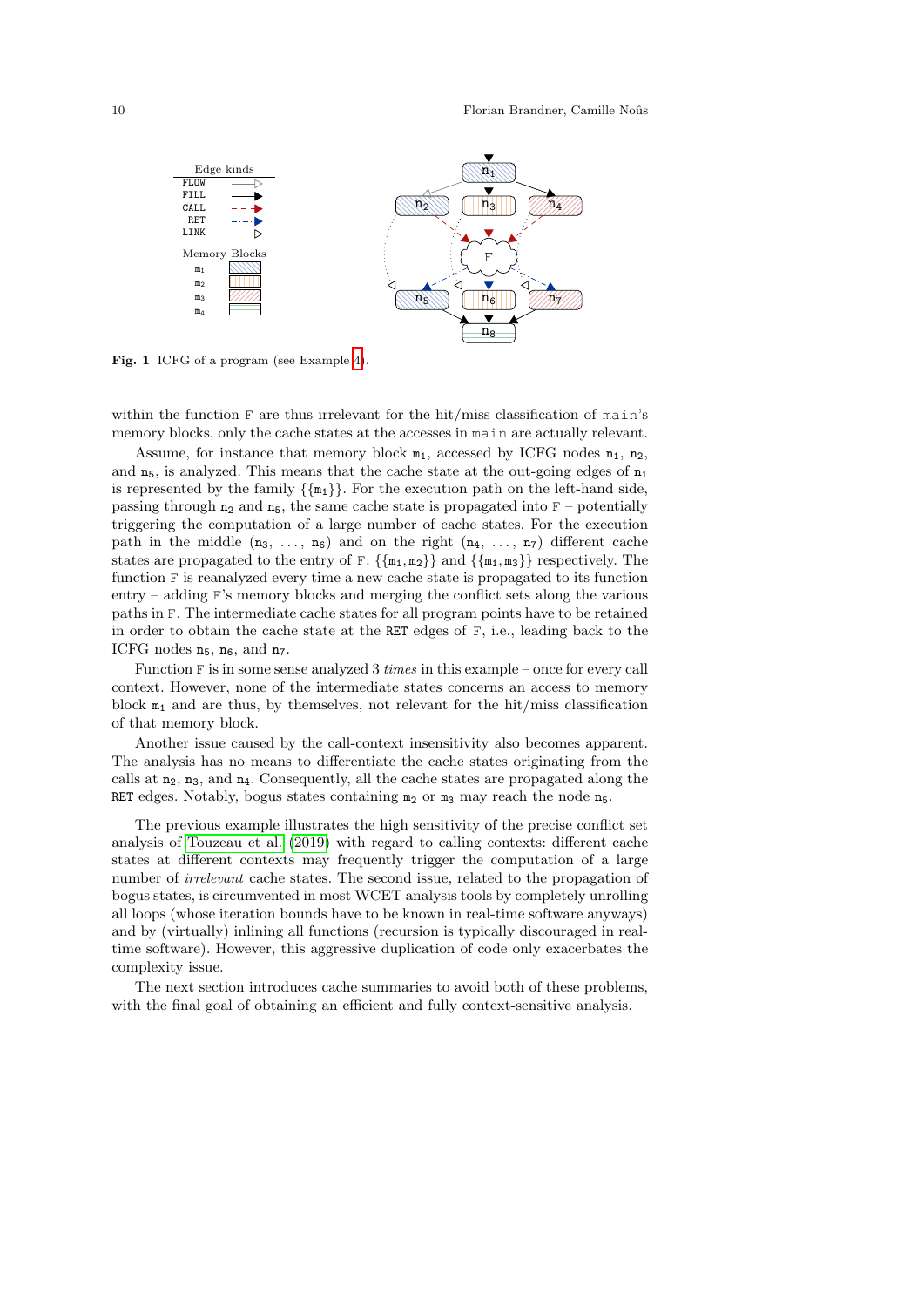#### 4 Analysis Overview

The analysis proposed in this work proceeds in a similar fashion as the baseline analysis from Section [2.](#page-3-0) Abstract interpretation is performed in order to compute an over-approximation of the cache states that might appear during any program execution. The analysis is performed independently for each memory block. As illustrated by the motivating example, considerable analysis overhead is caused by re-analyzing sub-graphs of the ICFG representing the program.

To avoid this issue, this work proposes so-called cache summaries. Cache summaries allow us to reason about the evolution of cache states with regard to a sub-graph of the ICFG – for instance functions or loops. The summaries can be reused and thus considerably reduce analysis time. However, as illustrated in the following section in more detail, these cache summaries have to cover different execution scenarios in order to capture all possible cache states. We thus distinguish two forms of summaries: outer and inner cache summaries.

Subfigure [2a](#page-10-0) illustrates the use of outer cache summaries during the analysis, which allow us to capture the evolution of cache states along execution paths passing through a sub-graph. For this, the analysis tracks two kinds of execution paths through the sub-graph along with their respective cache states. Paths that access the analyzed memory block are described by the  $A$  summaries (red), while paths that do not access the analyzed memory block are captured by  $C$  summaries (orange). The  $A$  and  $C$  summaries allow us to efficiently compute the cache states when *leaving* the sub-graph (at the bottom) from the cache states before *entering* the sub-graph  $(top)$  – as indicated by the black arrow. The analyses to obtain outer summaries and their application are described in Section [5.](#page-11-0)

Subfigure [2b](#page-10-1) illustrates inner cache summaries, which allow us to efficiently derive the cache states that occur before accessing the analyzed memory block within the given sub-graph. For this, inner cache summaries have to track the potential cache states along all execution paths that lead to an access of the analyzed memory block. Again two classes of paths are considered. Firstly, the  $\beta^{\mathcal{C}}$  summaries capture paths that enter the sub-graph from the outside (orange) and lead to the first access to the analyzed memory block within the sub-graph, while  $\mathcal{B}^{\mathcal{A}}$  summaries capture execution paths that lead from one access to the

<span id="page-10-0"></span>

<span id="page-10-1"></span>Fig. 2 Cache summaries for the analyzed memory block (blue) with regard to a sub-graph, i.e., the cloud shape.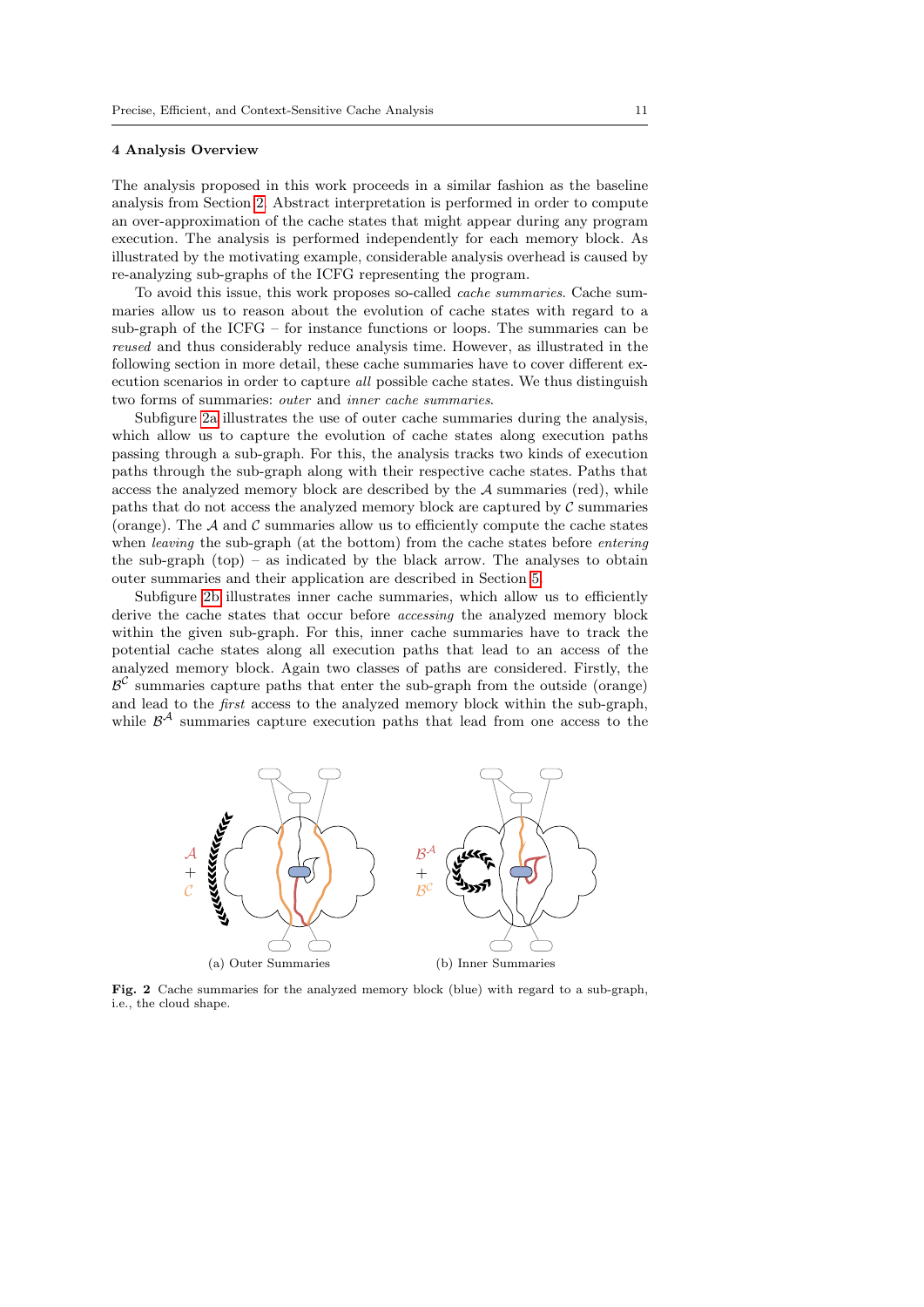| Notation                                                                                 | Description                                                                | Def./Sec.     |
|------------------------------------------------------------------------------------------|----------------------------------------------------------------------------|---------------|
| $\langle a, s \rangle$                                                                   | Cache configuration (associativity and size)                               | Definition 4  |
| $\mathbb{I}, \mathbb{A}, \mathbb{B}$                                                     | Families of conflict sets                                                  | Definition 11 |
| $^{\langle a,s\rangle}$ B<br>$\mathbb{A}$                                                | Dot product with cardinality and size constraints                          | Definition 13 |
| $m \in MB$                                                                               | Memory block accessed/analyzed                                             | Definition 1  |
| size(m)                                                                                  | Size (bytes) of a memory block                                             | Definition 1  |
| $G=(V, E, MB)$                                                                           | Complete ICFG of program                                                   | Definition 5  |
| $n \in V$                                                                                | ICFG node representing code                                                | Definition 5  |
| $mb(n) \in MB$                                                                           | Memory block of ICFG node                                                  | Definition 5  |
| $(u, v) \in E$                                                                           | ICFG edge representing possible executions                                 | Definition 5  |
| kind(e)                                                                                  | Kind of an ICFG edge $e = (u, v)$                                          | Definition 5  |
| $G^*$                                                                                    | Sub-graph of ICFG (e.g., a function)                                       | Definition 18 |
| entry(G')                                                                                | ICFG edges entering a sub-graph                                            | Definition 19 |
| exit(G')                                                                                 | ICFG edges exiting a sub-graph                                             | Definition 20 |
| $\overline{G}'$                                                                          | Collapsed sub-graph for summary application                                | Definition 21 |
|                                                                                          | Node representing collapsed sub-graph $G''$ within $G'$                    | Definition 21 |
| $\frac{\overline{n}_{G^{\prime\prime}}}{\mathcal{A}_{m}^{G^{\prime}\langle a,s\rangle}}$ | Summary over paths in sub-graph <i>accessing</i> m                         | Section 5.2   |
| $\mathcal{C}_m^{G' \langle a,s \rangle}$                                                 | Summary over paths in sub-graph not accessing m                            | Section 5.1   |
| $\mathcal{B}^{\mathcal{A}(G')\langle a,s \rangle}_{m}$                                   | Summary over paths from access to <i>access</i> of $m$                     | Section 6     |
| $\mathcal{B}_{m}^{\mathcal{C}\left( G'\right) \left\langle a,s\right\rangle }$           | Summary over paths from sub-graph entry to $access$ of $m$                 | Section 6     |
| $T_m^{\mathcal{X}(G')\langle a,s\rangle}(\mathbb{I},n)$                                  | Transfer function of analysis $X$ for node $n$ in a sub-graph              | Sections 5, 6 |
| $M(\mathbb{A}_1,\ldots,\mathbb{A}_k)$                                                    | Meet operator (common to all analyses)                                     | Definition 15 |
|                                                                                          | Symbol representing <i>invalid</i> analysis information                    | Definition 11 |
| $\aleph$                                                                                 | Symbol (Aleph) representing conflict sets that are too large Definition 11 |               |

<span id="page-11-1"></span>Table 1 Summary of notations used for the formal definition of the analysis.

analyzed memory block to another access (red). Combining the information from these two summaries can be used to compute persistence information with regard to the scope of that sub-graph [\(Ferdinand and Wilhelm, 1999;](#page-44-2) [Mueller, 1994\)](#page-44-1). Section [6](#page-15-0) provides a detailed description of the analyses required to obtain inner cache summaries.

Inner and outer cache summaries are computed via abstract interpretation on the respective sub-graph only – ignoring other parts of the program. In addition, summaries of nested sub-graphs, i.e., sub-graphs appearing within each other, can be efficiently reused to compute the cache summaries of surrounding sub-graphs (Subsections [5.3](#page-14-1) and [6.2\)](#page-16-0). Summaries thus represent partial analysis information that can be efficiently combined and reused during the analysis of a given memory block, but also for other memory blocks – resulting in a considerable reduction of analysis complexity. An overview over the various symbols and notations used in the subsequent sections to define the respective analyses is given in Table [1.](#page-11-1)

### <span id="page-11-0"></span>5 Outer Cache Summaries

The baseline analysis, presented in Section [2,](#page-3-0) proceeds by computing families of conflict sets in an incremental way. On each step the analyzed sub-paths are extended by appending a new ICFG node, while updating the conflict sets accordingly. To improve the analysis, one could extend the sub-paths in a more coarse grained fashion, e.g., by concatenating whole sub-paths going through a sub-graph. Let's consider this in a small example: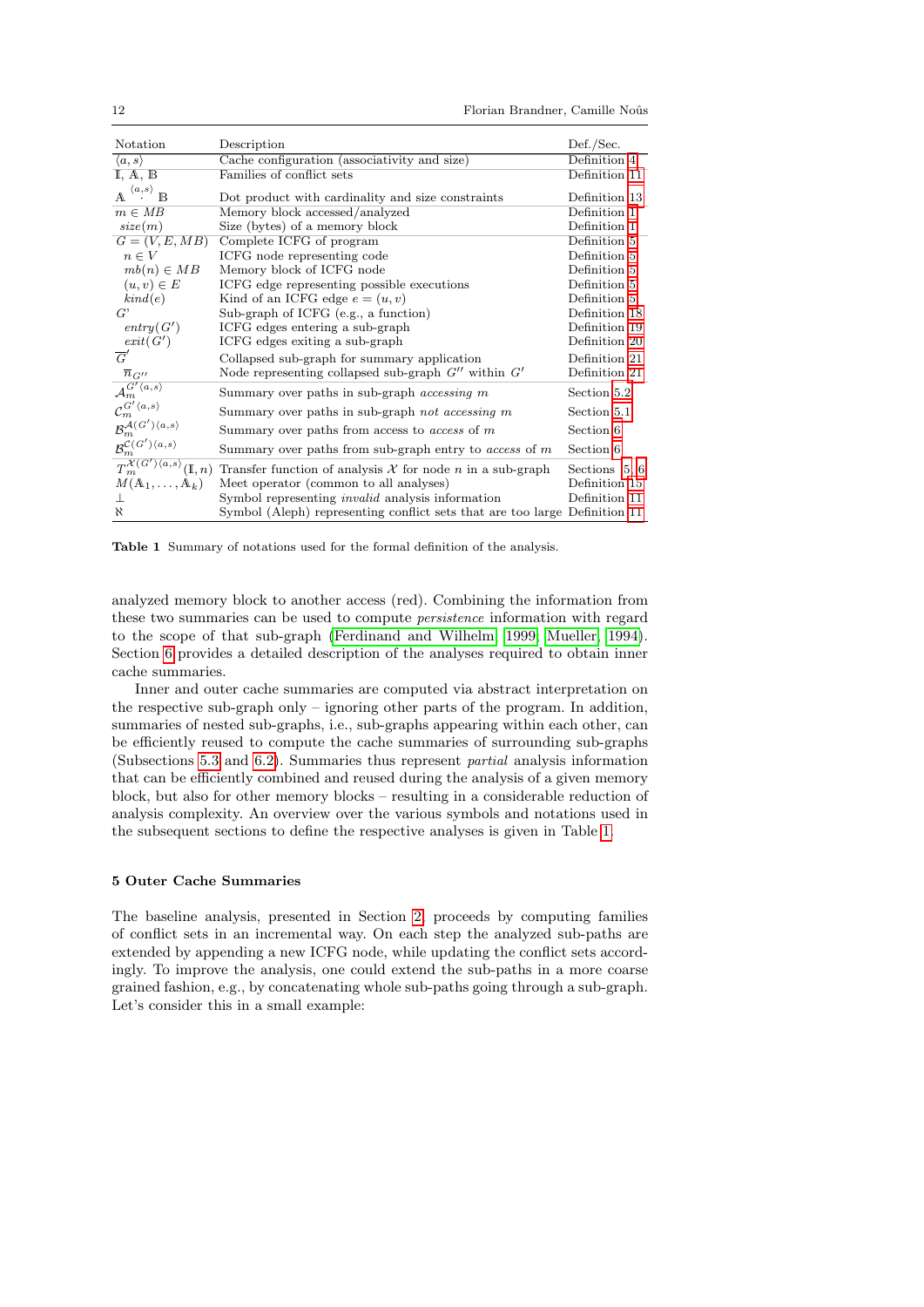Example 5. Assume that we have two sub-paths  $p_1 = (\mathbf{n}_1, \mathbf{n}_2)$  and  $p_2 = (\mathbf{n}_3, \mathbf{n}_4)$ , where each  $n_i$  is associated with a matching memory block  $m_i$ ,  $1 \leq i \leq 4$ , and that we wish to analyze the conflict set of  $m_1$ . The conflict set of these subpaths are  $\{m_1, m_2\}$  and  $\{m_3, m_4\}$  respectively. Appending  $p_2$  to  $p_1$  gives a new path  $(n_1, n_2, n_3, n_4)$ , whose conflict set corresponds to the union of the two conflict sets. However, if we append  $p_1$  to  $p_2$ , the conflict set of the combined sub-path  $(n_3, n_4, n_1, n_2)$  is simply  $\{m_1, m_2\}$ , since the transfer function (Definition [14\)](#page-6-4) resets the information to  $\{m_1\}$  at node  $n_1$  and then adds  $m_2$  to the conflict set.

Apparently one cannot simply take the conflict sets of sub-paths and combine them using a simple set union. This stems from the fact that accesses to the memory block under analysis actually reset the conflict set (cf. the first case of Definition [14\)](#page-6-4). However, similar to traditional GEN/KILL data-flow problems [\(Khedker](#page-44-12) [et al., 2009\)](#page-44-12), one can try to summarize the behavior of these two scenarios separately. We use two kinds of outer cache summaries for this: A summaries capture the behavior of a sub-graph of the ICFG along paths that access the analyzed memory block, while  $\mathcal C$  summaries capture paths through the sub-graph where the memory block is not accessed.

<span id="page-12-0"></span>**Definition 18.** Given an ICFG  $G = (V, E, MB)$  a sub-ICFG  $G' = (V', E', MB)$  is a sub-graph, where  $V' \subseteq V$  and  $E' = \{(n, o) \in E \mid n \in V' \lor o \in V'\}.$ 

<span id="page-12-1"></span>**Definition 19.** The entry edges of a sub-ICFG  $G'$  are edges that allow to enter the sub-graph:  $entry(G') = \{(n, o) \in E' \mid n \notin V' \land o \in V'\}.$ 

<span id="page-12-2"></span>**Definition 20.** The exit edges of a sub-ICFG  $G'$  are edges that allow to leave the sub-graph:  $exit(G') = \{(n, o) \in E' \mid n \in V' \land o \notin V'\}.$ 

A sub-ICFG can be chosen arbitrarily. However, two classes of sub-graphs appear to be particularly interesting: functions and loops. This work will primarily focus on functions, where the entry and exit edges simply correspond to the corresponding CALL and RET edges respectively. The summaries are then computed through function-local abstract interpretation.

#### <span id="page-12-3"></span>5.1 C Summaries for Paths Without Accesses

The objective of  $\mathcal C$  summaries is to obtain a family of conflict sets that represents the impact of executing any path through a sub-graph, i.e., the impact on the cache state after leaving the sub-graph. For this, we need to consider all sub-paths through the sub-graph that start at an entry edge, end at an exit edge, and do not access the analyzed memory block. We do not consider summaries of nested sub-graphs, for now.

The analysis reuses the abstract domain and meet operator from Section [2,](#page-3-0) only the transfer function needs to be modified. A first insight is that the conflict sets for a  $\mathcal C$  summary evolve quite similarly to the regular conflict sets, i.e., whenever a new ICFG node is encountered its memory block is added to the conflict sets, while respecting the cache characteristics  $\langle a, s \rangle$ . The main difference is that accesses to the memory block under analysis  $(m)$  have to be *filtered*. Instead of producing a valid conflict set it suffices to simply produce an *invalid*  $(\perp)$  value in the **transfer** function for  $C$  summaries:

<span id="page-12-4"></span>
$$
T_m^{\mathcal{C}(G')\langle a,s\rangle}(\mathbb{I},n) = \begin{cases} \bot & \text{if } mb(n) = m\\ \mathbb{I}^{\langle a,s\rangle} \{\{mb(n)\}\} & \text{otherwise.} \end{cases}
$$
 (2)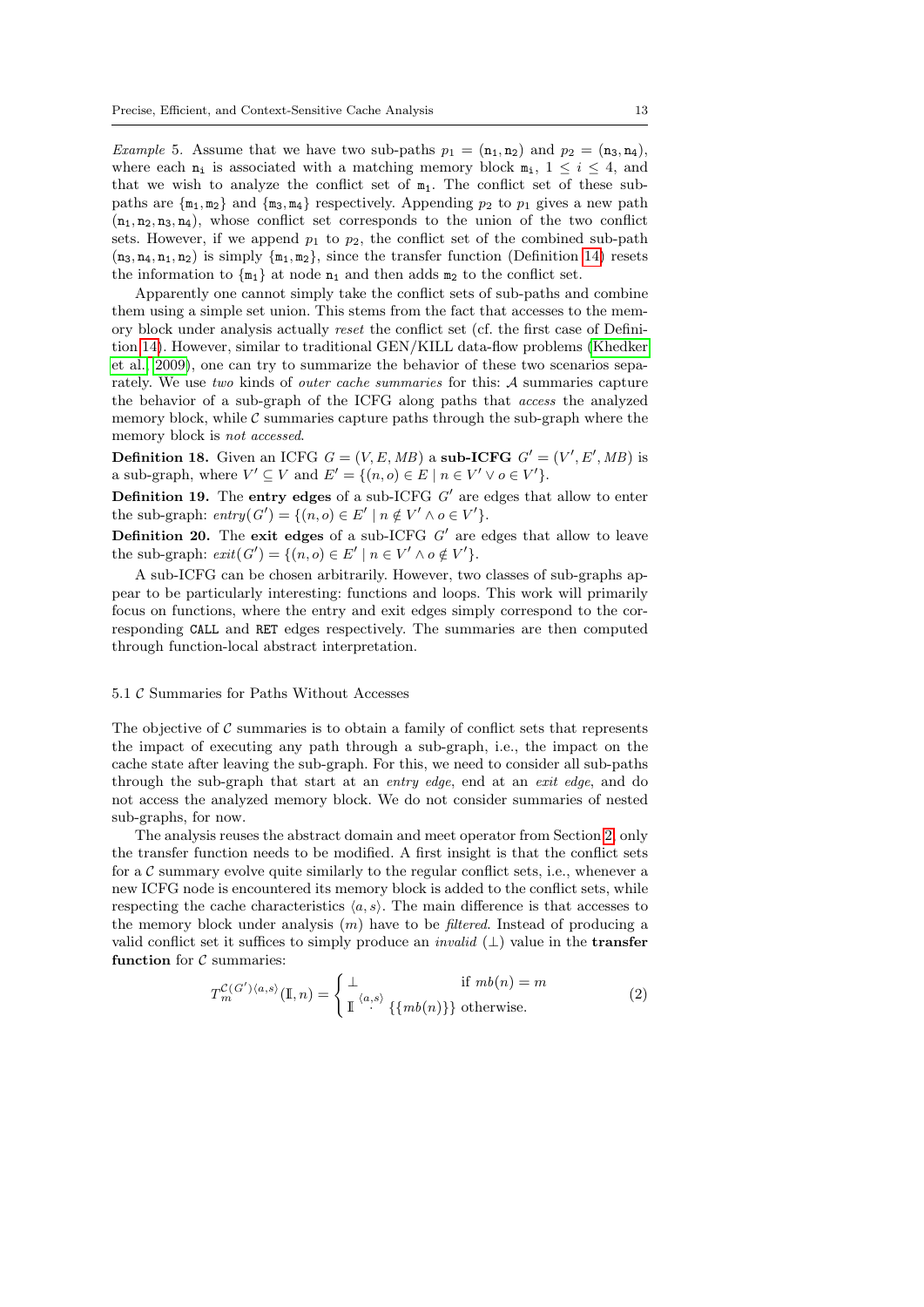<span id="page-13-3"></span>

<span id="page-13-4"></span><span id="page-13-2"></span>(a) A summary:  $A_{m_{II}}^{F(4,4)} = {\{\{m_{II}, m_{IV}\}\}}$ (b) C summary:  $C_{m_{II}}^{F(4,4)} = \{\{m_I, m_{III}, m_{IV}\}\}\$ 

Fig. 3 Cache summaries for the memory block of  $n_{II}$  within a simple function F (see Examples [6](#page-13-1) and [7\)](#page-14-2).

The usual fixed-point computation is performed on the sub-graph  $G'$ , while also considering the sub-graph's entry and exit edges. This is important in order to initialize the data-flow equations, which are set to {∅} for all entry edges (not to confuse with  $\perp = \emptyset$ . This means that conflict sets are initially empty when entering the sub-graph, then incrementally grow larger or are reset to  $\perp$ , and are eventually propagated all the way to the exit edges. The final summary of the subgraph can then be obtained for each exit edge individually or can be combined over all exit edges  $exit(G') = \{e_1, \ldots, e_k\}$  and their respective analysis information  $\mathbb{C}_i, 1 \leq i \leq k$ , using the meet operator:  $\mathcal{C}_{m}^{G'(a,s)} = M(\mathbb{C}_1, \ldots, \mathbb{C}_k)$ .

The C summaries are specific to a sub-graph  $G'$  and the analyzed memory block m. However, it is easy to see that the same summary is computed for all memory blocks that are not accessed within  $G'$ , i.e., if  $\nexists n \in V': mb(n) = m$ .

<span id="page-13-1"></span>Example 6. Consider the sub-ICFG of function F from Figure [3b,](#page-13-2) where each node  $n_i$  is associated with a memory block of unit size. The C summary  $C_{m_{II}}^{F(4,4)}$  for this function needs to be computed for memory block  $m_{II}$ , accessed by node  $n_{II}$ , and the cache configuration  $\langle 4, 4 \rangle$ .

The analysis on the entry edge leading to  $n<sub>I</sub>$  is initialized to a family containing only the empty set  $({\lbrace \emptyset \rbrace})$ . Starting from this *empty* conflict set the analysis adds memory blocks  $m<sub>I</sub>$ ,  $m<sub>III</sub>$ , and  $m<sub>IV</sub>$  along the path on the right side. On the left, the analyzed memory block  $m_{II}$  is accessed, resulting in the analysis information  $\perp$  on the edge  $(n_{II}, n_{IV})$ . The conflict set from this path is consequently *filtered* from the cache summary, resulting in a C summary  $C_{m_{II}}^{F(4,4)} = {\{\{m_I, m_{III}, m_{IV}\}\}}$ .

#### <span id="page-13-0"></span>5.2 A Summaries for Paths With Accesses

 $\mathcal A$  summaries are similar to  $\mathcal C$  summaries, except that this time we need to consider all paths through the sub-graph that enter the sub-graph on an entry edge, leave the sub-graph on an exit edge, and access the memory block under analysis.

The analysis is performed on a sub-graph  $G'$ , including the entry and exit edges, considering a cache configuration  $\langle a, s \rangle$  and a memory block m. This time, however, the analysis domain, meet operator, and even the transfer function from the baseline analysis are reused without any modification.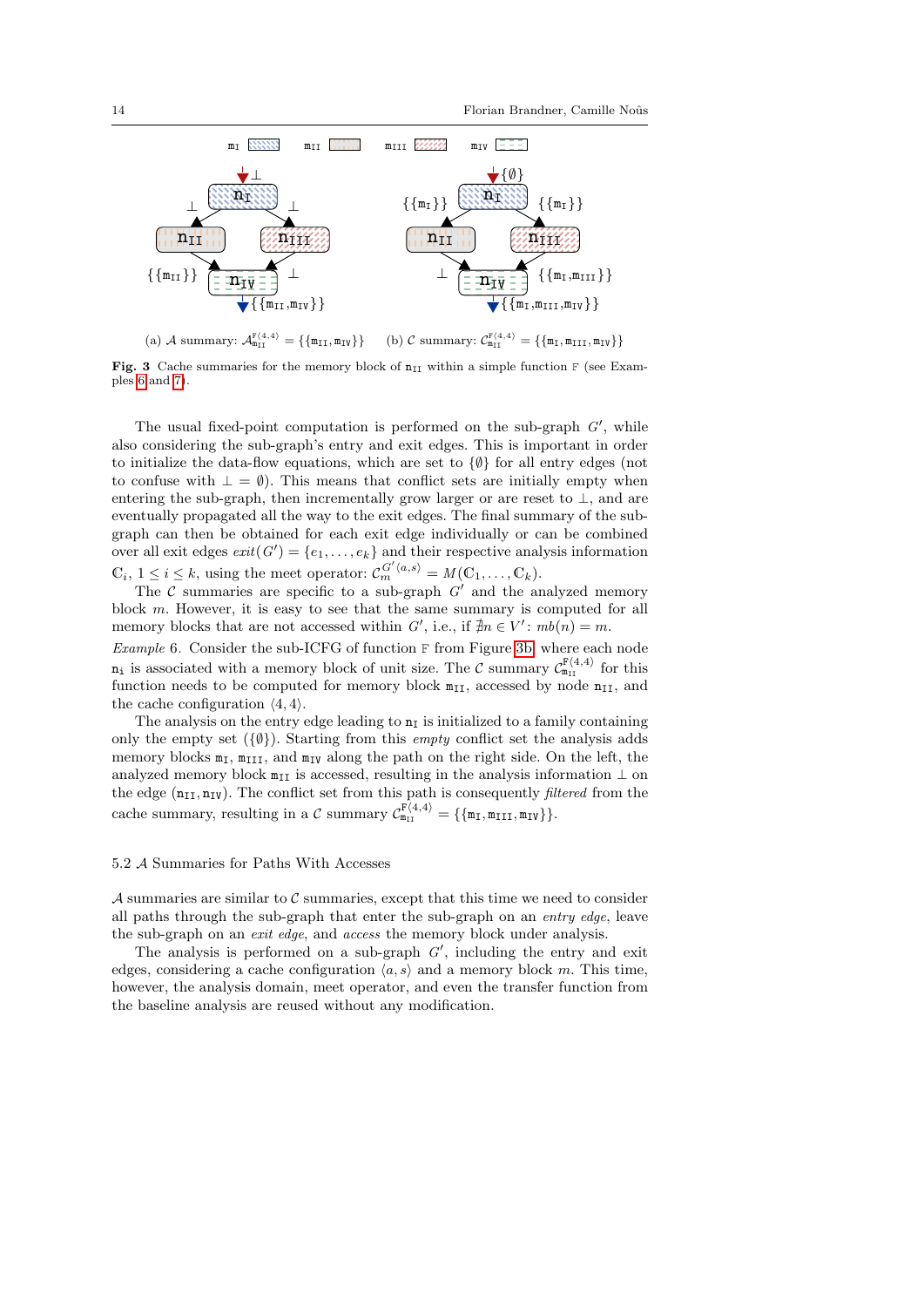The only difference to the baseline analysis is the initialization of the data-flow equations. The initial value at the entry edges is set to  $\bot$ . This *filters* the conflict sets from paths that *do not* access the memory block under analysis and only retains the conflict sets of paths that actually do access it.

The final summary of the sub-graph, as before, can be obtained by combining the analysis information over all exit edges  $exit(G') = \{e_1, \ldots, e_k\}$  and their respective analysis information  $\mathbb{A}_i$ ,  $1 \leq i \leq k$ :  $\mathcal{A}_{m}^{G'(a,s)} = M(\mathbb{A}_1, \ldots, \mathbb{A}_k)$ .

<span id="page-14-2"></span>Example 7. Consider again the sub-ICFG of function F from Figure [3a,](#page-13-3) assuming the same setup as for Example [6.](#page-13-1) The analysis information at the entry is initialized to ⊥. Adding new memory blocks consequently does not modify the conflict sets (cf. Definition [13\)](#page-6-3). This only changes after reaching an access to the memory block under analysis at  $n_{II}$ , which first produces the conflict set  $\{\{m_{II}\}\}\$ . Subsequent accesses to other memory blocks on the path on the left-hand side are then added to the conflict set. Combining the conflict sets from the paths on the left and right using the meet operator finally results in the A summary  $\mathcal{A}_{m_{II}}^{F\langle 4,4\rangle} = \{\{m_{II}, m_{IV}\}\}.$ 

### <span id="page-14-1"></span>5.3 A/C Summaries for Nested Sub-ICFGs

The analyses defined in the previous subsections allow us to obtain a cache summary for a function. However, functions typically call other functions, for which summaries might exist. This can be seen as an instance of a nested sub-ICFG. The problem is then to exploit the summaries of the nested sub-ICFG instance to compute new summaries for the enclosing sub-graph.

<span id="page-14-0"></span>For now, assume that a single nested sub-graph exists. We can collapse this sub-graph  $G''$  by a summary node  $\overline{n}_{G''}$  and redirect the entry/exit edges as follows: **Definition 21.** Given a (sub-)ICFG  $G' = (V', E', MB)$  and a nested sub-ICFG  $G'' = (V'', E'', MB)$ , with  $V'' \subset V'$  and  $E'' = E' \cap V'' \times V''$ , the collapsed sub-**ICFG**  $G' = (\overline{V'}, \overline{E'}, MB)$  is defined by:  $\overline{V'} = (V' \cup {\overline{n}_{G''}}) \setminus V''$  and  $\overline{E'} = (E' \cup$  $\{ (o, \overline{n}_{G''}) \mid \exists (o, n) \in entry(G'') \} \cup \{ (\overline{n}_{G''}, o) \mid \exists (n, o) \in exit(G'') \}) \setminus E''.$ 

Several nested sub-graphs can easily be handled by collapsing each instance of a nested sub-graph and replacing it by a dedicated summary node. The analyses can then simply be applied to the final collapsed sub-ICFG. However, transfer functions have to be defined for the summary nodes. Assume that several nested  $\mathrm{sub\text{-}ICFGs} \ G''_i$  were replaced by summary nodes  $\overline{n}_{G''_i}$  to form a collapsed sub-ICFG  $G'$ , the transfer functions for the A and C summaries of  $G'$  then become:

<span id="page-14-3"></span>
$$
T_m^{\overline{\mathcal{C}(G')}}(a,s)\left(\mathbb{I},n\right) = \begin{cases} \mathbb{I} \stackrel{\langle a,s \rangle}{\cdot} \mathcal{C}_m^{G''_i\langle a,s \rangle} & \text{if } \exists i : n = \overline{n}_{G''_i} \\ T_m^{\mathcal{C}(G')\langle a,s \rangle}(\mathbb{I},n) & \text{otherwise,} \end{cases}
$$
(3)

<span id="page-14-4"></span>
$$
T_m^{\mathcal{A}(G')\langle a,s\rangle}(\mathbb{I},n) =
$$
\n
$$
\begin{cases}\nM(\mathbb{I}^{\langle a,s\rangle} C_m^{G_i'\langle a,s\rangle}, \mathcal{A}_m^{G_i'\langle a,s\rangle}) & \text{if } \exists i : n = \overline{n}_{G_i''} \\
T_m^{\langle a,s\rangle}(\mathbb{I},n) & \text{otherwise.} \n\end{cases}
$$
\n(4)

Both cases refer to the transfer functions  $(T)$  defined for simple sub-ICFGs and only perform special actions on the summary nodes representing nested sub-graphs  $(\exists i : n = \overline{n}_{G_i^{\prime\prime}}).$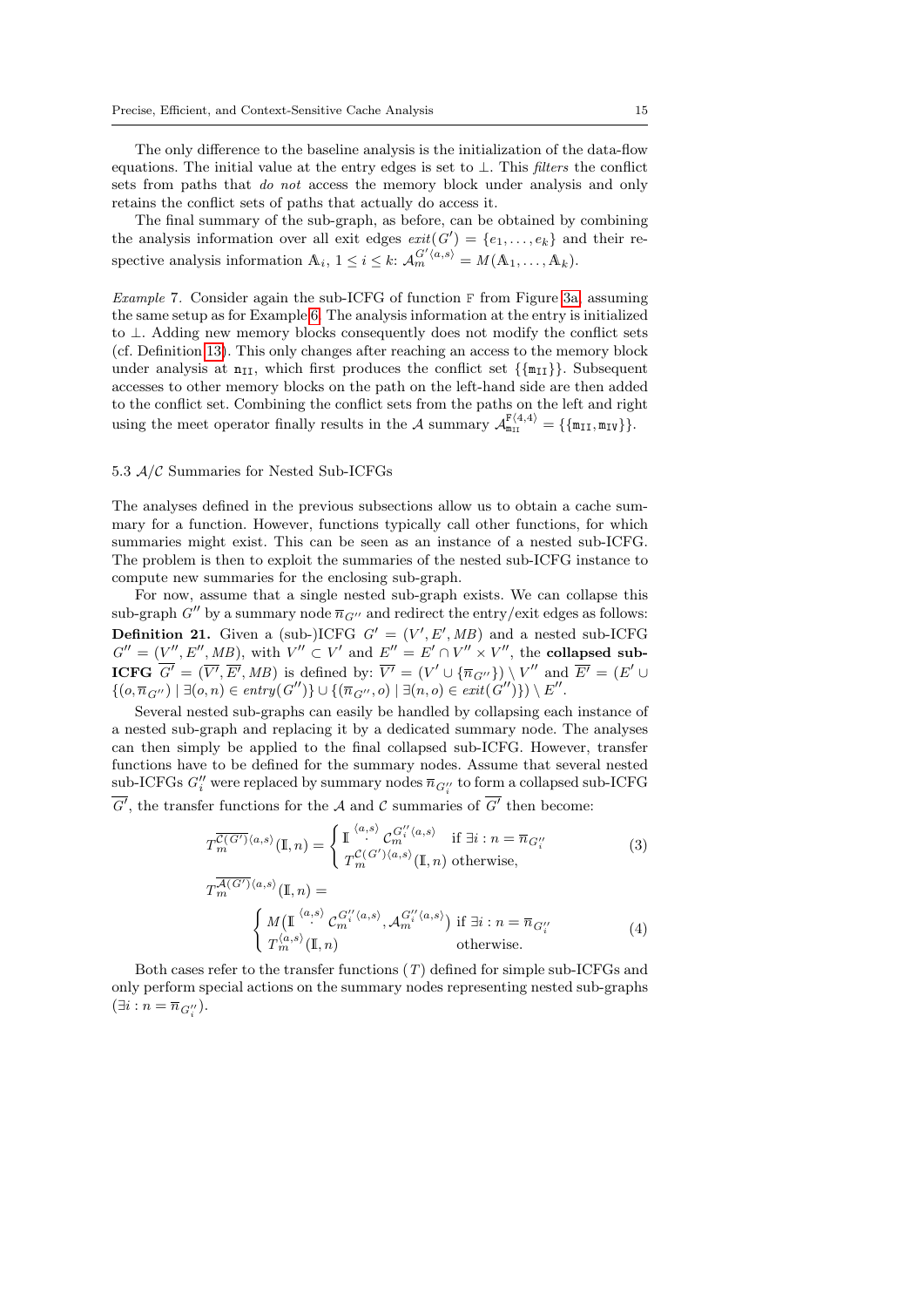<span id="page-15-1"></span>5.4 Analysis Using Outer Cache Summaries

The ICFG representation, (cf. Section [2\)](#page-3-0), is particularly well suited to compute outer summaries at the level of functions and does not require to explicitly collapse the sub-graphs of functions. Starting from the entry point of a function, it suffices to simply follow the LINK edges where the  $A$  and  $C$  summaries of callees are applied, while ignoring CALL/RET edges.

It remains to exploit the outer summaries in a regular analysis. Classifying accesses requires information on conflict sets before every access to a memory block, i.e., analysis information at the source node of every FILL, CALL, and RET edge. The outer summaries do not provide this information. One solution would be to use the outer cache summaries only to improve the analysis precision when calls contexts are merged by adopting the transfer function from Equations [3](#page-14-3) and [4](#page-14-4) and propagating information related to calls only across LINK and CALL edges (RET edges are simply ignored). This would allow to compute the complete analysis information at every access to a given memory block, while eliminating the propagation of bogus analysis information.

An obvious optimization is to skip functions that are not relevant to the classification, i.e., functions that do not access the memory block. Note that the  $A$ summary for such functions evaluates to ⊥, which can be checked efficiently before processing CALL edges. Furthermore, only the analysis information on exit edges of a sub-ICFG needs to be retained. Intermediate results can be discarded in order to reduce memory consumption. For functions it generally suffices to only store the combined analysis information over all of the function's RET edges. The amount of memory required to store the outer cache summaries is then proportional to the number of functions instead of program points.

Analysis information is still propagated through functions, which leads to intermediate conflict sets that might not be relevant for the cache hit/miss classification. The outer summaries lack information on the conflict sets within sub-ICFGs. The next section proposes a solution to this shortcoming.

### <span id="page-15-0"></span>6 Inner Cache Summaries

Inner cache summaries describe how the conflict sets for a memory block evolve  $up$ to some access of that block within a sub-ICFG. Two cases have to be distinguished: the memory block is accessed for the *first* time after entering the sub-graph  $(\mathcal{B}^C)$ and the memory block is accessed again after a previous access within the subgraph  $(\mathcal{B}^{\mathcal{A}})$ .

#### 6.1 B Summaries for Simple Sub-ICFGs

The first case corresponds to sub-paths from some entry edge of the sub-ICFG to an ICFG node that accesses the analyzed memory block, without any intermediate accesses to that block. These paths are readily covered by the analysis of the  $\mathcal C$ summaries. The conflict set at the first access to a memory block can then be computed using the dot product (cf. Definition [13\)](#page-6-3) between the conflict sets before entering the sub-graph and the conflict sets from the analysis of the  $\mathcal C$  summary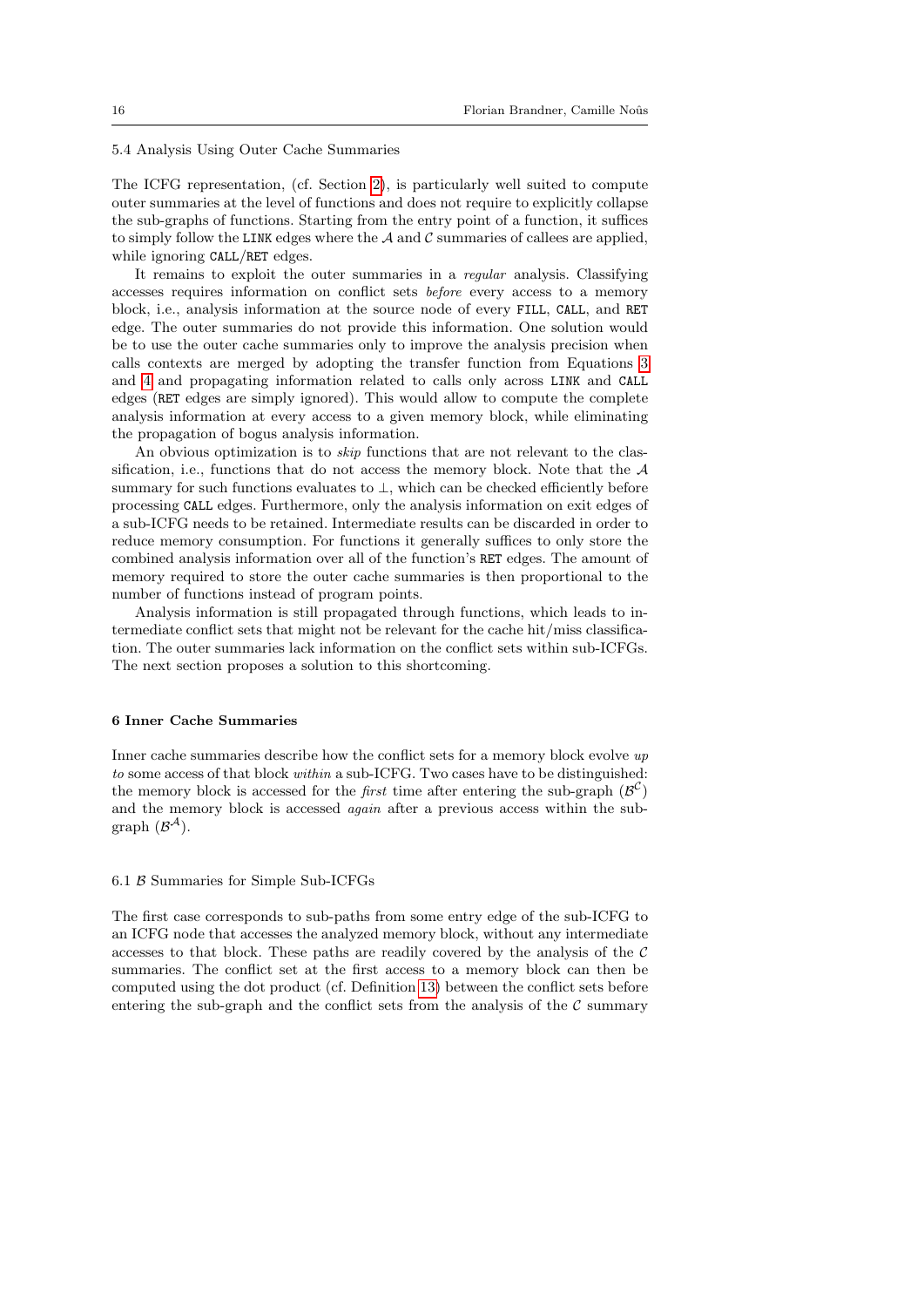right before the access. The second case corresponds to sub-paths within the sub-ICFG starting with an access to the memory block under analysis and leading up to another access to the same memory block. These paths are readily covered by the A summaries. The conflict sets of these accesses are independent from the initial conflict sets when entering the sub-ICFG and thus do not need any further computation.

Given a simple sub-ICFG G' and a cache configuration  $\langle a, s \rangle$ , the B summaries can be derived by a post-processing step from the  $A$  and  $C$  summary analyses. It suffices to retain the analysis information  $A_i$  and  $C_i$  respectively at FILL and LINK edges that cause an access to the analyzed memory block m:  $A = \{e_i \in E' \mid e_i =$  $(u, v):$  kind $(e_i) \in \{$ FILL, LINK $\} \wedge mb(v) = m$ . One can either store the information individually for each edge or combine it:  $\mathcal{B}_{m}^{\mathcal{A}(G')\langle a,s\rangle} = M(A_1, \ldots, A_{|A|})$  and  $\mathcal{B}_{m}^{\mathcal{C}(G')\langle a,s\rangle} = M(\mathbb{C}_1,\ldots,\mathbb{C}_{|A|}).$ 

<span id="page-16-2"></span>Example 8. Consider the ICFG from Figure [3](#page-13-4) with a cache configuration  $\langle 4, 4 \rangle$ . The B summaries for F are given by  $\mathcal{B}_{m_{II}}^{\mathcal{A}(F)\langle 4,4\rangle} = \perp$  and  $\mathcal{B}_{m_{II}}^{\mathcal{C}(F)\langle 4,4\rangle} = {\mathcal{A}_{m_{I}}},$  cf. edge  $(n_I, n_{II})$  in Subfigure [3a](#page-13-3) and [3b](#page-13-2) respectively. The former indicates that  $m_{II}$ is not accessed within F before reaching  $n_{II}$ , while the latter indicates that  $m_I$  is always accessed before reaching  $n_{\text{II}}$ .

### <span id="page-16-0"></span>6.2 B Summaries for Nested Sub-ICFGs

Nested sub-ICFGs  $G''_i$  are replaced by summary nodes  $\overline{n}_{G''_i}$  in a collapsed sub-ICFG  $G'$ , while redirecting the entry and exit edges. The  $\beta$  summaries are computed for the analyzed memory block m and the given cache configuration  $\langle a, s \rangle$ in a post-processing step. At each edge leading to a summary node of a nested ICFG  $G''_i$ , i.e., an edge  $\overline{e}_j$  in the set  $\{\overline{e}_j \in \overline{E}' \mid \exists i : \overline{e}_j = (u, \overline{n}_{G''_i})\}$  the inner cache summaries of the respective nested sub-ICFG is combined with the function-local analysis information of the  $A(A_i)$  and  $C(C_i)$  summaries at that edge:

<span id="page-16-1"></span>
$$
\overline{\mathcal{A}_j} = M\left(\mathcal{B}^{\mathcal{A}(G_i'')\langle a,s\rangle}_{m}, \ \mathcal{A}_j \right)^{\langle a,s\rangle} \mathcal{B}^{\mathcal{C}(G_i'')\langle a,s\rangle}_{m}\right) \tag{5}
$$

<span id="page-16-5"></span>
$$
\overline{\mathbb{C}_j} = \mathbb{C}_j \stackrel{\langle a,s \rangle}{\cdot} \mathcal{B}_m^{\mathcal{C}(G_i^{\prime\prime})\langle a,s \rangle} \tag{6}
$$

The information from the entry edges can be retained individually or combined using the usual meet operator:

$$
\mathcal{B}_{m}^{\overline{\mathcal{A}(G')}}\langle a,s\rangle = M(\overline{\mathcal{A}_{1}},\ldots,\overline{\mathcal{A}_{|\overline{A}|}}) \tag{7}
$$

<span id="page-16-4"></span><span id="page-16-3"></span>
$$
\mathcal{B}_{m}^{\overline{\mathcal{C}(G')}}\langle a,s\rangle = M(\overline{\mathbb{C}_{1}},\ldots,\overline{\mathbb{C}_{|\overline{A}|}}). \tag{8}
$$

#### <span id="page-16-6"></span>6.3 B Summaries and Persistence

The  $\mathcal{B}^{\mathcal{A}}$  summary information of a sub-graph allows us to derive two kinds of persistence classifications: either with regard to a scope covering the sub-graph alone (using the sub-graph's  $\mathcal{B}^{\mathcal{A}}$  summary) or a scope covering also parts of the surrounding ICFG (via Equation [5\)](#page-16-1). If the respective summary information evaluates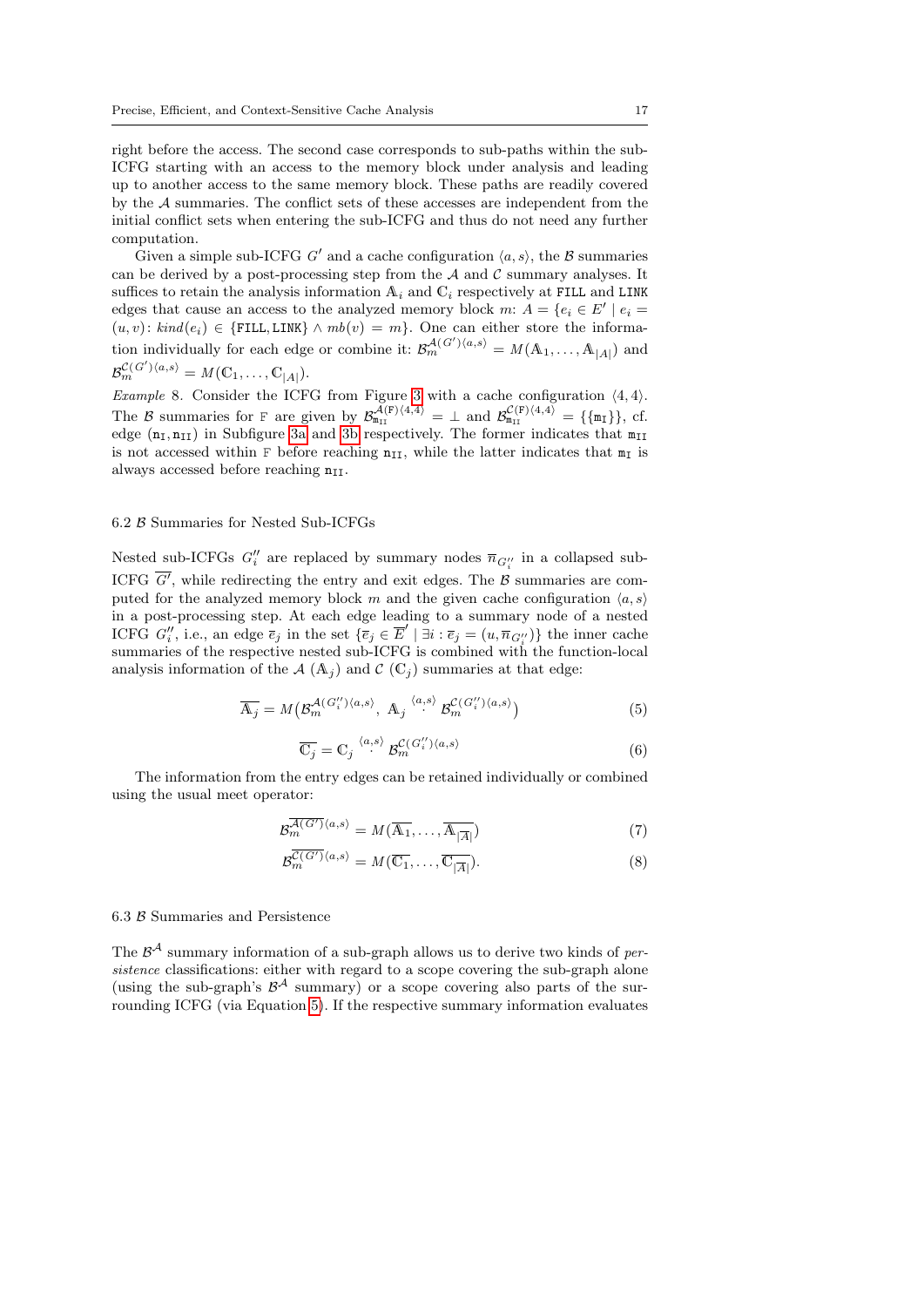<span id="page-17-3"></span><span id="page-17-2"></span>

<span id="page-17-1"></span>Fig. 4 Analysis of memory block  $m_{II}$  (see Example [9\)](#page-17-0) considering summaries of the highlighted  $\text{function } \mathbb{F} \colon \mathcal{A}_{\mathfrak{m}_{\text{II}}}^{\mathbb{F}(4,4)} = \{\{\mathfrak{m}_{\text{II}}, \mathfrak{m}_{\text{IV}}\}\}, \mathcal{C}_{\mathfrak{m}_{\text{II}}}^{\mathbb{F}(4,4)} = \{\{\mathfrak{m}_{\text{I}}, \mathfrak{m}_{\text{III}}, \mathfrak{m}_{\text{IV}}\}\}, \mathcal{B}_{\mathfrak{m}_{\text{II}}}^{\mathcal{A}(\mathbb{F})(4,4)} = \bot, \text{ and } \mathcal{B}_{\mathfrak{m}_{\text{II}}}^{\mathcal{C}(\mathbb{F})(4,$  $\{\{\mathfrak{m}_{\text{I}}\}\}.$ 

to ⊥, the analyzed memory block is not reused in the scope. If the summary is {ℵ}, the block is reused, but definitely evicted. If the analysis information contains ℵ, alongside other conflict sets, the block is potentially evicted, while the block is persistent otherwise.

<span id="page-17-0"></span>Example 9. Consider Figure [4,](#page-17-1) which shows a variation of the motivating example from Section [3.](#page-8-0) The ICFG here consists of the original main function, which calls the function F, highlighted by the ellipse, several times. F's local control flow is identical to the function from Example [7](#page-14-2) and [8.](#page-16-2) In addition let's assume that F is called again at the confluence point at node  $n_8$  at the bottom of Subfigure [4a,](#page-17-2) as indicated by the CALL, RET, and LINK edges.

We wish to compute persistence information relative to main concerning memory block  $m_{II}$ , which is only accessed within F. The usual cache configuration  $\langle 4, 4 \rangle$ is considered for the analysis.

The analysis first computes the various summaries of the called function F,  $\text{namely: } \mathcal{A}_{m_{\text{II}}}^{\text{F}(4,4)} = \{ \{ \text{m}_{\text{II}}, \text{m}_{\text{IV}} \} \}, \ \mathcal{C}_{m_{\text{II}}}^{\text{F}(4,4)} = \{ \{ \text{m}_{\text{I}}, \text{m}_{\text{III}}, \text{m}_{\text{IV}} \} \}, \ \mathcal{B}_{m_{\text{II}}}^{\mathcal{A}(\text{F})(4,4)} = \bot$ , and  $\mathcal{B}_{m_{\text{III}}}^{\mathcal{C}(F)\langle 4,4\rangle} = {\text{F}_{m_{\text{II}}}}.$  The outer summaries  $(\mathcal{A} \text{ and } \mathcal{C})$  are computed from the subgraph representing only F as illustrated through Example [7](#page-14-2) and [8.](#page-16-2) The inner cache summaries ( $\beta^A$  and  $\beta^C$ ) are obtained during a post-processing step from the analysis information of the outer cache summaries – more precisely the inner cache summaries are obtained from the ICFG edge  $(n_I, n_{II})$  as depicted by Subfigure [3a](#page-13-3) and Subfigure [3b](#page-13-2) respectively.

The analysis then proceeds by computing the cache summaries for the main function. However, the analysis does not process the complete ICFG. Instead func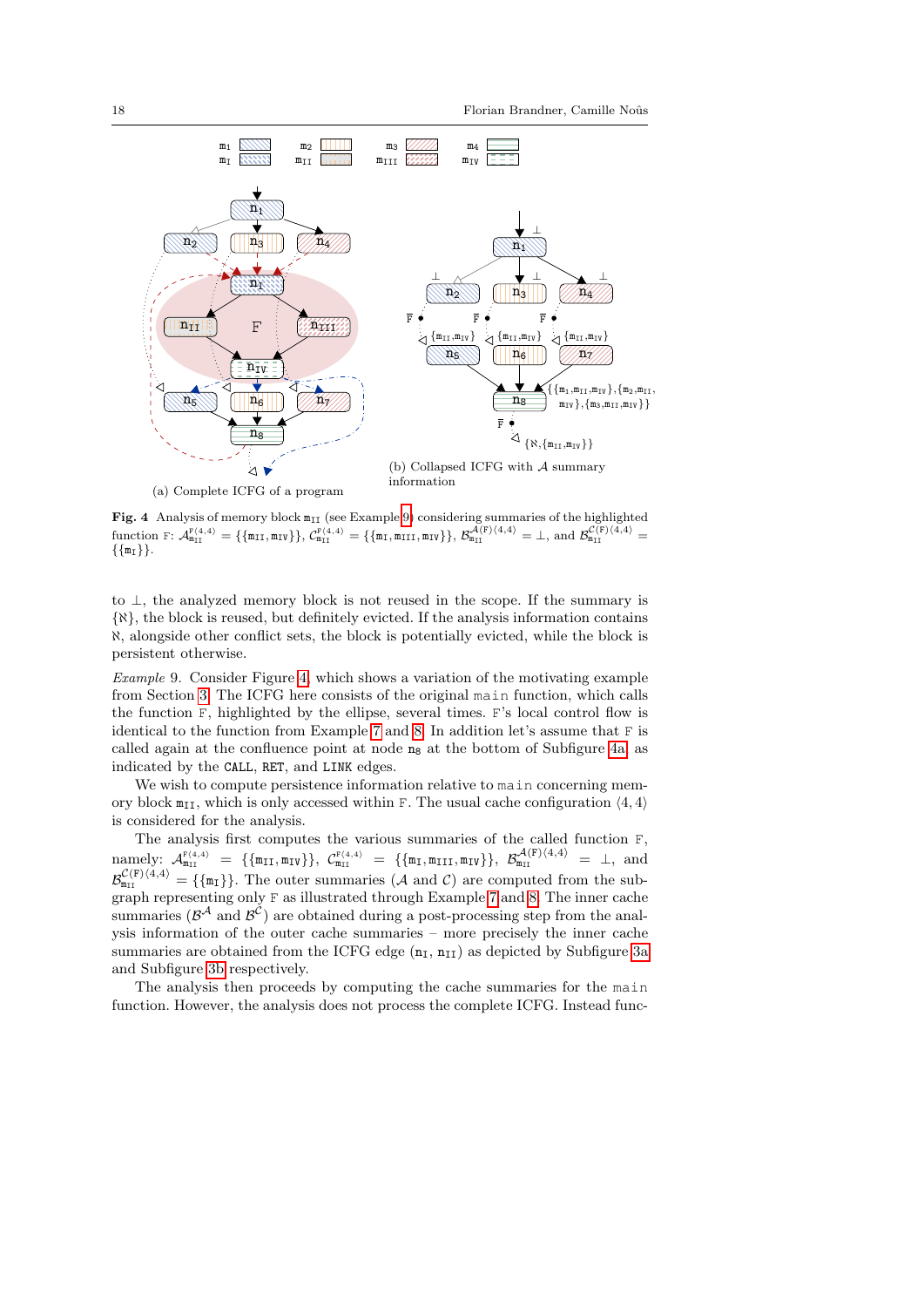tion calls are – at least conceptually – collapsed as shown in Subfigure [4b.](#page-17-3) The respective CALL and RET edges to/from F are removed from the graph and replaced by summary nodes labeled  $\bar{F}$ , which represent the called function at the various call sites. Note that it is not necessary to actually perform this transformation since the LINK edges themselves already represent these call sites.

The analyzed memory block  $m_{II}$  is not accessed in the main function itself. Persistence thus only changes at calls to  $F$ , i.e., the LINK edges originating from  $n_2$ ,  $n_3$ ,  $n_4$ , and  $n_8$ . Since persistence is obtained from the A summary at those edges (cf. Equation [5\)](#page-16-1), we briefly sketch its evolution here (see Subfigure [4b\)](#page-17-3).

The A summary evaluates to  $\perp$  for the LINK edges originating from n<sub>2</sub>, n<sub>3</sub> and  $n_4$ , due to the initialization to  $\perp$  at main's entry and the fact that  $m_{II}$  is not accessed before any call to F. The function calls evidently have an impact on the A summary after the respective calls. The corresponding analysis information, shown above nodes  $n_5$ ,  $n_6$  and  $n_7$  in Subfigure [4b,](#page-17-3) is derived by applying the outer cache summaries (A and C) to  $\perp$ . This yields  $\{\mathfrak{m}_{\mathcal{I}}, \mathfrak{m}_{\mathcal{IV}}\}$  (cf. Equation [4\)](#page-14-4).

Next, the transfer functions of the nodes after the calls are applied and the resulting conflict sets combined using the meet operator. The result is shown next to node  $n_8$ :  $\{\{m_1, m_{II}, m_{IV}\}, \{m_2, m_{II}, m_{IV}\}, \{m_3, m_{II}, m_{IV}\}\}\$ . Subsequently  $m_4$ , accessed by node  $n_8$ , is added to all the conflict sets, which represents the analysis information of the A summary right before the last call to F.

At this point all the conflict sets of the analysis have a cardinality of 4, which indicates that  $m_{\text{II}}$  is persistent up to this point, i.e., once loaded it is not evicted on any path up to this point. The  $A$  summary analysis now combines the current analysis information with F's outer cache summaries. This results in the following conflict sets:  $\{\aleph, \{m_{II}, m_{IV}\}\}\$ , as shown at the bottom of Subfigure [4b.](#page-17-3) This indicates that  $m_{II}$  is not persistent with regards to the first function calls at  $n_5$ ,  $n_6$ , and  $n_7$ , but might be reloaded into the cache by the last call at  $n_8$ .

The question now is whether  $m_{II}$  was actually persistent before any of its accesses within F. This can be computed by applying the inner cache summaries  $(\mathcal{B}^{\mathcal{A}})$  and  $\mathcal{B}^{\mathcal{C}})$  to the analysis information right before the various calls to F. For the calls at  $n_5$ ,  $n_6$ , and  $n_7$  the A summary information before the respective calls evaluates to  $\perp$ , which indicates that  $m_{\text{II}}$  was not loaded into the cache between entering main and the respective accesses to  $m_{II}$ .

For the last call at  $n_8$  the various conflict sets of the A summary information have a cardinality of 4, as explained in the preceding paragraphs. Appending the  $\mathcal{B}^{\mathcal{C}}$  summary  $(\{\{\texttt{m}_{\texttt{I}}\}\})$  to these conflict sets would yield sets whose cardinality would be larger than the cache size (cf. Equation [5\)](#page-16-1). The analysis thus yields  $\{N\}$ right before the accesses to  $m_{II}$  within F for this call. Consequently, the analyzed memory block is not persistent.

Combining the analysis information over all call sites to F yields  $\mathcal{B}_{m_{II}}^{\mathcal{A}(main)\langle4,4\rangle}$ {ℵ}, which indicates that the analyzed memory block is definitely not persistent within the main function.

#### <span id="page-18-0"></span>6.4 Analysis Using Inner Cache Summaries

Inner cache summaries capture the accesses to the analyzed memory block with regard to a given sub-ICFG. We assume that functions are a typical class of such sub-ICFGs. The information can then be computed in a context-sensitive manner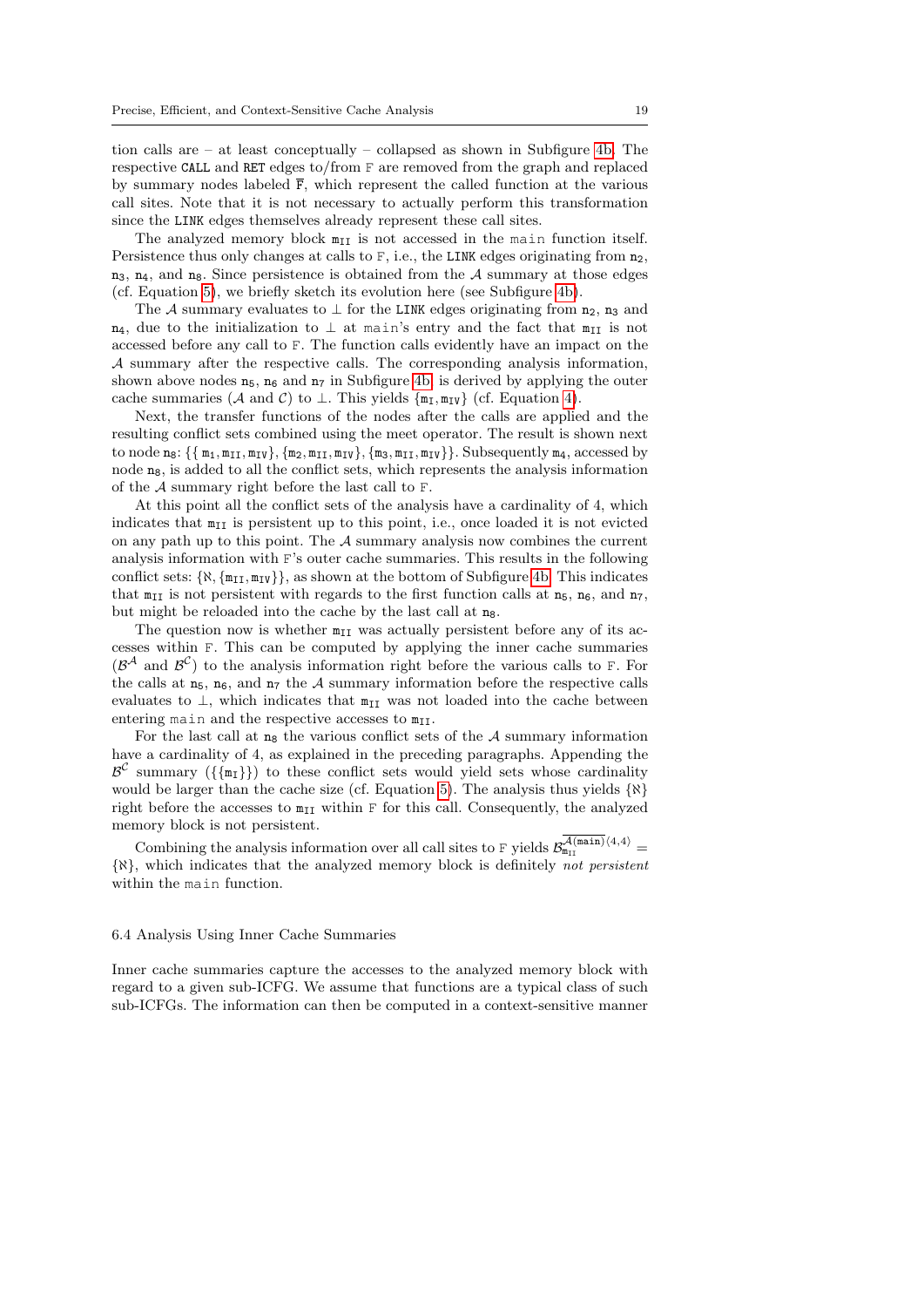for each call site – similar to the scope graph from [Huber et al.](#page-44-4) [\(2014\)](#page-44-4). The analysis information is simply propagated upwards from the leaves of the call graph [\(Aho](#page-43-7) [et al., 2006\)](#page-43-7) to its root.

It remains to show how the hit/miss classification can be derived from the  $\beta^{\mathcal{C}}$  summaries. The problem here is that the conflict sets are incomplete during the upward propagation, since conflicting accesses up to the respective call sites are missing. This information is only available once the  $\beta$  summary of the main function is computed. However, Equations [7](#page-16-3) and [8](#page-16-4) only indicate how this information is merged into a single summary – which corresponds to an analysis without context sensitivity. Two options are possible. The  $\beta$  summaries can be stored explicitly for edges leading to an access of the memory block under analysis along with the various (nested) call sites. This represents a fully context-sensitive analysis. Alternatively, it is possible to store the  $C$  summaries for the various call sites (cf. Equation [6\)](#page-16-5) and only compute the desired context-sensitive information ondemand by traversing the call graph. The latter is attractive, as it causes minimal memory overhead proportional to the number of functions and call sites.

Note, however, that the upward propagation of analysis information for  $A, B$ , and  $\mathcal C$  summaries, based on individual functions, is only possible in acyclic call graphs. Programs containing recursive functions, which are usually discouraged in real-time software, thus cannot be handled by the proposed function-based approach. However, it is possible to define sub-ICFGs for the strongly-connected components (SCCs) of the program's call graph, for which outer and inner cache summaries can be derived as a whole.

#### <span id="page-19-0"></span>7 Correctness

Since the summary-based analyses essentially reuse large parts of the baseline analysis from Section [2,](#page-3-0) we will start by investigating the correctness of this baseline analysis with regards to a specification of an LRU-based method cache and then prove the correctness of the summary-based analyses. As a first step we have to extend the specification of the hardware implementation of the standard LRU replacement policy (cf. Definition [2](#page-3-2) and [3\)](#page-4-1) to take associativity and size into account as required for the method cache.

**Definition 22.** The set of method cache states for a cache configuration  $\langle a, s \rangle$  is given by  $MCS^{\langle a,s\rangle} \subset \mathcal{P}(MB \times \{0,\ldots,a\} \times \{1,\ldots,s\})$ . The function mage:  $MCS^{\langle a,s\rangle} \times$  $MB \to \{0, \ldots, a\}$  provides the age of a given cache block, while mpos:  $MCS^{\langle a,s \rangle} \times$  $MB \to \{1, \ldots, s\}$  provides the block's position relative to the cache size.

The update function to determine the cache state after an access is given by:

<span id="page-19-1"></span>Definition 23. The method cache update function takes a cache state  $S \in$  $MCS^{\langle a,s\rangle}$  and a cache block  $m \in MB$  as argument and returns a new state in  $MCS^{\langle a,s\rangle}$  representing the cache state after the access to m:

update.MLRU<sup>(a,s)</sup>(S, m) = {
$$
(o,i,j)
$$
 |  $\forall o \in MB$ :  $(i,j)$  = update\_mage<sup>(a,s)</sup>(S, m, o)}  
update\_mage<sup>(a,s)</sup>(S, m, o) =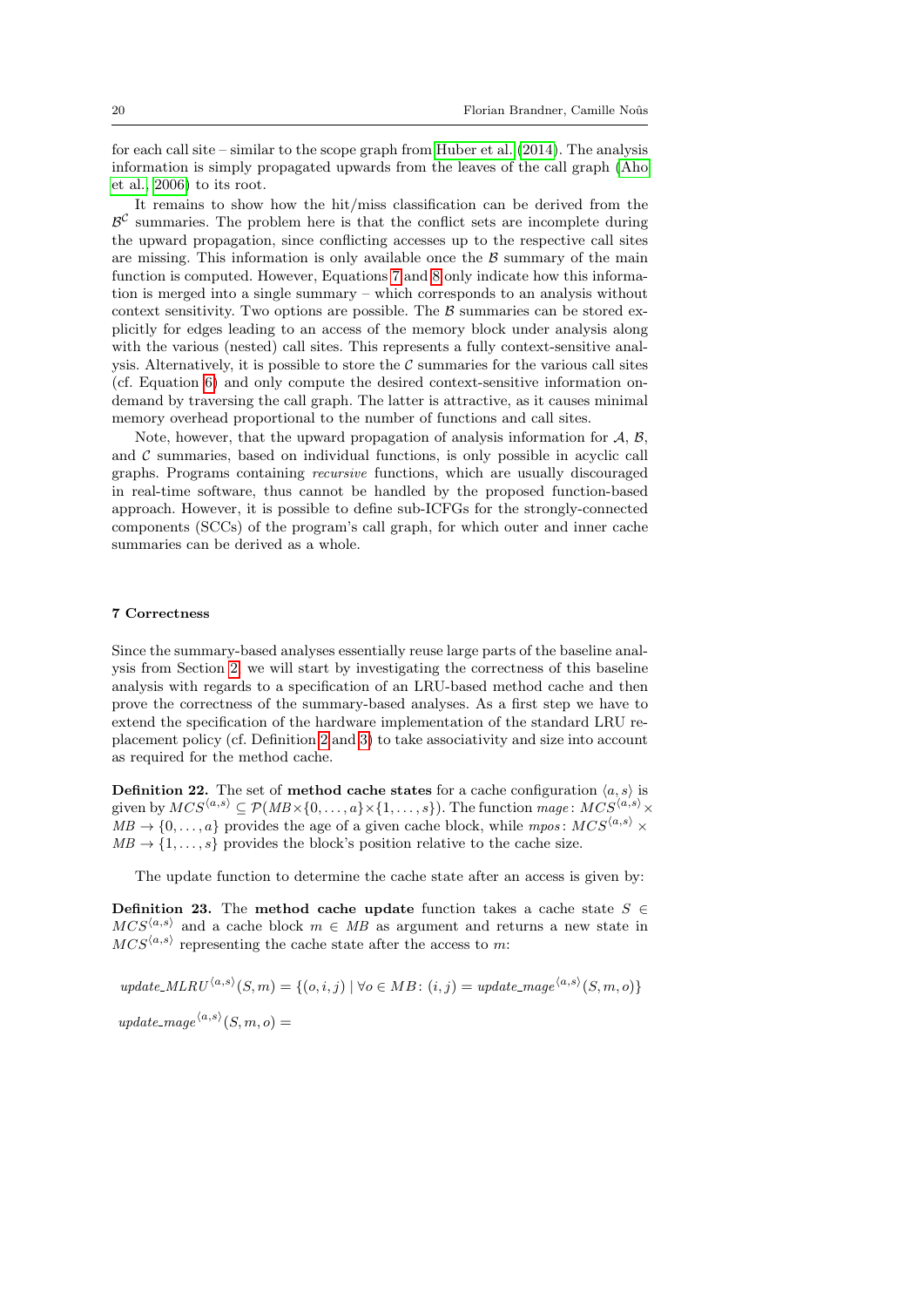let  $shift\_pos = mpos(S, o) + size(m)$  in

 $\sqrt{ }$  $\int$  $\overline{\mathcal{L}}$  $(0, size(m))$  if  $m = o$  $(mage(S, o) + 1, shift\_pos)$  if  $shift\_pos \leq s \land mage(S, o) < mage(S, m)$  $(a, )$  if  $shift\_pos > s \land mage(S, o) < mage(S, m)$  $(mage(S, o), mpos(S, o))$  otherwise

The main difference with the original specification of the LRU policy (cf. Defini-tion [3\)](#page-4-1) are an additional condition in the 2nd case of the function  $update\_mage^{\langle a,s \rangle}$ . This condition verifies that a possibly newly loaded memory block fits into the total cache size along with all the blocks that have been present beforehand. The newly added case then handles evictions when loading m into the cache exceeds the total cache size and one or more blocks have to be evicted from the cache.

Example 10. Assume a cache configuration  $(4, 8)$  and an access sequence to memory blocks given by  $(m_1, m_2, m_3)$ , where the blocks have a size of 2, 1, and 6 respectively. Starting from an empty cache, where the age of all memory blocks is initialized to 4, the cache state after accessing  $m_2$  is  $\{ (m_2, 0, 1), (m_1, 1, 3), (m_3, 4, ...) \}$ . The final access to  $m_3$  causes the eviction of  $m_1$ , since the combined size of  $m_1$ ,  $m_2$ , and  $m_3$  exceeds the cache size  $(2+1+6>8)$ . This is reflected by the value of the variable shift pos for  $m_1$   $(3 + 6 > 8)$ , resulting in the final cache state  $\{(m_3, 0, 6), (m_2, 1, 7), (m_1, 4, )\}.$ 

It is easy to see that this extended specification is equivalent to Definition [3](#page-4-1) when memory blocks have unit size (i.e.,  $\forall m \in MB$ :  $size(m) = 1$ ) and the cache's size is at least as large as its associativity (i.e.,  $a \leq s$ ). The standard LRU policy consequently is merely a special case of the method cache's policy. The update function also retains the same properties as the original policy. Notably, the formal definition of persistence (Definition [17\)](#page-8-2) also applies to the method cache, when considering the modified update function. Furthermore, memory blocks that are present in the cache (i.e., whose age is smaller than  $a$ ) is unique:

<span id="page-20-0"></span>**Lemma 1.** The age and position of any memory block  $m \in MB$ , present in the cache, is unique, for any cache state  $S \in MCS^{\langle a,s \rangle}$  reachable using the method cache update function from an initially empty cache:

$$
\forall m, n \in MB, \text{mage}(S, m) < a: \text{mage}(S, m) = \text{mage}(S, n) \Longrightarrow m = n \land \text{meas}(S, m) = \text{meas}(S, m) \Longrightarrow m = n
$$

Proof. The proof proceeds by induction over the length of an access sequence  $(m_1, \ldots, m_k), m_i \in MB$ :

#### Induction base:

The lemma trivially holds for the first memory access of any sequence starting from an empty cache, i.e., only  $m_1$  is present in the cache and thus has a unique age (0) and position  $(size(m_1))$ .

#### Induction step:

Assuming that all memory blocks present in cache state  $S_{i-1} \in MCS^{\langle a,s \rangle}$  have a unique age and position, applying the method cache update function (cf. Defini-tion [23\)](#page-19-1) results in a cache state  $S_i \in MCS^{\langle a,s \rangle}$ , where all memory blocks have a unique age and position.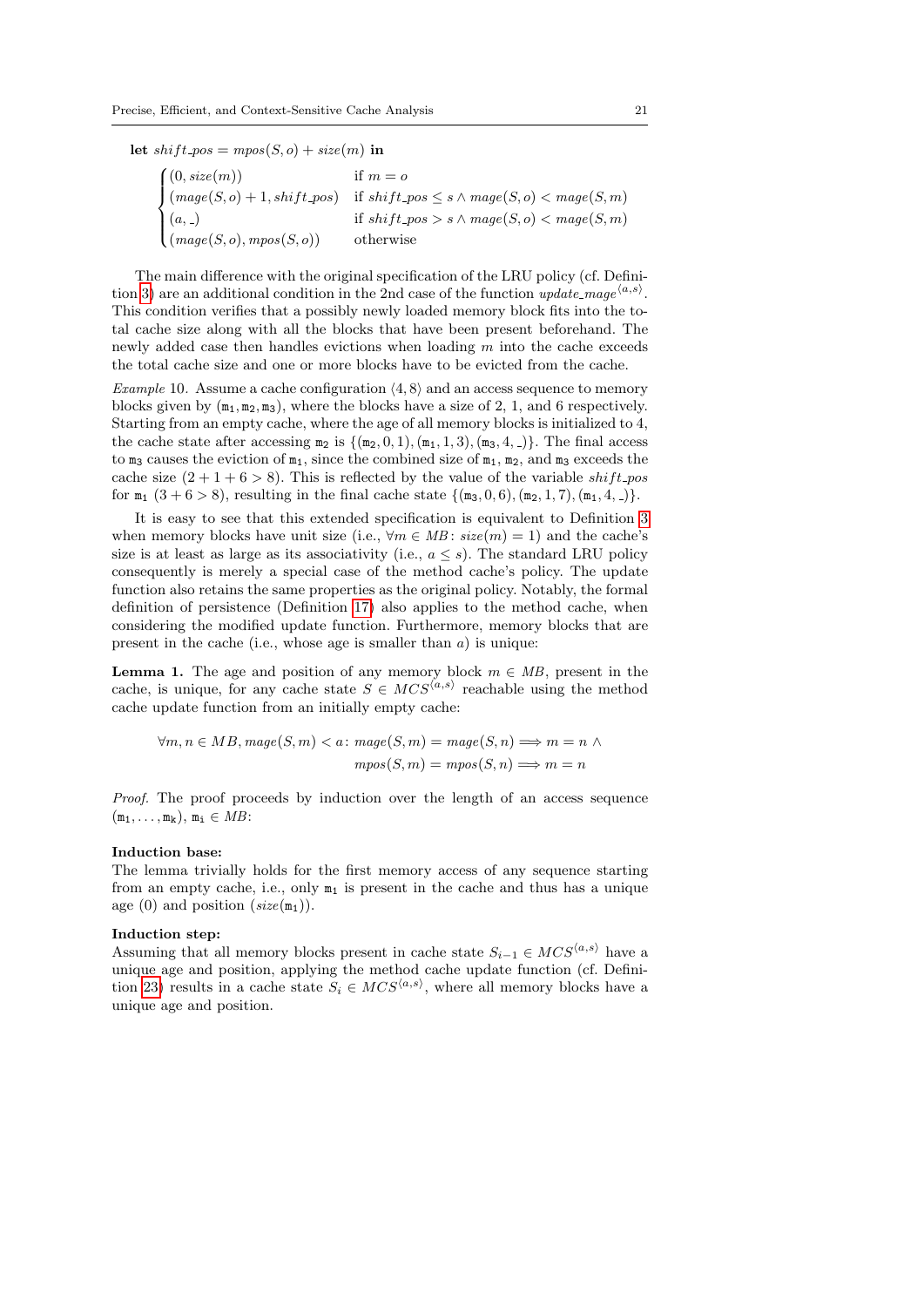$\Box$ 

We prove this by contradiction. Assume that two memory blocks  $m, n \in MB$ ,  $m \neq n$ , had different ages in state  $S_{i-1}$ , but now have the same age in  $S_i$  that is smaller than  $a$ . This can only occur in two scenarios:

- 1. One of the memory blocks (say m) obtained the age 0 in  $S_i$  via the first case of the update function, while  $n$  retained its age of 0 from the previous state  $S_{i-1}$  via the last case of the update function. This implies that  $m = \mathbf{m}_i$ and  $\text{mag}(S_{i-1}, n) \geq \text{mag}(S_{i-1}, m_i)$  (cf. the 2nd and 3rd cases of the update function). However, the latter is only possible if both had the age 0 in state  $S_{i-1}$ , contradicting the induction base and/or the initial hypothesis that n initially had age 0.
- 2. One of the memory blocks (say  $m$ ) increases its age via the 2nd case of the update function, while memory block  $n$  retains its age from the previous cache state via the last case. It follows that  $\text{image}(S_{i-1}, n) = \text{image}(S_i, n) =$  $mage(S_{i-1}, m)+1$ . Furthermore, it follows that  $mage(S_{i-1}, m) < mage(S_{i-1}, m_1)$ as well as  $maqe(S_{i-1}, n) > maqe(S_{i-1}, m_i)$ . This gives us:

$$
mage(S_{i-1}, m) < magic(S_{i-1}, \mathtt{m}_i) \leq magic(S_{i-1}, n) \leq magic(S_{i-1}, m) + 1
$$

It follows that  $n = m<sub>i</sub>$ , due to the induction base and the fact that both, n and  $m_i$ , had the same age in state  $S_{i-1}$ . This contradicts the initial hypothesis that n retained its age via the last case.

The proof for the positions of memory blocks is analogous.

### 7.1 Concrete Conflict Sets

From the method cache states, reflecting an underlying hardware implementation, we may now derive conflict sets quite naturally:

<span id="page-21-0"></span>**Definition 24.** The concrete conflict set for a given memory block  $m \in MB$  is derived from a method cache state  $S \in MCS^{\langle a,s \rangle}$  as follows:

$$
MCCS(S,m) = \begin{cases} \aleph & \text{if } mage(S,m) = a \\ \{o \mid \forall o \in MB : mage(S,o) \leq mage(S,m)\} & \text{otherwise.} \end{cases}
$$

Conflict sets clearly only capture memory blocks that are actually present in the cache for the respective cache state. We can thus state the following invariant, which we will use in a later proof:

<span id="page-21-1"></span>**Lemma 2.** For any cache state  $S \in MCS^{\langle a,s \rangle}$ , reachable through the method cache update function from an initially empty cache state, the following holds:

$$
\forall m \in MB : MCCS(S, m) \neq \aleph \Longrightarrow
$$
  
\n
$$
|MCCS(S, m)| = mage(S, m) + 1 \wedge \sum_{n \in MCCS(S, m)} size(n) = mpos(S, m).
$$

Proof. The proof proceeds by induction over the length of an access sequence  $(m_1, \ldots, m_k), m_i \in MB$ :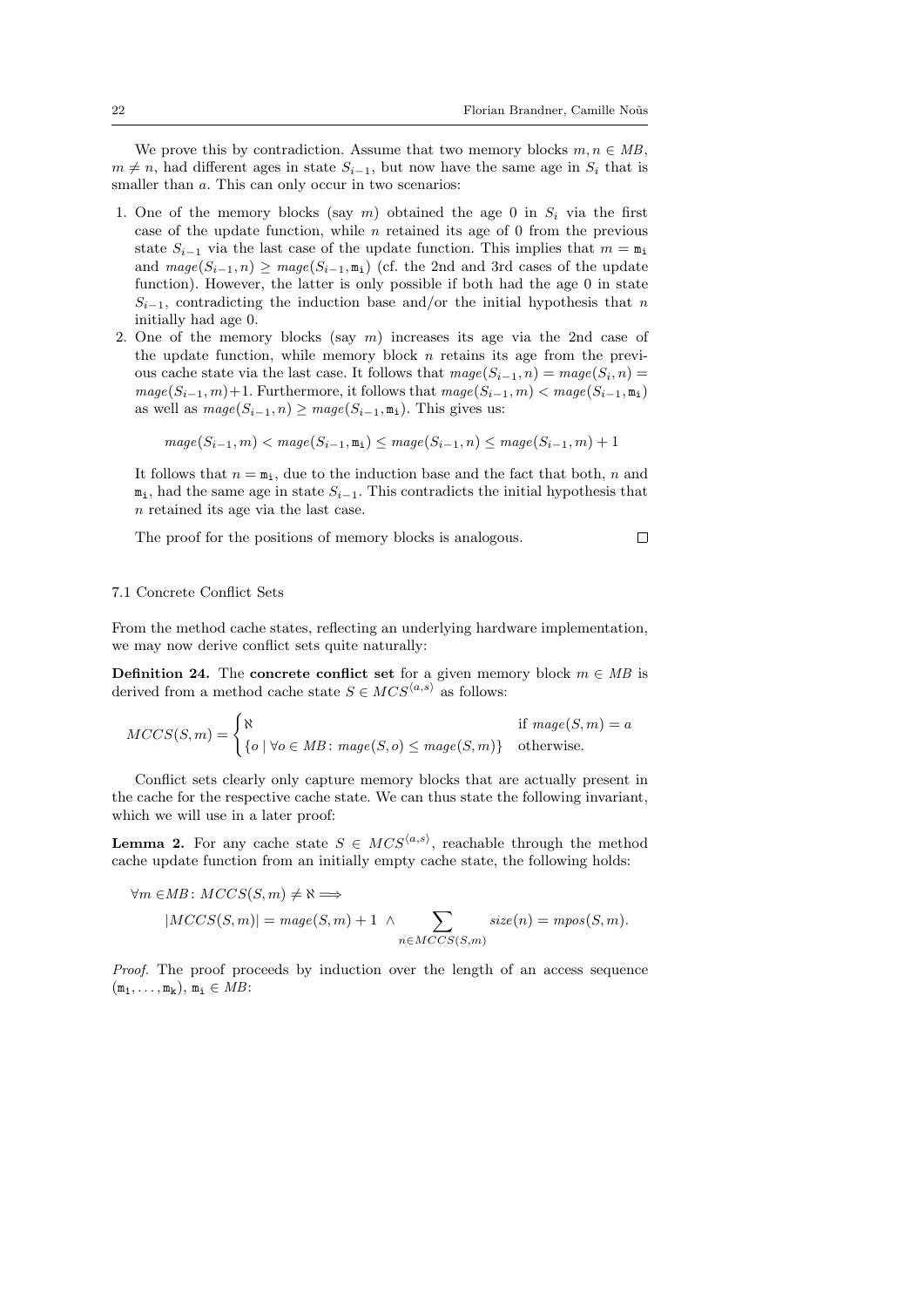#### Induction base:

Only  $m_1$  is present in the cache for the first memory access of any sequence starting from an empty cache, thus:  $|\{\mathbf{m}_1\}| = mage(S_1, \mathbf{m}_1) + 1 = 0 + 1$  as well as  $mpos(S_1, m_1) = size(m_1)$ . All other memory blocks are not in the cache and their age remains a. The lemma consequently holds.

#### Induction step:

Assuming that the lemma holds for an access sequence of length  $i - 1$ , yielding a cache state  $S_{i-1} \in MCS^{\langle a,s \rangle}$ , we have to show that it also holds in state  $S_i \in$  $MCS^{\langle a,s\rangle}$  after an access to  $m_i$ .

For this we to consider the different cases of the method cache update function (cf. Definition [23\)](#page-19-1):

 $-$  m<sub>i</sub> = m:

Due to Lemma [1](#page-20-0) we know that ages and positions of memory blocks are unique. Similar to the argument for the induction base, the conflict set derived from  $S_i$  for  $m = \mathbf{m}_i$  evaluates to  $\{\mathbf{m}_i\}$  and the lemma trivially holds.

- $-$  m<sub>i</sub>  $\neq$  m:
	- $mage(S_{i-1}, \mathbf{m_i}) = mage(S_{i-1}, m)$ :

This case is irrelevant, due to Lemma [1,](#page-20-0) since  $\text{mag}_e(S_{i-1}, m_i)$  =  $\text{mag}(S_{i-1}, m) = a$ , which in turn implies that the conflict sets evaluate to  $\aleph$ . The lemma hence trivially holds.

 $- mage(S_{i-1}, m_i) < mage(S_{i-1}, m)$ :

The age and position of  $m$  do not change (cf. Definition [23,](#page-19-1) last case). Furthermore, all memory blocks younger than m in  $S_{i-1}$  remain younger than  $m$  in  $S_i$ . Consequently, the conflict set for  $m$  does not change and the lemma still holds after the access to  $m_i$ .

 $maqe(S_{i-1}, m) < maqe(S_{i-1}, m_i):$ 

This means that  $m_i$  was not in the conflict set so far (cf. Definition [24\)](#page-21-0). However, the age of  $m_i$ , currently accessed, becomes 0 and thus smaller than the age of m. Consequently,  $m$ 's age has to increase (at least by 1) depending on its blocks position in  $S_{i-1}$ :

- $mpos(S_{i-1}, m) + size(m_i) > s$ : In this case  $m$  is evicted from the cache and its age becomes  $a$ . Consequently, the lemma no longer applies to  $m$  (cf. Definition [23,](#page-19-1) 3rd case).
- $mpos(S_{i-1}, m) + size(m_i) \leq s$ :

In this case the age of  $m$  increases by 1, as does the age of all other blocks younger than m (cf. Definition [23,](#page-19-1) 2nd case). The age of  $m_i$  at the same time becomes 0, which implies that  $m_i$  is added to the conflict set. The lemma thus holds for the cardinality of the conflict set. Likewise, the position of m (and all blocks younger than m) increases by  $size(\mathbf{m_i})$ , as does the total size of the blocks in the conflict set.  $\Box$ 

We may now investigate how the conflict sets evolve, starting from an empty cache with a cache configuration  $\langle a, s \rangle$ , by comparing the cache states  $S_1$  through  $S_k$  corresponding to an access sequence  $(\mathbf{m}_1, \dots, \mathbf{m}_k), \mathbf{m}_i \in MB$ . More precisely, we are interested in the relationship between the conflict sets derived from these states for every memory block  $m \in MB$ , i.e.,  $MCCS(S_i, m)$  for  $i \in \{1, ..., k\}$ . We show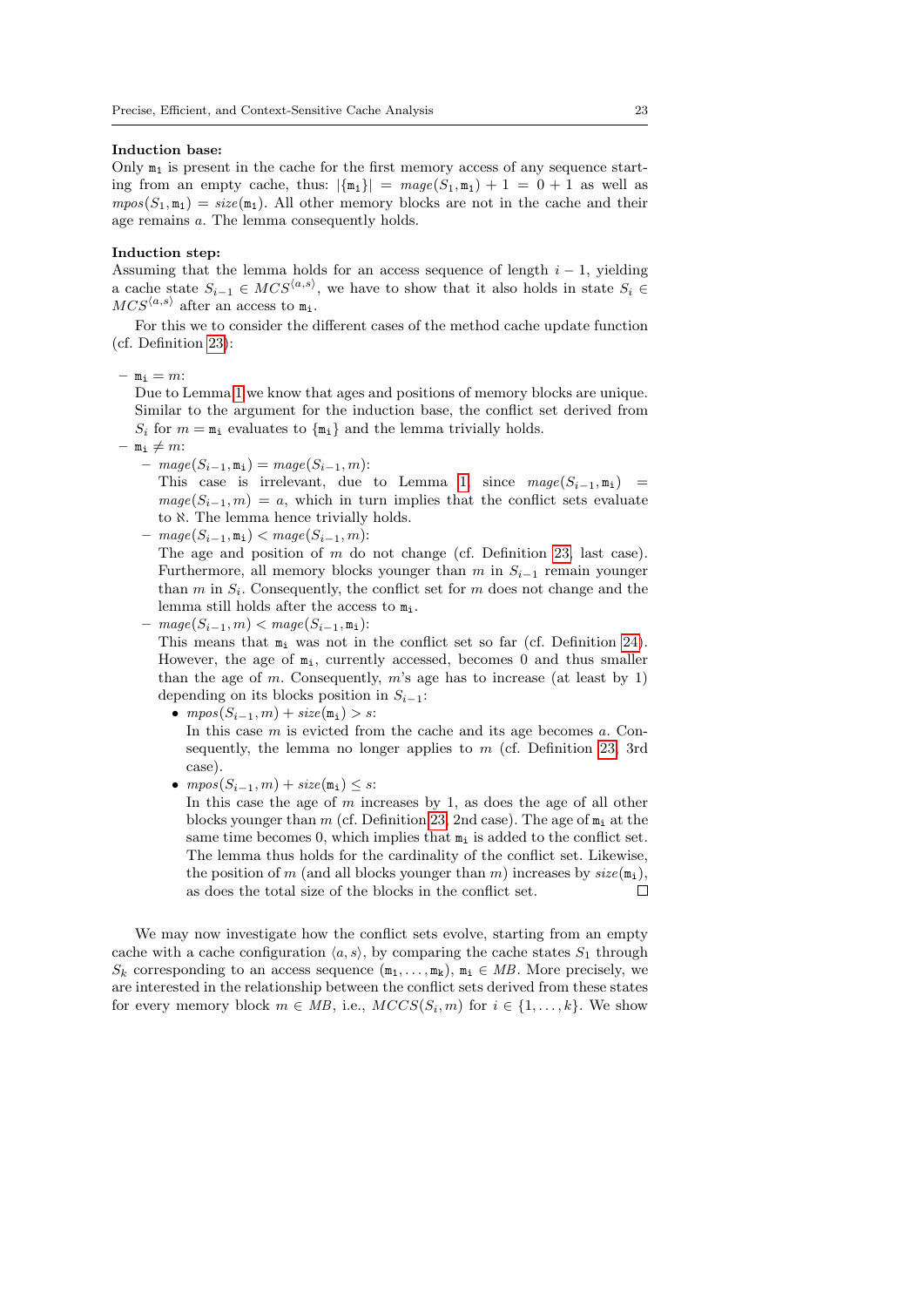that the conflict set can be derived from the preceding conflict set through a simple recursive definition.

<span id="page-23-0"></span>**Lemma 3.** Given an empty cache with a cache configuration  $\langle a, s \rangle$ , a memory block  $m \in MB$ , and a sequence of accesses to memory blocks  $f = (\mathbf{m}_1, \dots, \mathbf{m}_k)$ ,  $m_i \in MB$ , the concrete conflict set  $MCCS(S_i, m)$  of cache state  $S_i$  can be computed recursively as follows:

$$
C(f,m,i) = \begin{cases} \{\mathfrak{m}_i\} & \text{if } \mathfrak{m}_i = m \\ C(f,m,i-1) \cup \{\mathfrak{m}_i\} & \text{if } C(f,m,i-1) \neq \aleph \land \\ & \text{if } \mathfrak{sl}^{(d,s)}(C(f,m,i-1) \cup \{\mathfrak{m}_i\}) \\ \aleph & \text{otherwise} \end{cases}
$$

Proof. The proof proceeds by induction on the length of the access sequence: Induction base:

The same arguments as for Lemma [2](#page-21-1) apply.

### Induction step:

We again consider the different cases of the method cache update function (cf. Definition [23\)](#page-19-1):

 $-$  m<sub>i</sub> = m:

The cache state will yield  $\text{mag}(S_i, m) = 0$  and consequently result in the conflict set  $MCCS(S_i, m) = \{m\}$  (cf. Lemma [1\)](#page-20-0), which is equal to  $C(f, m, i)$ due to the first case in the recursive definition.

- $-$  m<sub>i</sub>  $\neq$  m:
	- $mage(S_{i-1}, \mathbf{m}_i) = mage(S_{i-1}, m)$ :

It follows  $\text{mag}(S_{i-1}, \mathbf{m}_i) = \text{mag}(S_{i-1}, m) = a$  due to Lemma [1.](#page-20-0) As a consequence  $m$  does not change its age or position resulting in the following equality  $C(f, m, i - 1) = MCCS(S_{i-1}, m) = MCCS(S_i, m) = \aleph$ . Lemma [3](#page-23-0) trivially holds, due to case 3 of the recursive definition (in combination with the condition of case 2).

 $- mage(S_{i-1}, m_i) < mage(S_{i-1}, m)$ :

The age and position of memory block  $m$  do not change (cf. Definition [3,](#page-4-1) last case). Consequently, the conflict set derived from that cache state does not change and  $MCCS(S_{i-1}, m) = C(f, m, i)$  has to hold.

•  $mage(S_{i-1}, m) = a$ :

It follows that  $\text{mag}(S_i, m) = a$  and consequently  $C(f, m, i - 1) =$  $MCCS(S_{i-1}, m) = MCCS(S_i, m) = \aleph$ . Lemma [3](#page-23-0) holds due to the 3rd case and the condition of the 2nd case of the recursive definition.

• mage $(S_{i-1}, m) < a$ :

It follows that  $m_i \in MCCS(S_{i-1}, m)$  and thus  $C(f, m, i - 1)$  $MCCS(S_{i-1}, m) \cup \{\mathfrak{m}_i\} = MCCS(S_i, m)$ . The condition of the 2nd case of the recursive definition is satisfied (notably,  $\mathit{fits}^{\langle a,s \rangle}(C(f,m,i-1) \cup$  $\{m_i\}$ ) and Lemma [3](#page-23-0) consequently holds.

 $- mage(S_{i-1}, m_i) > mage(S_{i-1}, m)$ :

This means that the age and position of  $m$  have to change (cf. Defini-tion [23,](#page-19-1) 2nd and 3rd case). In addition, we know that  $\text{mag}_e(S_{i-1}, m) < a$ , i.e.  $C(f, m, i - 1) = MCCS(S_{i-1}, m) \neq \aleph$  and thus  $|C(f, m, i - 1)| < a$  as well as  $m_i \notin C(f, m, i - 1)$ . The next cache state thus only depends on the new position of m: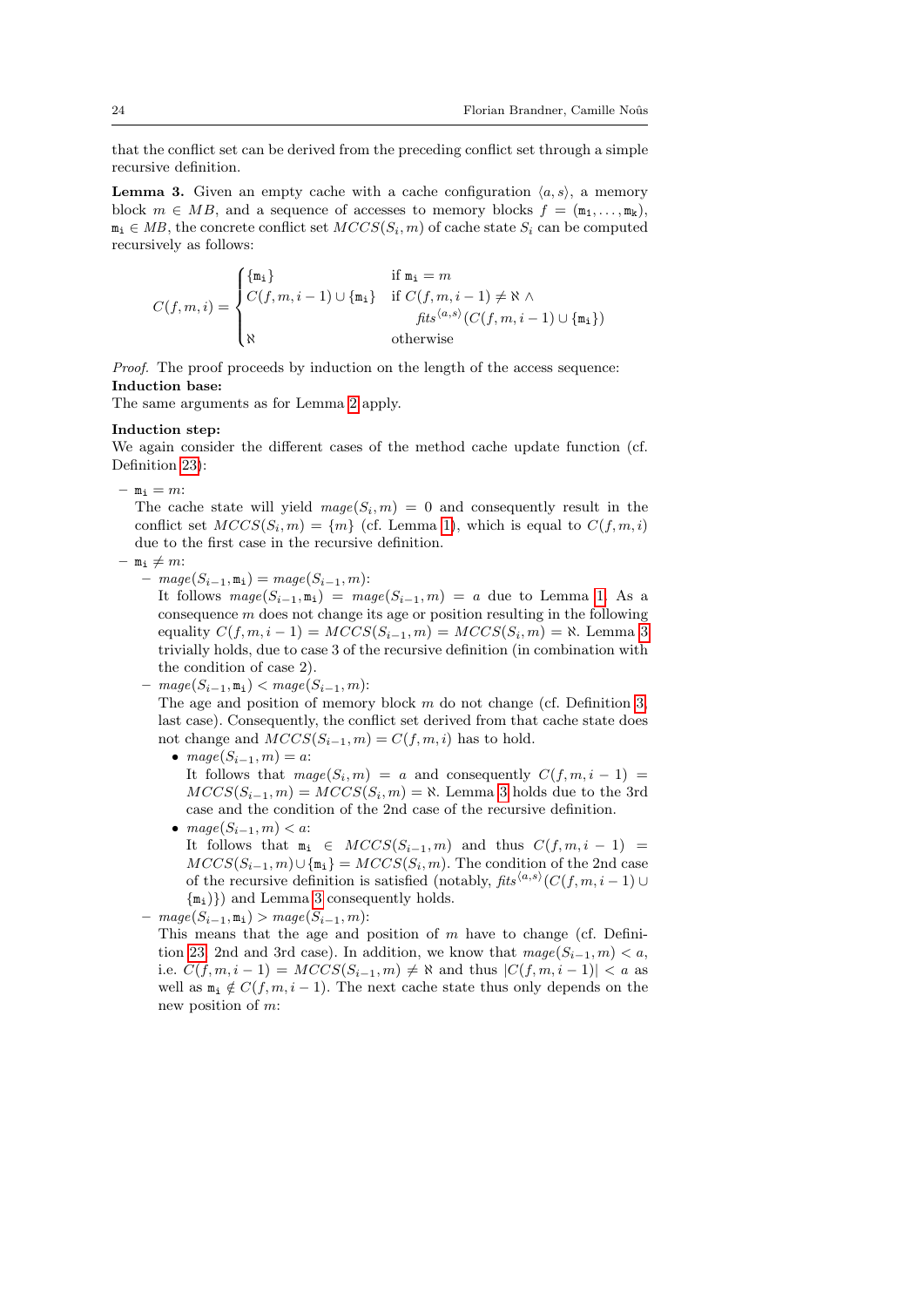•  $mpos(S_{i-1}, m) + size(m_i) \leq s$ :

This means that m still remains in the cache and that  $m_i$  has to be added to the conflict set:  $MCCS(S_{i-1}, m) \cup \{\mathbf{m}_i\} = MCCS(S_i, m)$ . For the recursive definition we similarly know that  $\mathit{fits}^{\langle a,s \rangle}(C(f,m,i-1) \cup$  ${m_i}$ ) has to be satisfied (cf. Lemma [2](#page-21-1) and the fact that  $m_i \notin C(f, m, i-\$ 1)). Consequently, the lemma holds due to its 2nd case.

•  $mpos(S_{i-1}, m) + size(m_i) > s$ : This means that m is evicted from the cache, resulting in  $\text{mag}_e(S_i, m) =$ a (cf. Definition [23,](#page-19-1) case 3). Lemma [2](#page-21-1) ensures that  $mpos(S_{i-1}, m)$  corresponds to the total size of the memory blocks in  $C(f, m, i - 1)$ , and, since  $m_i \notin C(f, m, i - 1)$ , this implies that the predicate fits<sup> $\langle a, s \rangle$ </sup> of the recursive definition cannot be satisfied. The conflict set derived from  $S_{i-1}$  and the recursive definition thus match (cf. its 3rd case).  $\Box$ 

### 7.2 Correctness of the Baseline Analysis

The recursive definition given in the previous section is already very similar to the transfer function of the baseline analysis, which was defined in Section [2.](#page-3-0) The notable difference is that the transfer function operates on ICFG nodes and families, i.e., sets of conflict set. We will thus first show that the recursive definition always matches the result of the transfer function for a given path in the ICFG.

<span id="page-24-0"></span>**Lemma 4.** Given an empty cache with cache configuration  $\langle a, s \rangle$ , an ICFG  $G =$  $(V, E, MB)$ , a memory block  $m \in MB$ , a path  $(n_1, \ldots, n_k)$  in G leading to an ICFG node  $\mathbf{n_k} \in V$ , and the corresponding access sequence  $f = (mb(\mathbf{n_1}), \dots, mb(\mathbf{n_k}))$ , it follows:

$$
\{C(f,m,k)\} = T_m^{\langle a,s\rangle} \bigl(T_m^{\langle a,s\rangle}(\aleph, \mathbf{n}_1),\ldots, \mathbf{n}_k\bigr)
$$

Proof. The proof proceeds by induction on the length of the path/access sequence: Induction base:

For a path of length 1 only  $mb(n_1)$  is present in the cache at the end of that path. The transfer function thus yields  $T_m^{\langle a,s\rangle}(\aleph, \mathbf{n}_1) = \{\{mb(n_1)\}\}\$  or  $T_m^{\langle a,s\rangle}(\aleph, \mathbf{n}_1) = \{\aleph\}$ , which trivially matches  $\{C(f, mb(n_1), 1)\}.$ 

### Induction step:

Assuming that  $\{C(f',m,k-1)\} = T_m^{\langle a,s\rangle} (T_m^{\langle a,s\rangle}(\aleph,n_1),\ldots,n_{k-1})$  for a path of length  $k-1$ , i.e.,  $(\mathbf{n}_1, \ldots, \mathbf{n}_{k-1})$  and its access sequence  $f'$ , we have to show that the lemma holds for any path of the form  $(n_1, \ldots, n_{k-1}, n_k)$  and its access sequence  $f$ . For this we have to consider the various cases of the recursive definition of  $C(f, m, k)$ .

# $- mb(n_i) = m$ :

It follows that  $\{C(f, m, k)\} = \{\{mb(n_i)\}\}\$ , which matches the result of the transfer function (cf. Definition [14,](#page-6-4) 1st case).

 $- mb(n_i) \neq m$ :

 $- C(f, m, k - 1) = \aleph$ :

This means that the result of the transfer function yields  $T_m^{\langle a,s\rangle}(\aleph,n_k)$ {ℵ} (cf. Definition [13\)](#page-6-3), which matches the result of the recursive definition due to it's 3rd case.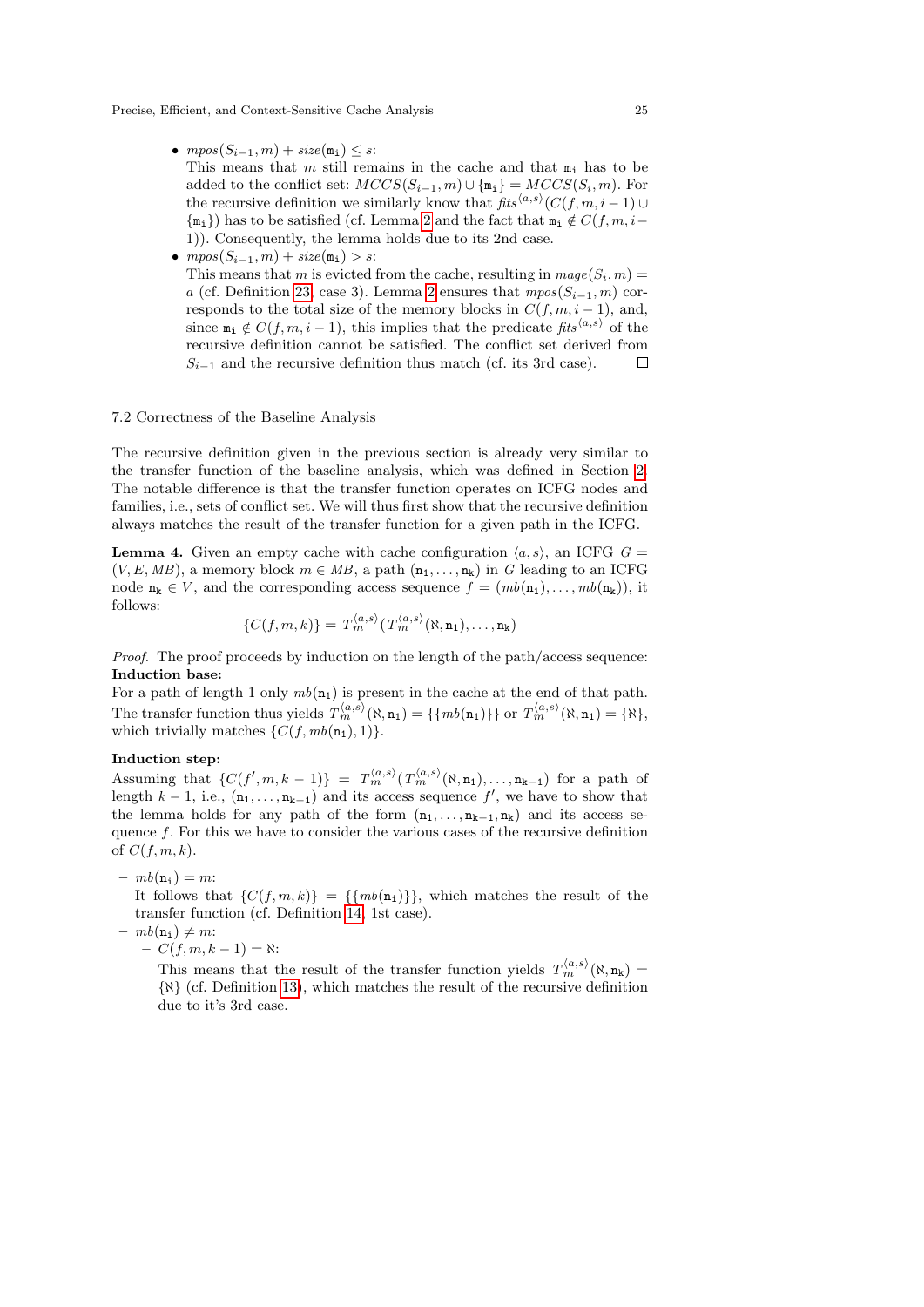$\Box$ 

 $- C(f, m, k - 1) \neq \aleph$ :

The conflict set after the  $k$ -th access then depends on the predicate  $\mathit{fits}^{\langle a,s\rangle}(C(f,m,k-1)\cup\{\mathit{mb}({\tt n_k})\})$  :

- $\bullet$   $\neg\mathit{fits}^{\langle a,s\rangle}(C(f,m,k-1)\cup\{\mathit{mb}(n_k)\})$ : The transfer function computes the dot product between  $C(f, m, k-1)$ and  $\{mb(n_k)\}\$ . This yields  $\{\aleph\}$  according to Definition [13.](#page-6-3) The same goes for the recursive definition due to its 3rd case.
- fits<sup> $\langle a,s \rangle$ </sup> $(C(f,m,k-1) \cup \{mb(n_k)\})$ : The transfer function now also computes the dot product between  $C(f, m, k-1)$  and  $\{mb(n_k)\}\$ , which has to yield  $\{C(f, m, k-1) \cup \{mb(n_k)\}\}\$ (cf. Definition [13\)](#page-6-3). This also matches the result of the recursive definition due to its 2nd case.  $\Box$

The transfer function thus correctly reflects the conflict sets of individual paths within the ICFG. We can now simply compute the union over these individual conflict sets for each path reaching an ICFG node. This reflects the well known Meet-Over-all-Path, or MOP, solution of the analysis problem [\(Khedker et al., 2009\)](#page-44-12).

**Theorem 1.** Given an empty cache with cache configuration  $\langle a, s \rangle$ , an ICFG  $G =$  $(V, E, MB)$ , a memory block  $m \in MB$ , the MOP solution of the analysis framework instantiated from the transfer function  $T_m^{\langle a,s \rangle}$  (Definition [14\)](#page-6-4) and meet operator M (Definition [15\)](#page-7-0), precisely computes the conflict sets derived from a specification of the LRU replacement policy for the method cache (Definition [23\)](#page-19-1).

Proof. This follows immediately from Lemma [4](#page-24-0) and the definition of the meet operator, which simply computes the union over all possible conflict sets.  $\Box$ 

In practice it is difficult to compute the MOP solution directly. As indicated in Section [2,](#page-3-0) it is more common to perform a fixed-point computation. From data-flow analysis theory we know that for certain analysis problems the fixed-point solution is identical to the MOP solution [\(Khedker et al., 2009\)](#page-44-12). This, in particular, applies to the baseline analysis considered here.

<span id="page-25-0"></span>**Lemma 5.** The meet operator M is distributive over the transfer function  $T_m^{\langle a,s \rangle}$ , i.e., for any cache configuration  $(a, s)$ , memory block m, ICFG node n, as well as families of memory blocks A and B:

$$
T_m^{\langle a,s \rangle}(M(\mathbb{A}, \mathbb{B}), n) = M(T_m^{\langle a,s \rangle}(\mathbb{A}, n), T_m^{\langle a,s \rangle}(\mathbb{B}, n)).
$$

Proof. This follows immediately from Definition [13](#page-6-3) and [15.](#page-7-0)

**Theorem 2.** Given an empty cache with cache configuration  $\langle a, s \rangle$ , an ICFG  $G = (V, E, MB)$ , a memory block  $m \in MB$ , the fixed-point solution of the analysis framework instantiated from the transfer function of Definition [14](#page-6-4) and meet operator from Definition [15,](#page-7-0) is identical to the MOP solution.

*Proof.* This follows from Lemma  $5$  – see [Khedker et al.](#page-44-12) [\(2009\)](#page-44-12) for additional discussion. $\Box$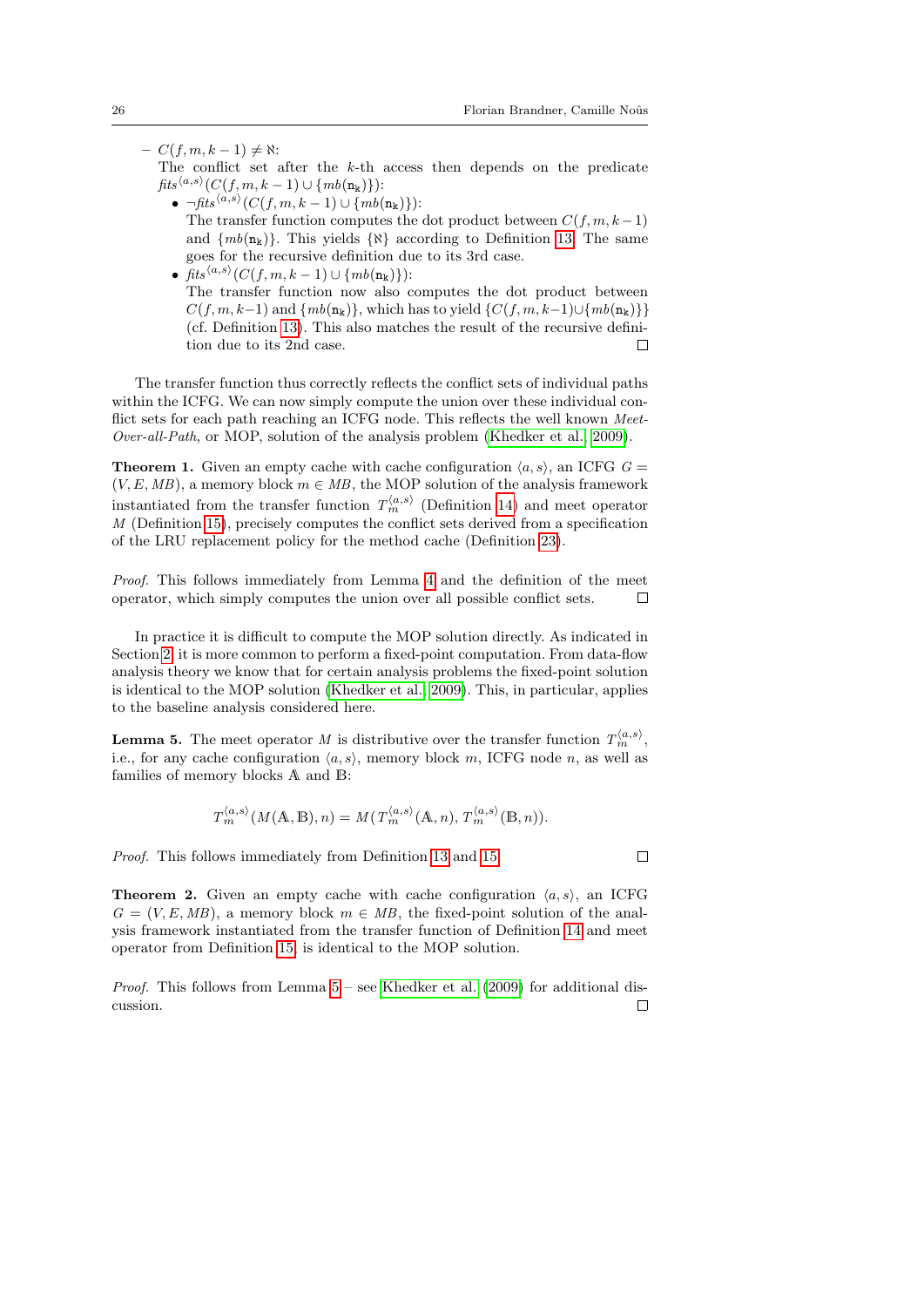#### 7.3 Summary-Based Analyses on Simple Well-Formed Paths

The theorems so far show that the baseline analysis is indeed precise with regard to a MOP solution as well as the underlying specification of the LRU replacement policy for the method cache. However, there is an issue: the proofs consider all paths through the ICFG, irrespective of the semantics of CALL and RET edges. When we restrict the MOP solution to well-formed paths only (Definition [8\)](#page-5-1), the fixed-point computation merely provides a safe over-approximation. We will now show that the various summaries proposed in Sections [6](#page-15-0) and [5](#page-11-0) allow us to perform a precise analysis taking well-formed paths into consideration.

We will start with individual well-formed paths and then generalize to all well-formed paths in an ICFG. Let's first consider a simple well-formed path  $p =$  $(n_1, \ldots, n_c, n_{c+1}, \ldots, n_{r-1}, n_r, \ldots, n_k)$ , with a single function call, i.e., with a single CALL and RET edge at nodes  $n_c$  and  $n_r$  respectively. The summary-based analysis then simply operates on an equivalent path, where a LINK edge replaces the subpath between CALL and RET edges. The cache summary is computed precisely on that sub-path. We then have to prove:

- that outer cache summaries allow to correctly compute the conflict set at  $n_r$ for any memory block  $m \in MB$ ,
- that inner cache summaries allow to correctly compute the conflict set for any memory block accessed by the ICFG nodes between  $n_c$  and  $n_r$ ,
- $-$  and, finally, that  $\mathcal{B}^{\mathcal{A}}$  summaries correctly represent persistence with regard to the called function for memory blocks accessed by the ICFG nodes between  $n_c$ and nr.

Before proceeding we will state an auxiliary lemma used later on:

<span id="page-26-0"></span>Lemma 6. The dot product with cardinality and size constraints (Definition [13\)](#page-6-3) is associative, i.e., for all values of  $a$  and  $s$  and families of memory blocks  $A, B, C$ :

$$
(\mathbb{A} \xrightarrow{\langle a,s\rangle} \mathbb{B}) \xrightarrow{\langle a,s\rangle} \mathbb{C} = \mathbb{A} \xrightarrow{\langle a,s\rangle} (\mathbb{B} \xrightarrow{\langle a,s\rangle} \mathbb{C}).
$$

Proof. This follows immediately from the definition of the dot product.

### 7.3.1 Outer Cache Summaries

For the baseline analysis the regular transfer function is repeatedly applied for each ICFG node along the path  $p$ . For the summary-based analyses the regular transfer function is applied until the call at node  $n_c$  is reached. Then the summary, computed from the nodes up the the return at  $n_r$ , is applied, which yields the precise conflict sets after the call. The analysis from here on proceeds by applying the regular transfer function again.

<span id="page-26-1"></span>**Lemma 7.** Assume a cache configuration  $\langle a, s \rangle$ , an ICFG  $G = (V, E, MB)$  a wellformed path in G of the form  $p = (\mathbf{n}_1, \ldots, \mathbf{n}_c, \mathbf{n}_{c+1}, \ldots, \mathbf{n}_{r-1}, \mathbf{n}_r, \ldots, \mathbf{n}_k), \mathbf{n}_i \in V$ ,  $(n_i, n_{i+1}) \in E$ , where  $n_c$  is the origin of a call edge, i.e.,  $\text{kind}((n_c, n_{c+1})) = \text{CALL}$ , and  $n_r$  the destination of a return edge, i.e.,  $\text{kind}((n_{r-1}, n_r)) = \text{RET}$ , and all other edges are either FILL or FLOW edges. The summary-based analysis operates on an equivalent path  $p' = (\mathbf{n}_1, \dots, \mathbf{n}_c, \mathbf{n}_r, \dots, \mathbf{n}_k)$ , where  $\text{kind}((\mathbf{n}_c, \mathbf{n}_r)) = \text{LINK using a}$ 

 $\Box$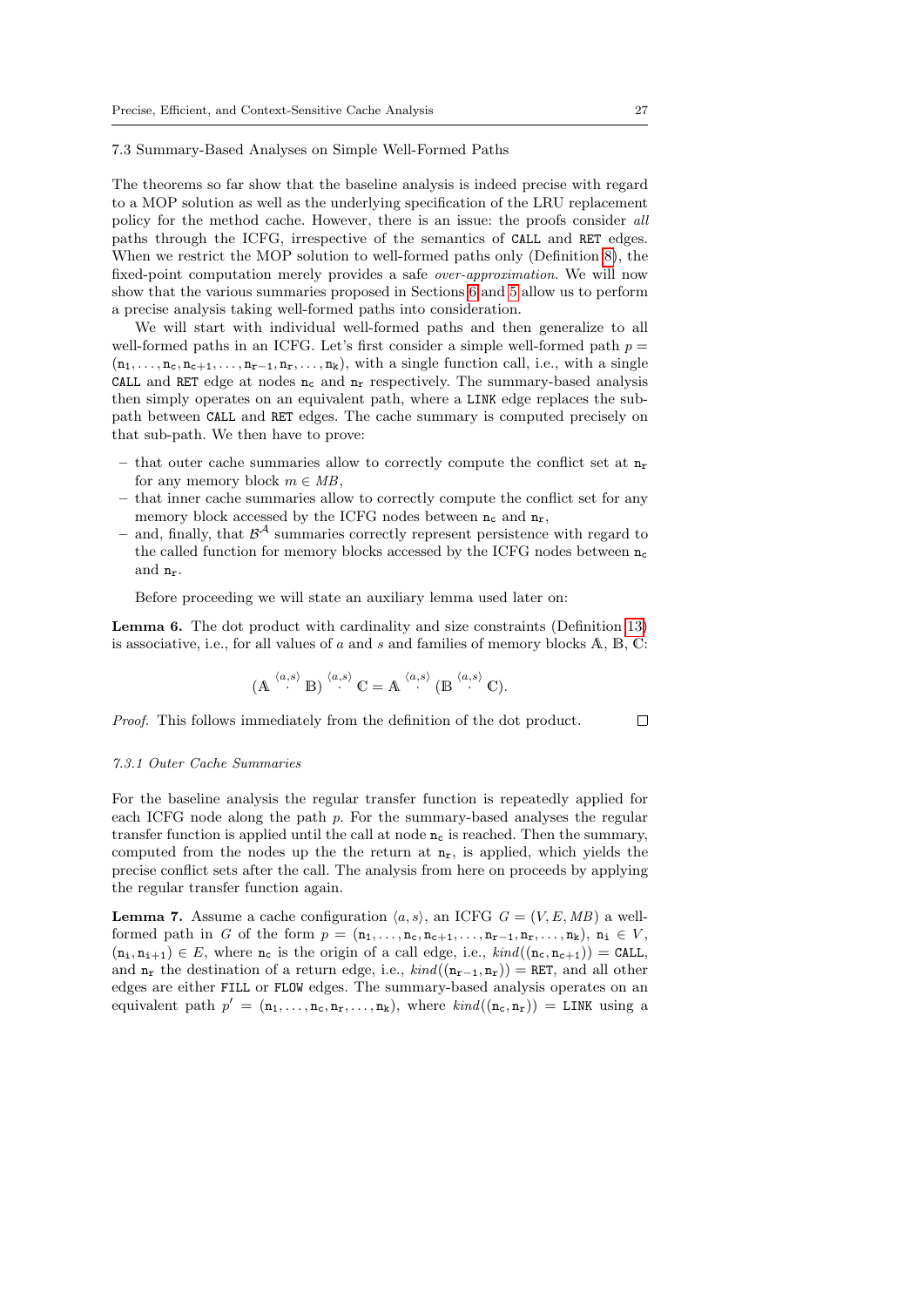summary computed on the sub-path  $f = (\mathbf{n}_{c+1}, \ldots, \mathbf{n}_{r-1})$  representing the called function.

The conflict set derived by the baseline analysis (Section [2\)](#page-3-0) before  $n_r$  is identical to the conflict set computed by the summary-based analysis (Section [5\)](#page-11-0) for any memory block  $m \in MB$ .

Proof. We have to consider two scenarios:

- $m$  is accessed by some ICFG node on p:
	- Assume that  $n_i$  denotes the last ICFG node before  $n_r$  that accessed  $m$ , i.e.,  $mb(n_i) = m$  and  $\nexists j, i < j < r$ :  $mb(n_j) = m$ .

The conflict set computed by the baseline analysis for  $m$  then simply corresponds to an expression of the form  $\{mb(n_1)\}\overset{\langle a,s\rangle}{\cdots}\cdots \overset{\langle a,s\rangle}{\cdots}\{mb(n_{r-1})\}.$ 

The  $\mathcal C$  summary is obtained by repeatedly applying the modified transfer func-tion from Equation [2](#page-12-4) starting from an initial conflict set  $\{\emptyset\}$ , while the A summary is obtained by applying the regular transfer function (Definition [14\)](#page-6-4) starting from an initial conflict set  $\perp$  (i.e.,  $\emptyset$ ).

We then have to distinguish two sub-scenarios:

 $- \nexists j, c < j < r : mb(n_i) = m$ :

This means that the memory block under consideration is not accessed within the called function. Both transfer functions, used during the computation of the outer cache summaries, append the memory block of the next ICFG node to the current conflict set using the dot product (cf. the 2nd case of Equation [2](#page-12-4) and Definition [14.](#page-6-4) For the A summary this yields  $\mathcal{A}_m^f = \bot$ , while for the C summary this simply yields  $\mathcal{C}_m^f = \{mb(\mathbf{n_c})\} \stackrel{\langle a,s \rangle}{\cdot}$ 

...  $\langle a,s \rangle$  {mb(n<sub>r−1</sub>)}. These summaries are then applied according to Equa-tion [3](#page-14-3) (1st case) at  $n_c$ , which yields:

$$
M(\lbrace mb(\mathbf{n_1}) \rbrace \stackrel{\langle a,s \rangle}{\cdot} \dots \stackrel{\langle a,s \rangle}{\cdot} \lbrace mb(\mathbf{n_c}) \rbrace \stackrel{\langle a,s \rangle}{\cdot} \mathcal{C}_m^f, \mathcal{A}_m^f) =
$$

$$
\lbrace mb(\mathbf{n_1}) \rbrace \stackrel{\langle a,s \rangle}{\cdot} \dots \stackrel{\langle a,s \rangle}{\cdot} \lbrace mb(\mathbf{n_c}) \rbrace \stackrel{\langle a,s \rangle}{\cdot} \mathcal{C}_m^f.
$$

Due to the associativity of the dot product (Lemma [6\)](#page-26-0) the final result matches that of the baseline analysis.

 $\exists j, c < j < r : mb(\mathbf{n}_i) = m$ :

This means that the memory block is accessed within the called function and thus  $n_i \in f$ . Furthermore, it follows that  $n_i \in f$ , since, by definition, it is the last access before  $n_r$  on p. We then obtain  $\mathcal{C}_m^f = \perp$  and  $\mathcal{A}_m^f = \{mb(n_i)\}\stackrel{\langle a,s\rangle}{\cdots} \cdots \stackrel{\langle a,s\rangle}{\cdots} \{mb(n_{r-1})\}.$  These summaries are again ap-plied according to Equation [3](#page-14-3) at  $n_c$ , yielding:

$$
M(\lbrace mb(\mathbf{n_1}) \rbrace \stackrel{\langle a,s \rangle}{\cdots} \ldots \stackrel{\langle a,s \rangle}{\cdots} \lbrace mb(\mathbf{n_c}) \rbrace \stackrel{\langle a,s \rangle}{\cdots} \mathcal{C}_m^f, \mathcal{A}_m^f) = \mathcal{A}_m^f.
$$

This trivially corresponds to the result obtained from the baseline analysis.  $- m$  is not accessed by any ICFG node on p:

This means that the baseline analysis computes the conflict set  $\{X\}$ . The reminder of the proof then proceeds as for the first sub-scenario, with the only difference that the prefix representing the state at the function call  $n_c$  is given by:  $\{ \aleph \}$   $\langle a,s \rangle$   $\{ mb(n_1) \}$   $\langle a,s \rangle$  ...  $\langle a,s \rangle$   $\{ mb(n_{r-1}) \}.$  $\Box$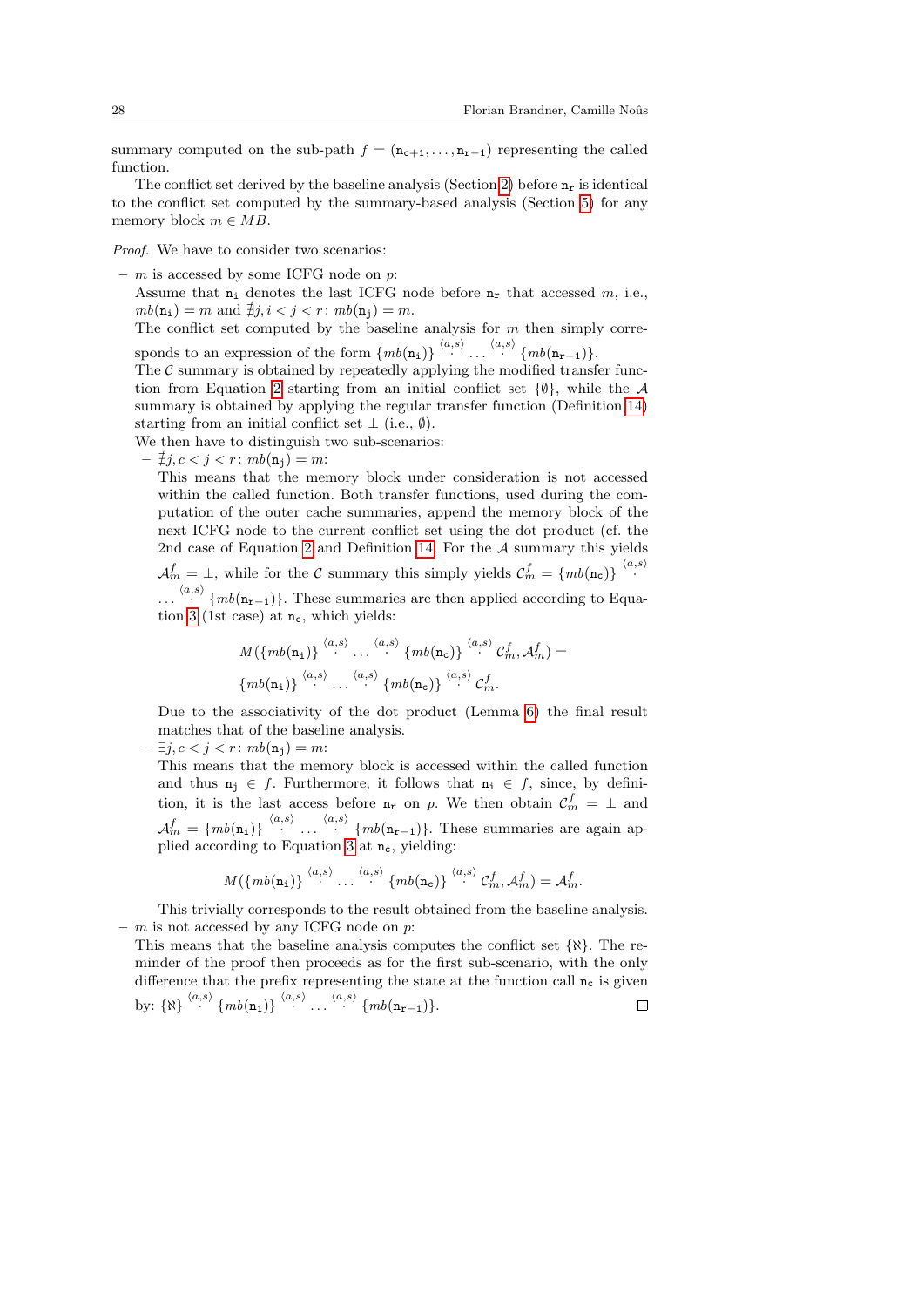#### 7.3.2 Inner Cache Summaries

It remains to show that the conflict sets within the called function, i.e., before ICFG nodes of f are computed correctly. These conflict sets are computed by the baseline analysis through repeated applications of the regular transfer function. This is also true for the summary-based analyses, up to the function call at node  $n_c$ , there we apply the inner summary in order to obtain the desired conflict sets. We assume that the inner cache summaries are stored for each ICFG node accessing the memory block m under analysis.

<span id="page-28-0"></span>**Lemma 8.** Assume a cache configuration  $\langle a, s \rangle$ , an ICFG  $G = (V, E, MB)$  a wellformed path in G of the form  $p = (\mathbf{n}_1, \ldots, \mathbf{n}_c, \mathbf{n}_{c+1}, \ldots, \mathbf{n}_{r-1}, \mathbf{n}_r, \ldots, \mathbf{n}_k), \mathbf{n}_i \in V$ ,  $(n_i, n_{i+1}) \in E$ , where  $n_c$  is the origin of a call edge, i.e.,  $\text{kind}((n_c, n_{c+1})) = \text{CALL}$ , and  $n_r$  the destination of a return edge, i.e.,  $kind((n_{r-1}, n_r)) =$  RET, and all other edges are either FILL or FLOW edges. The summary-based analysis operates on an equivalent path  $p' = (\mathbf{n}_1, \ldots, \mathbf{n}_c, \mathbf{n}_r, \ldots, \mathbf{n}_k)$ , where  $\text{kind}((\mathbf{n}_c, \mathbf{n}_r)) = \text{LINK using a}$ summary computed on the sub-path  $f = (\mathbf{n}_{c+1}, \ldots, \mathbf{n}_{r-1})$  representing the called function.

The conflict set derived by the baseline analysis (Section [2\)](#page-3-0) before any node  $n \in f$  is identical to the conflict set computed by the summary-based analysis (Section [5\)](#page-11-0) for the memory block m accessed by n  $(m = mb(n))$ .

Proof. The proof is similar to that of Lemma [7](#page-26-1) with the only exception that paths to n are considered instead of  $n_r$ . The correctness then follows from the constructed expressions by applying the dot product and associativity (Lemma [6\)](#page-26-0).  $\Box$ 

### 7.3.3 Persistence

We first have to revisit Definition [17,](#page-8-2) which defines persistence using the standard LRU update function and refers to the age of a given memory block. It is obvious that the standard LRU update function can simply be replaced by the method cache update function. Furthermore, it is possible to directly reason about the conflict sets associated with the cache states along the execution paths concerned by the definition. Instead of checking the age of the analyzed memory block, it suffices then to check whether the conflict set of a given path evaluates to  $\aleph$  (cf. Lemma [2\)](#page-21-1). For this section we consider this adapted definition for the method cache based on conflict sets.

As for the preceding proofs in this section we will reason about simple wellformed execution paths  $(p)$ , performing a single function call. The scope of the persistence analysis is precisely the called function, i.e., f. It is obvious that not all of these well-formed paths are relevant for persistence. Definition [16](#page-8-3) actually structurally restricts the set of paths to consider only those paths that contain a reuse of the analyzed memory block within a specific scope. Recalling that persistence information is derived from  $\mathcal{B}^{\mathcal{A}}$  summaries, we have to show that only those paths are actually considered by the persistence analysis:

<span id="page-28-1"></span>**Lemma 9.** Assume a cache configuration  $\langle a, s \rangle$ , an ICFG  $G = (V, E, MB)$  a wellformed execution path in G of the form  $p = (\mathbf{n}_1, \ldots, \mathbf{n}_c, \mathbf{n}_{c+1}, \ldots, \mathbf{n}_{r-1}, \mathbf{n}_r, \ldots, \mathbf{n}_k)$ ,  $n_i \in V$ ,  $(n_i, n_{i+1}) \in E$ , where  $n_c$  is the origin of a call edge, i.e.,  $\text{kind}((n_c, n_{c+1}))$  = CALL, and  $n_r$  the destination of a return edge, i.e.,  $kind((n_{r-1}, n_r)) = RET$ , and all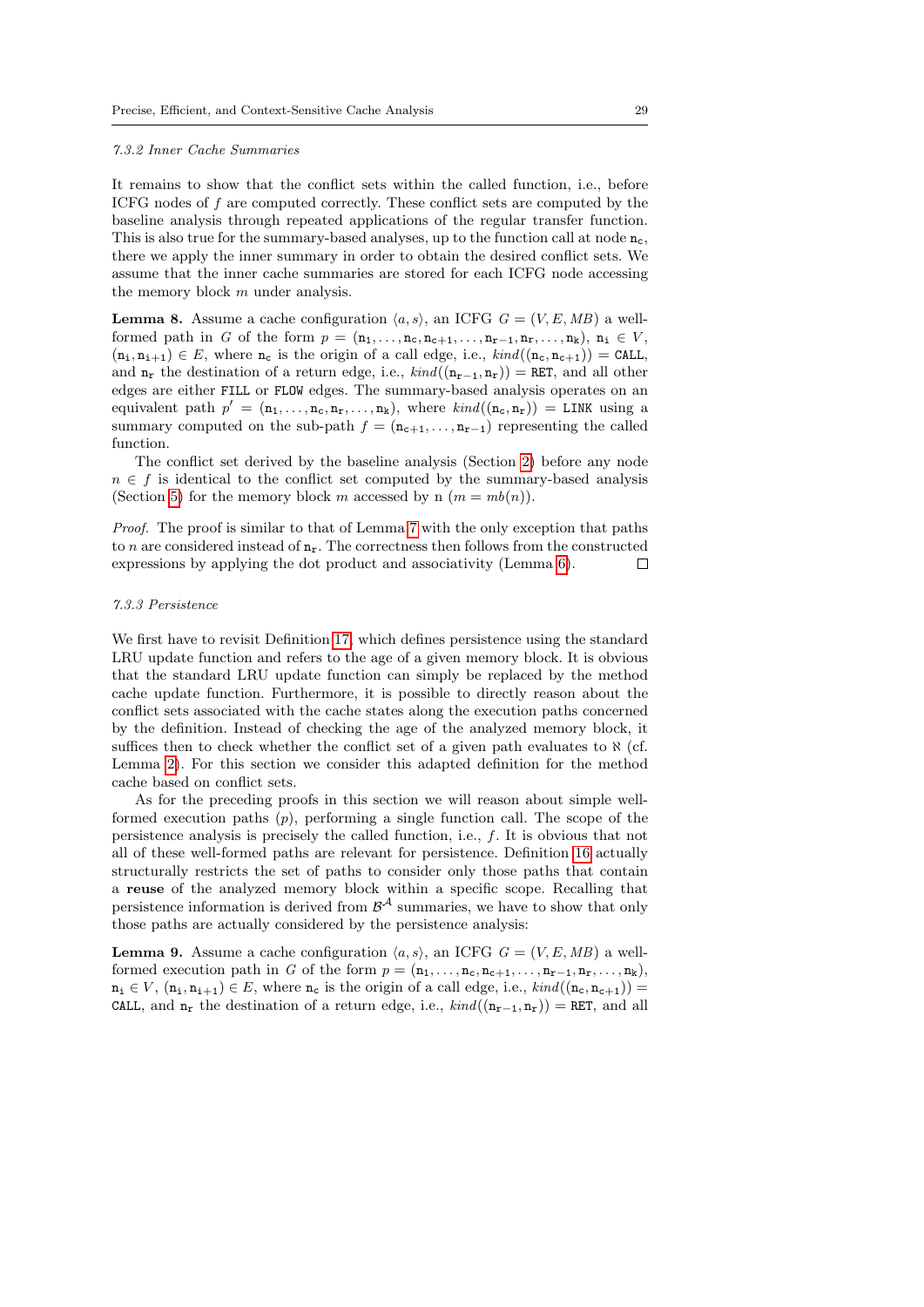other edges are either FILL or FLOW edges. The summary-based analysis operates on an equivalent path  $p' = (\mathbf{n}_1, \dots, \mathbf{n}_c, \mathbf{n}_r, \dots, \mathbf{n}_k)$ , where  $\text{kind}((\mathbf{n}_c, \mathbf{n}_r)) = \text{LINK using}$ a summary computed on the sub-path  $f = (\mathbf{n}_{c+1}, \ldots, \mathbf{n}_{r-1})$  representing the called function.

For every reuse of m at positions i and j on  $p$  (cf. Definition [16\)](#page-8-3), a corresponding conflict set exists in  $\mathcal{B}_{m}^{\mathcal{A}(f)(a,s)}$ , while, inversely, no conflict set exists in  $\mathcal{B}_{m}^{\mathcal{A}(f)(a,s)}$  for any other path containing an access to m that is not a reuse.

*Proof.* Recall that the  $\mathcal{B}^{\mathcal{A}}$  summaries are in fact derived from the  $\mathcal{A}$  summaries defined in Section [5.](#page-11-0) Lemma [8](#page-28-0) already proves that using these summaries the correct conflict set is computed for every access to  $m$  within  $f$ . However, these conflict sets are derived either directly from the  $A$  summary or the  $C$  summary, which is combined with the conflict set at the call using the dot product. We thus have to exclude the following two scenarios:

 $- A$  conflict set in  $A$  does not give rise to a reuse:

Assume that m is accessed by the ICFG node  $\mathbf{n}_i \in p$ , where  $c < j < r$ , that is not a reuse, i.e., there is no other node  $n_i \in p$ , with  $c < i < j$ , that also accesses m. Furthermore assume that the summary computation yielded a non-empty conflict set for the ICFG node  $n_{i-1}$ , i.e., that is not  $\perp$ , which is consequently included in the A summary and thus in  $\mathcal{B}^{\mathcal{A}}$ . This, however, is impossible: the analysis information at the beginning of f is initialized to  $\perp$ and remains this way until an ICFG node is reached that accesses  $m$ . However, our hypothesis excluded the existence of such a node.

- A conflict set in  $C$  does give rise to a reuse:
	- Assume that m is accessed by the ICFG node  $n_i \in p$ , where  $c < j < r$ , that is a reuse. This similarly leads to a contradiction. A reuse would imply the existence of a node  $n_i$ ,  $c < i < j$ . However, this is impossible since a conflict set in the  $\mathcal C$  summary has to exist, which would in turn evaluate to  $\perp$  due to the first access of the reuse.

It follows that the conflict sets for all actual reuses are indeed derived from the A summary and thus are covered by  $\mathcal{B}_{m}^{\mathcal{A}(f)(a,s)}$ .  $\Box$ 

### 7.4 Correctness of the Summary-Based Analyses

The correctness proofs for the summary-based analyses are, so far, limited to simple well-formed paths. This section will briefly discuss how to generalize these proofs.

Inter-Procedural Control-Flow Graphs: As a first generalization consider passing from individual paths to an entire ICFG – for now limited to a single call on each execution path.

<span id="page-29-0"></span>Lemma 10. The summary-based analyses provide correct conflict sets for every ICFG node of any ICFG  $G = (V, E, MB)$ , where every execution path only contains a single function call.

Proof. Lemma [7,](#page-26-1) [8,](#page-28-0) and [9](#page-28-1) apply to all simple well-formed paths. Applying the meet operator thus gives a MOP solution. The correctness of the fixed-point solution then follows from the distributivity of the meet operator (Lemma [5\)](#page-25-0). $\Box$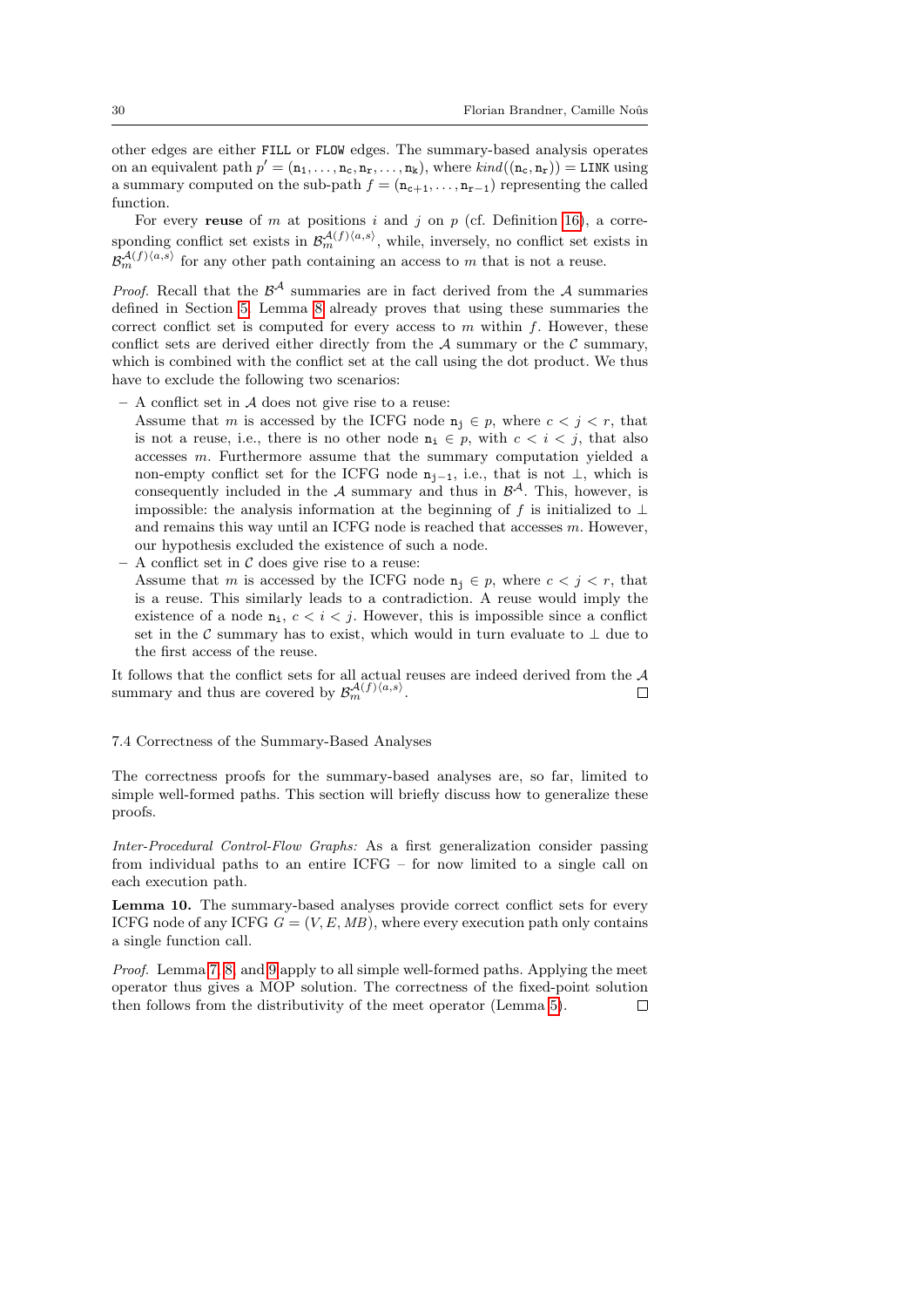Sequential Composition Next consider ICFGs that may contain a sequence of simple function calls – excluding nested function calls for now.

Lemma 11. The summary-based analyses provide correct conflict sets for every ICFG node of any ICFG  $G = (V, E, MB)$ , where every execution path may contain a sequence of simple function calls.

Proof. Lemma [7](#page-26-1) proves that the first function call on any of these paths can be handled correctly. Lemma [10](#page-29-0) can then be generalized by induction over the sequential composition of function calls. Lemma [7,](#page-26-1) [8,](#page-28-0) and [9](#page-28-1) apply almost without any change, only the considered path prefixes have to be adapted.  $\Box$ 

Nested Function Calls: Finally, consider general ICFGs containing any combination of sequential and nested function calls:

Theorem 3. The summary-based analyses provide correct conflict sets for every ICFG node of any ICFG  $G = (V, E, MB)$ .

Proof. The proof proceeds by induction on the depth of the nested functions calls. It suffices to peel-off the outer-most function calls, i.e., consider the well-formed path previously denoted by f for the inner-most call, and adapt the proofs of Lemma [7,](#page-26-1) [8,](#page-28-0) and [9](#page-28-1) for the initial cache states {∅} and ⊥. This proves that the summaries obtained from nested function calls are correct – thus proving the analysis overall correct. П

#### <span id="page-30-0"></span>8 Experiments

Our analyses were evaluated for the method cache and standard instruction caches using the TACLe suite [\(Falk et al., 2016\)](#page-43-4), i.e., benchmarks commonly used to



<span id="page-30-1"></span>Fig. 5 Number of memory blocks and functions per program of non-recursive TACLe benchmarks (log-2-scale).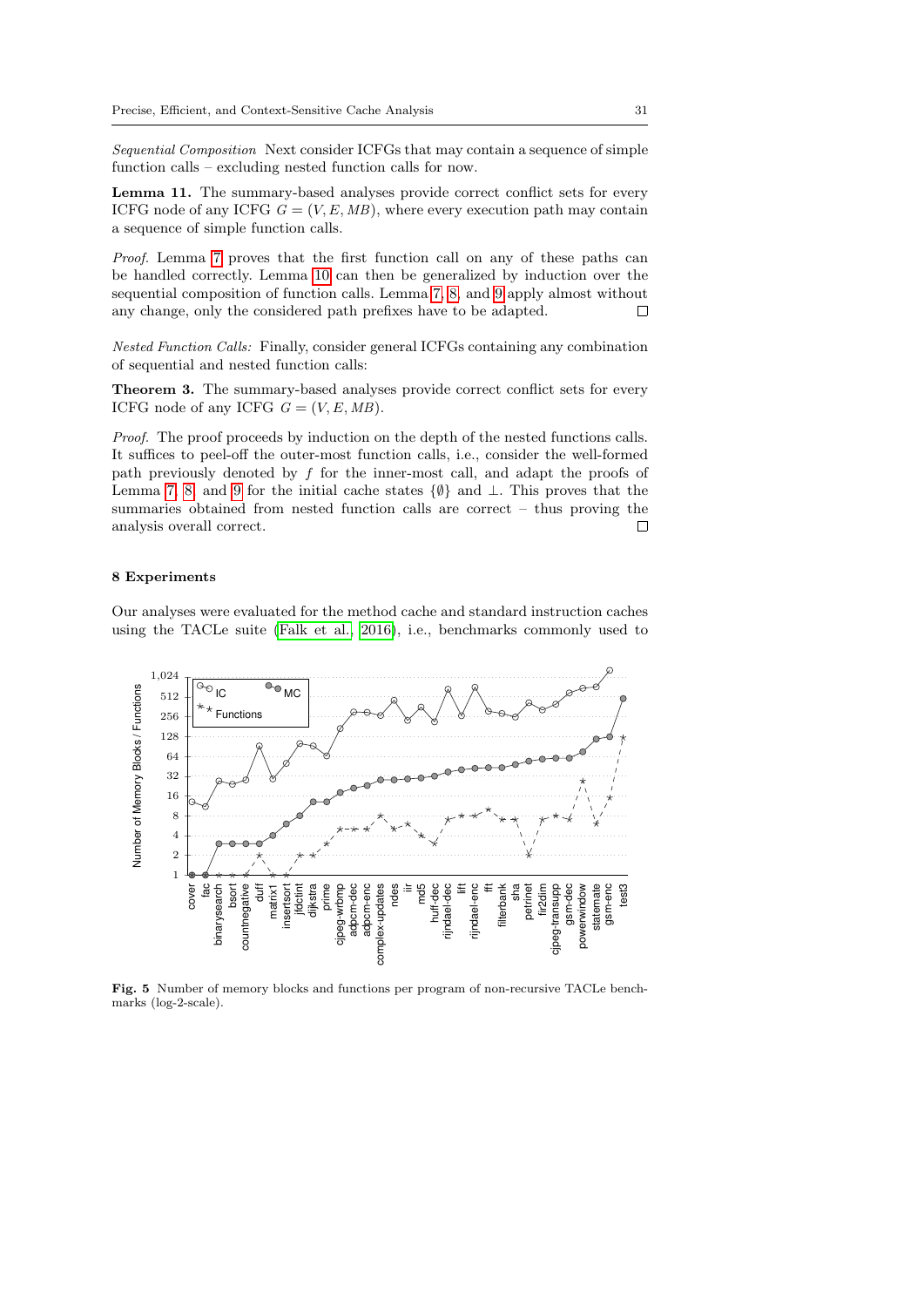evaluate WCET analyzers. We used Patmos' LLVM compiler (version 5.0) with default optimizations  $(-02)$ . The minimal alignment of basic blocks is  $8B$  for both kinds of caches, while cache blocks of 16 B are assumed for the instruction cache. For the method cache the compiler was configured to form memory blocks of up to 1 KB, where profitable, and otherwise limit the size to 256 B [\(Hepp and Brandner,](#page-44-8) [2014\)](#page-44-8). The compiler was furthermore instructed to form memory blocks having a size that is a multiple of 16 B. During the generation of the benchmark executables the compiler exports the call-context-insensitive ICFGs for the analysis.

Figure [5](#page-30-1) shows the number of memory blocks and functions for the TACLe benchmarks that do not contain recursive functions (33 out of 53). For the instruction cache (IC) the programs consist of between 11 and 3466 memory blocks. These numbers are consistent with those of [Touzeau et al.](#page-45-4) [\(2019\)](#page-45-4), albeit slightly lower. The number of memory blocks for the instruction cache is on average  $10\times$ larger than for the method cache (MC). Here, all, but one, benchmarks consist of less than 128 memory blocks. The variable-sized blocks of the method cache thus represents a considerably smaller state space.

Other work [\(Hepp and Brandner, 2014;](#page-44-8) [Huber et al., 2014;](#page-44-4) [Schoeberl et al.,](#page-45-9) [2018\)](#page-45-9) on the method cache used cache sizes between 1 KB and 16 KB, with 4 to 16 tag entries (associativity). We thus conduct experiments considering cache sizes of 2, 4, 8, and 16 KB and tag memory sizes of 4, 8, 16, and 32 entries. For the standard instruction cache the same configurations are used, resulting in caches having between 4 and 256 cache sets.

The analysis tool relies on Zero-Suppressed Decision Diagrams (ZDDs) [\(Minato,](#page-44-5) [1993\)](#page-44-5) in order to represent the analysis information. Only simple performance optimizations, based on caching, were applied to the library (improvements should be easy to attain). The tool was compiled with GCC (8.2.1) with standard optimizations  $(-02)$ . All experiments were carried out on an unloaded workstation, with an Intel Core2 Duo E8500 at 3.16 GHz, a 6 MB L2 cache, and 4 GB of DDR2 main memory, running Linux (Kernel 4.12).

Analysis times were measured using the standard high-resolution clock from the C++ library (chrono::high resolution clock) and only comprises the actual analysis time. As the number of potential cache states is quite large, all analysis runs are terminated after a timeout of 90 minutes.

We compare three analyses: a) Baseline, which performs the naive analysis from Section [2,](#page-3-0) b) Outer, which propagates analysis information throughout the entire program and only relies on outer cache summaries (Section [5.4\)](#page-15-1), and c) Full, which relies on outer and inner cache summaries to compute fully contextsensitive persistence information (Section [6.4\)](#page-18-0). For the outer cache summaries the analysis information over all exit points of the considered functions are retrained and stored permanently, i.e., a pair of pointers representing the  $A$  and  $C$  summary are stored in a look-up table (for the 299 considered functions over all benchmarks). Inner cache summaries are derived as a post-processing step and the analysis information over all potential uses of a memory block are merged. However, the analysis information is retained for each memory block at every call context. For the method cache 718 198 contexts are considered over all benchmarks, whereas 4 211 191 context are distinguished for the standard instruction cache. The number of contexts is higher for the standard cache due to the larger number of memory blocks. The data structures are freed only at the very end of the analysis, the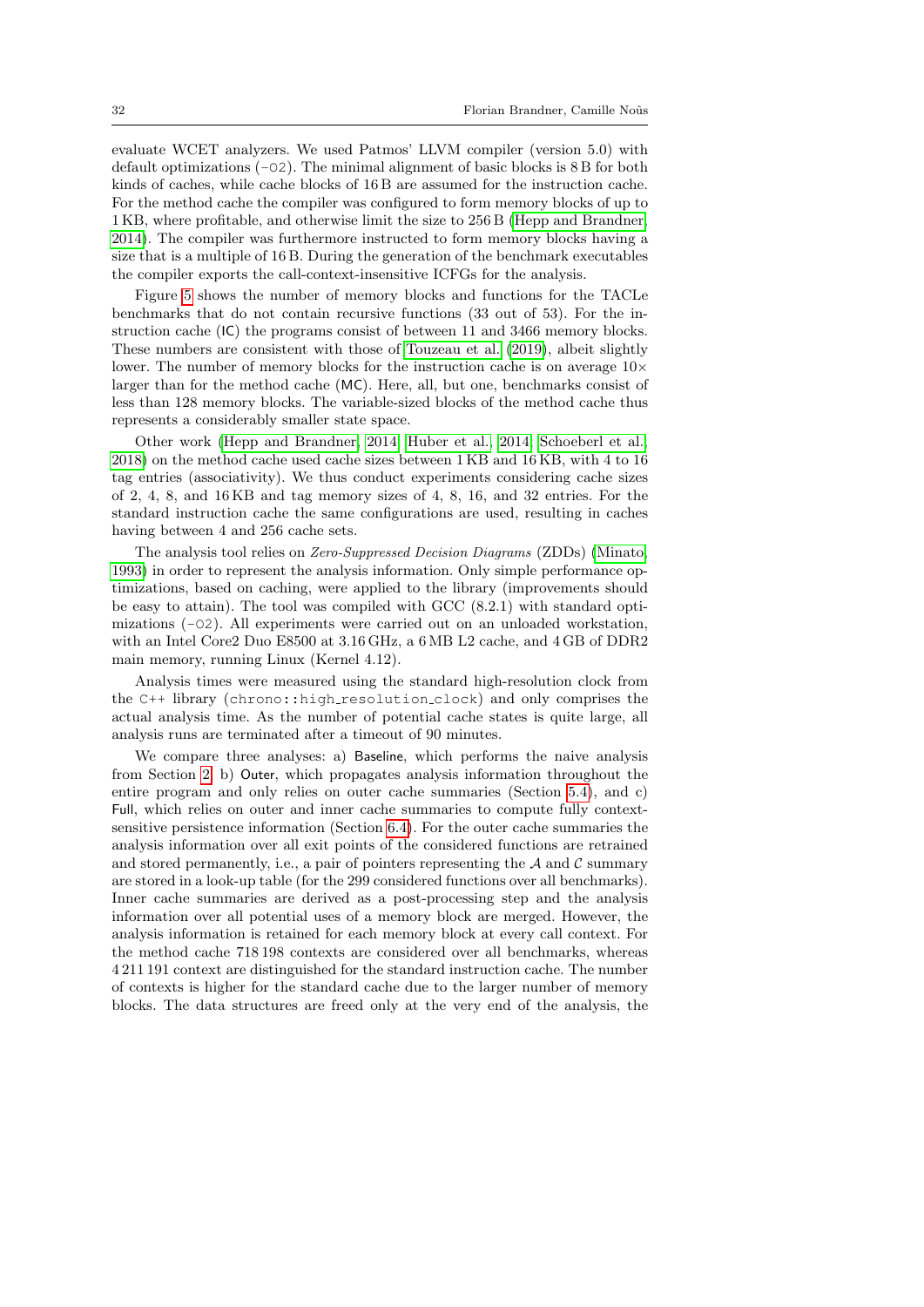presented numbers consequently represents the peak memory consumption when all analysis information is stored in memory.

Note, we never fall back to heuristics, i.e., the three analyses are applied to all memory blocks of a program as described in the previous sections.

# 8.1 Analysis Complexity

Figure [6](#page-32-0) summarizes the average analysis times over all benchmarks for all cache configurations and analyses. As one might expect, analysis complexity heavily increases with the size of the conflict sets, which primarily depends on the cache associativity, the number of memory blocks, and the branching behavior of the considered benchmark. This trend is clearly visible for the method cache (MC). For standard caches (IC) the evolution of the analysis time is not steady. The total cache size here has an important impact, as it tends to reduce the size of the conflict sets by dispersing the memory blocks over a larger number of cache sets.

The analyses based on cache summaries (Outer/Full) clearly outperform the Baseline analyses – by up to a factor of 200. Note furthermore that the Full analysis is considerably faster, despite the fact that it also computes fully-context sensitive persistence. For the method cache the gains increase with the size and associativity. For the instruction cache the gains stay rather constant. Notably, this is also true for 16-way set-associative standard caches. The Baseline (IC) analysis here experiences a much larger number of timeouts than the summary based analysis – which narrows the gap in the plot.

The speedups stem from the fact that the summaries allow us to skip the analysis of large portions of the program that are not relevant to the cache hit/miss classification. This means that the corresponding intermediate cache states are not computed, which reduces analysis time but also the number of operations on the underlying data structures. Figure [7](#page-33-0) shows the average number of calls to an



<span id="page-32-0"></span>Fig. 6 Total analysis time averaged over all benchmarks for all considered cache configurations (log-scale, lower is better).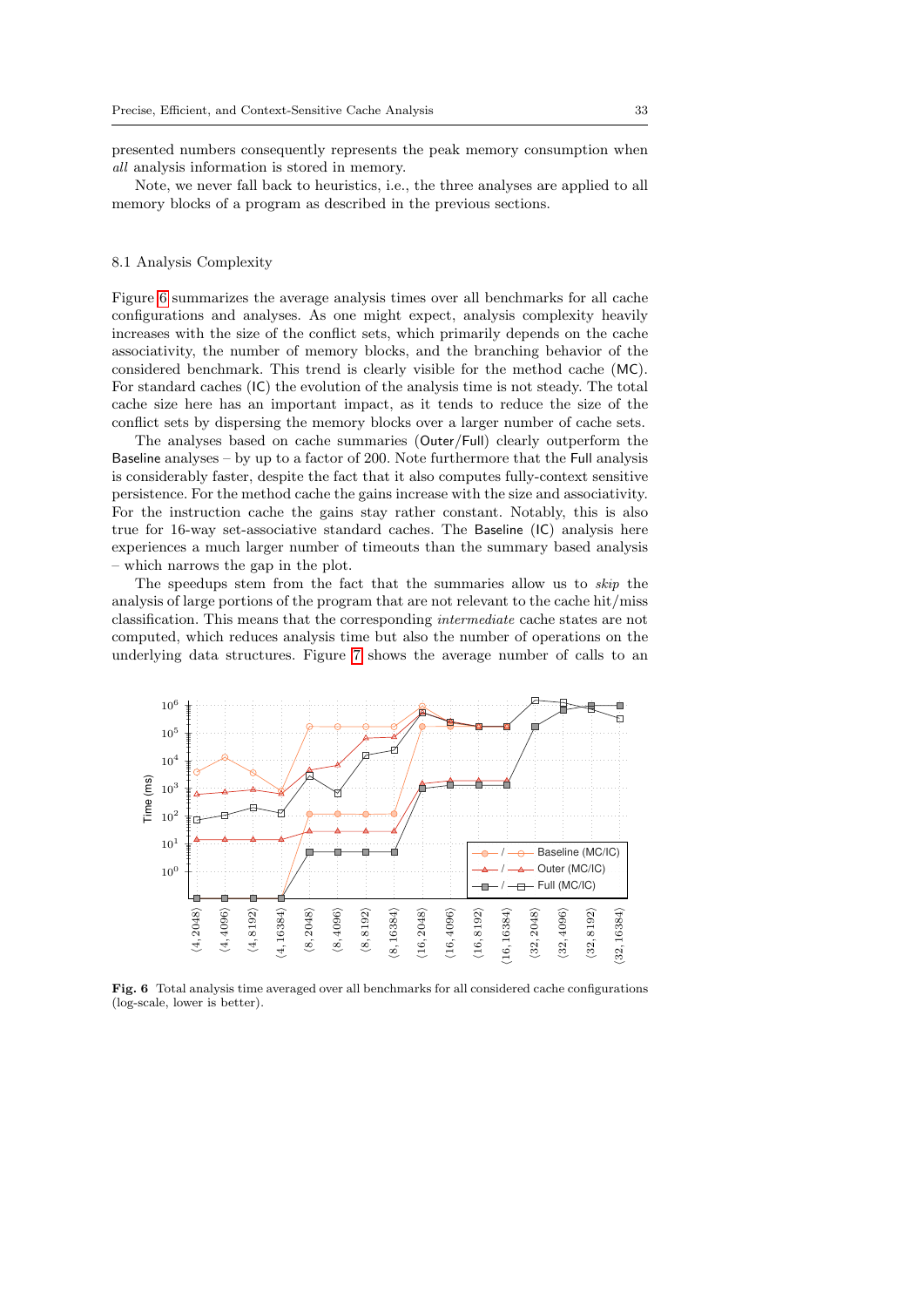

<span id="page-33-0"></span>Fig. 7 Average number of calls to the function get node on the ZDD data structure, over all benchmarks for all considered cache configurations (log-scale, lower is better).

elementary function of the ZDD data structure (get node), which performs a look-up and allocates a new object within the ZDD data structure, if needed. All complex ZDD operations (e.g., union, concatenation) used during the analysis call this function very frequently. A correlation between analysis times and the calls to that function is clearly visible. Note, however, that other operations on the ZDDs are also considerably contributing to the total analysis time, but are not captured by this figure.

A timeout of 90 minutes is enforced in terms of analysis time. As indicated before this has an impact on the aggregated data. This applies notably to the Baseline analysis for the method cache, but, most importantly, to the standard instruction cache, which suffers from timeouts for all but the smallest cache configurations as can be seen in Figure [8.](#page-33-1) For the largest cache configurations with an associativity



<span id="page-33-1"></span>Fig. 8 Number of benchmarks where the analysis runs into a timeout (90 minutes) for all cache configurations (lower is better).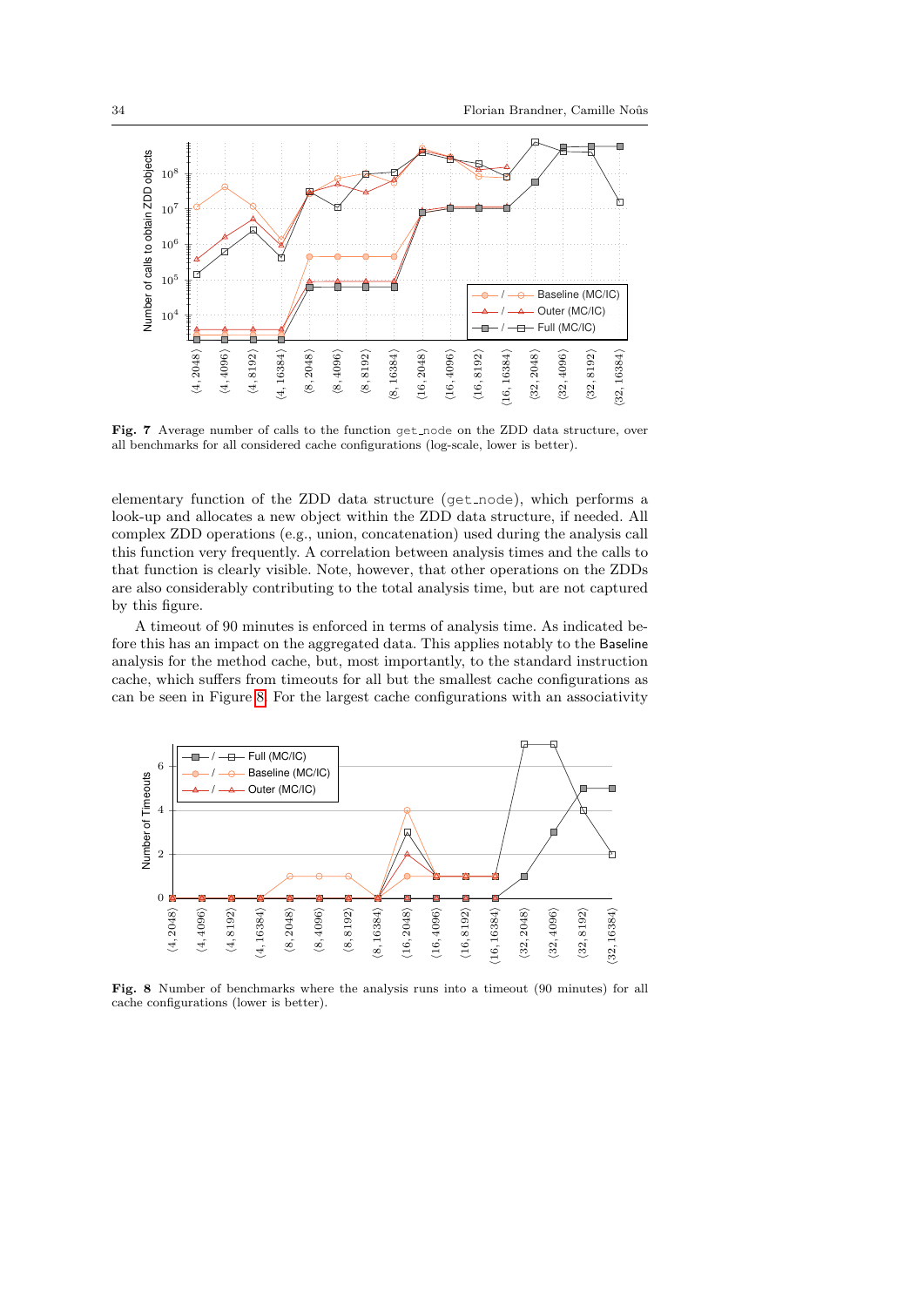of 32, we only show the Full analyses as the other analysis variants experience too many timeouts. The Full analysis for the method cache experiences between 1 to 5 timeouts with increasing cache size, while the analysis for the standard cache experiences between 2 to 7 timeouts depending on cache size. Profiling showed that the analysis spends most of the time in a few essential functions of the ZDD data structure. It thus should be feasible to improve the respective functions, e.g., through caching or improved organization of the data structure. Some, though not all, of the timeouts might thus be avoidable.

In terms of memory consumption the ZDD representation [\(Minato, 1993\)](#page-44-5) of the analysis information is, however, highly efficient. The average memory consumption over all configurations peaks slightly above 256 megabytes (MB) – see Figure [9.](#page-34-0) Whereas the Full analyses for the method and standard caches peak at merely 72 MB (IC) and 15 MB (MC). The gains of the summary-based analyses follow a similar trend as execution times, albeit less pronounced. Summaries reduce memory consumption by up to a factor of  $42 \times (IC)$  and  $7 \times (MC)$  respectively. These reductions are, as indicated before, due to the fact that certain intermediate cache states are not computed, which not only reduces the number of calls to the aforementioned get node function, but also reduces the number of objects eventually allocated by that function, as illustrated by Figure [10.](#page-35-0) This figure is virtually the same as the total memory consumption, which indicates that the ZDD data structure dominates memory consumption and that other data structure, such as look-up tables for the data flow analysis, only marginally contribute. The figures also indicate that, on average, the memory reduction is more pronounced for standard caches. This is due to the fact that the number of memory blocks is much higher for standard caches. This means that more objects have to be allocated within the ZDD data structure in order to represent those memory blocks. This is further exacerbated by the fact that the ZDD data structure relies on a strict ordering of the memory blocks. Performing the various updates on the cache state according to this order is much more efficient. The summary-based analyses con-



<span id="page-34-0"></span>Fig. 9 Total memory consumption averaged over all benchmarks for all cache configurations (log-scale, lower is better).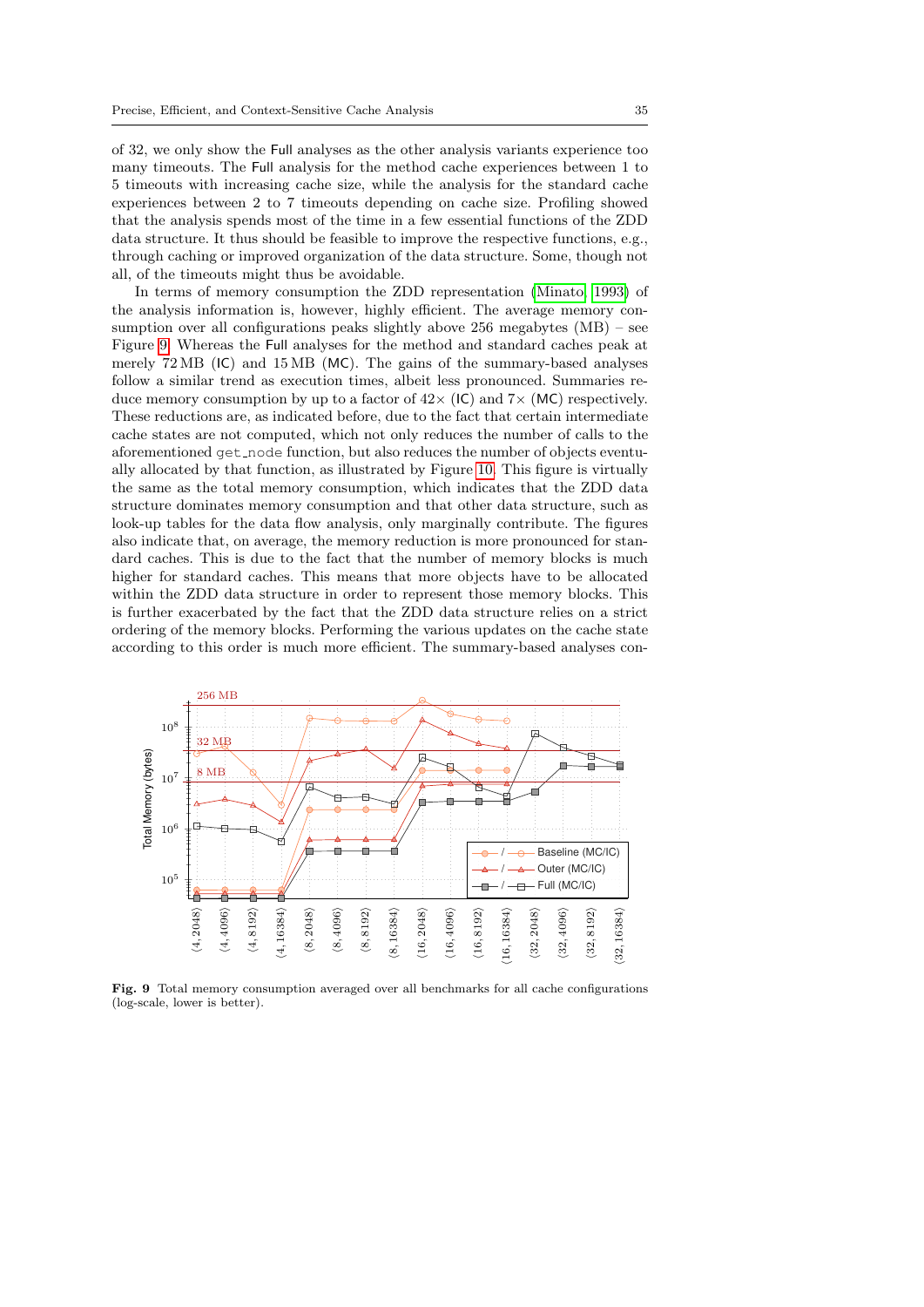

<span id="page-35-0"></span>Fig. 10 Total number of objects allocated within the ZDD data structure averaged over all benchmarks for all cache configurations (log-scale, lower is better).

sequently profit from the fact that the summary information intrinsically respects this order. The Baseline analysis, on the other hand, updates the cache state in an order imposed by the ICFG structure. It should be noted that we have optimized the data-flow analysis and numbering of memory blocks in order to minimize this effect.

A more detailed view is given in Figure [11](#page-35-1) and [12,](#page-36-0) which show the memory consumption and analysis time required by the individual benchmarks for a 16 KB method cache with a tag memory size of 8 entries (dashed lines indicate



<span id="page-35-1"></span>Fig. 11 Total analysis time for all benchmarks for a 16 KB method cache with associativity 16 (log-scale, lower is better).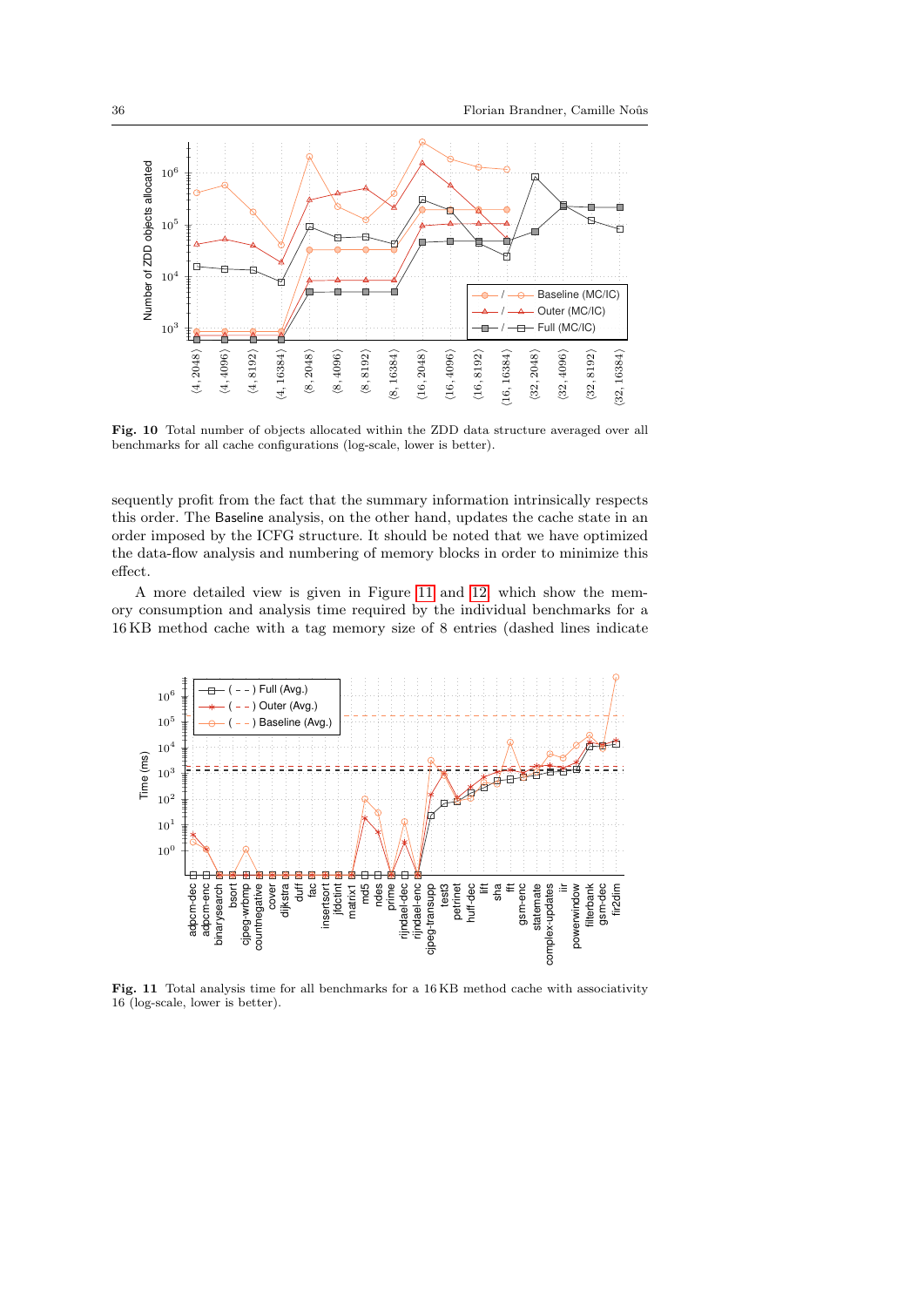

<span id="page-36-0"></span>Fig. 12 Total memory consumption for all benchmarks for a 16KB method cache with associativity 16 (log-scale, lower is better).

the average). These figures confirm the general trend observed over all cache configurations: cache summaries yield considerable improvements up to two orders of magnitudes. In rare cases the summary-based analyses perform worse though, as illustrated by huff-dec. This slowdown can be explained by the simple structure of the benchmark, which consists of only 3 functions that are only called once outside of loop structures. Consequently each function has only a single call context and the computations and bookkeeping related to the summaries cause a slight overhead. Our measurements, however, indicate that only moderate slowdowns are incurred in these cases, compared to the gains observed otherwise. For instance, for this cache configuration the degradation measured for the huff-dec benchmark amounts to merely 59% and 33% in terms of analysis time and memory consumption respectively.

The presented results show that cache summaries proposed in this work successfully reduce analysis complexity, both in terms of analysis time and memory consumption, by orders of magnitudes.

### 8.2 Comparison with the State of the Art

As pointed out before, the proposed analyses and in particular the Baseline analysis (Section [2\)](#page-3-0) are similar to the work of [Touzeau et al.](#page-45-4) [\(2019\)](#page-45-4). The main difference is that Touzeau et al. compute maximum/minimum conflict sets in two passes, while the analyses presented here compute *all* conflict sets in a single pass. This difference has two important implications. For one, the state space is much larger when considering *all* conflict sets. This may increase analysis time and memory consumption. On the other hand, more information is available in the analyses presented here – since all conflict sets are retained. This might prove interesting. For instance, the analysis information can be used to determine *eviction points*,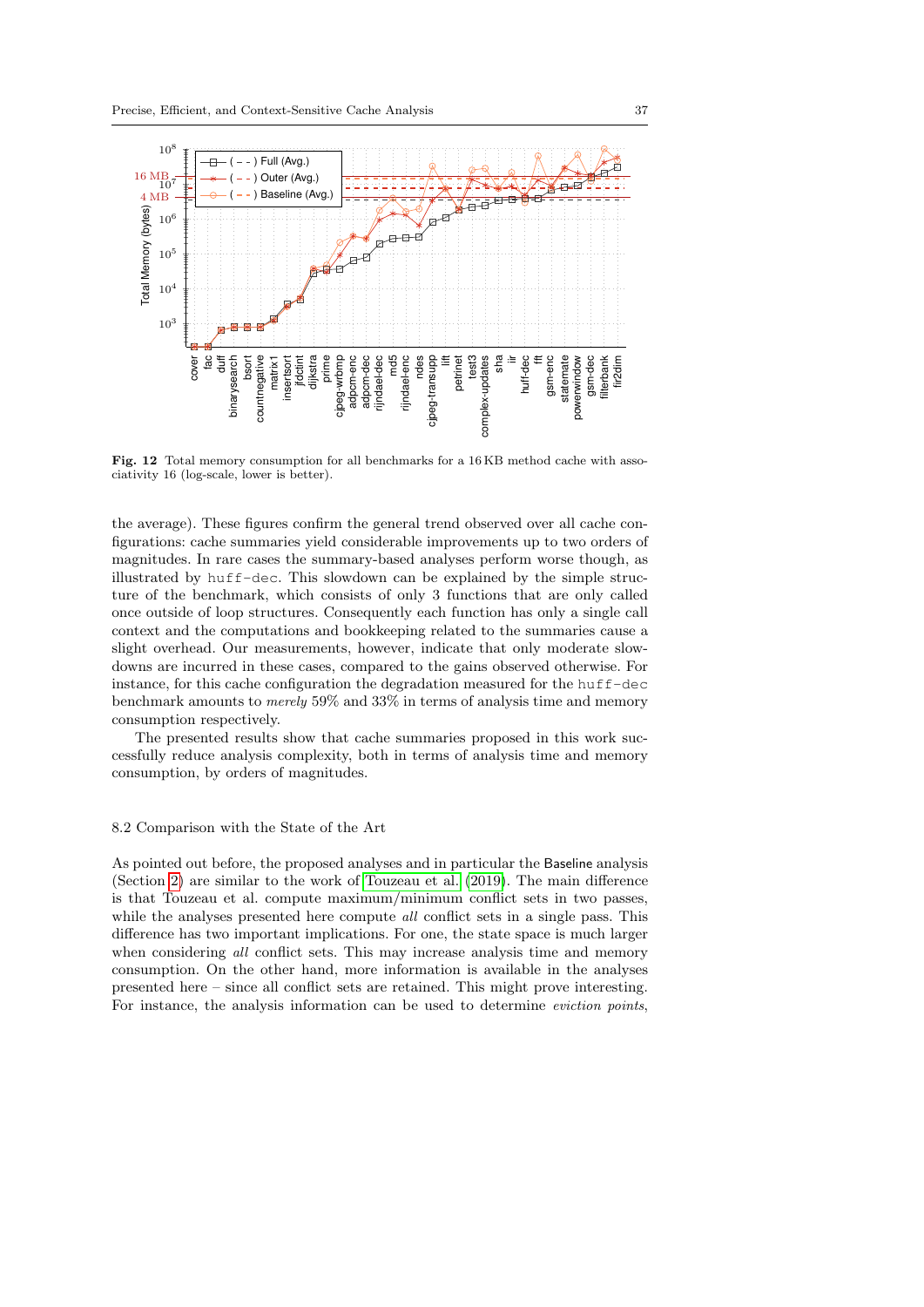i.e., program locations where memory blocks are evicted from the cache. This might allow us to prove refined bounds on the number of cache misses, which are intrinsically linked to the number of evictions.

In order to evaluate the impact on analysis time we compare the analysis time of the Baseline analysis with the original data from the paper of [Touzeau et al.](#page-45-4) [\(2019,](#page-45-4) Figure 10) – kindly provided by the authors. Note that this figure shows the analysis time of an optimized analysis flow that combines a fast, but imprecise, age-based analysis [\(Alt et al., 1996\)](#page-43-2), with a second imprecise refinement to classify accesses as definitely unused [\(Touzeau et al., 2017\)](#page-45-3). Their ZDD approach is thus only applied to a fraction of the memory blocks – which, in theory, should be highly favorable for this comparison. According to the authors, applying the ZDD approach without these heuristics is roughly 3 times slower, which is also illustrated by a figure in their paper [\(Touzeau et al., 2019,](#page-45-4) Figure 9a).

Note that the subsequent comparison should be taken with a grain of salt. The computer platform used here is an Intel Core2 Duo E8500 (released in 2008), while in their work a more powerful Intel Xeon E5-2650 (2012, 2/2.8 GHz, 20 MB L2 cache, 64 GB DDR3 main memory) was used. The options to compile the analysis tools as well as the ZDD libraries used in the measurements are vastly different. This likewise applies to the analysis input, including the binary programs (Patmos ISA vs. ARM) and options used to compile the benchmarks. Despite these differences, the numbers should be comparable, since both approaches were applied to binary programs derived from the same source code, which in practice yields comparable ICFGs. This is notably confirmed by the number of memory blocks of the considered benchmarks (see Figure [5\)](#page-30-1). In both cases the analyses do not take context-sensitivity into consideration. Still, the numbers are ballpark figures, where only the *orders of magnitudes* should be taken into consideration.



<span id="page-37-0"></span>Fig. 13 Speedup of the Baseline analysis compared to the work of [Touzeau et al.](#page-45-4) [\(2019\)](#page-45-4) considering a 4 KB stabdard cache with an associativity of 8. (log-scale, higher is better).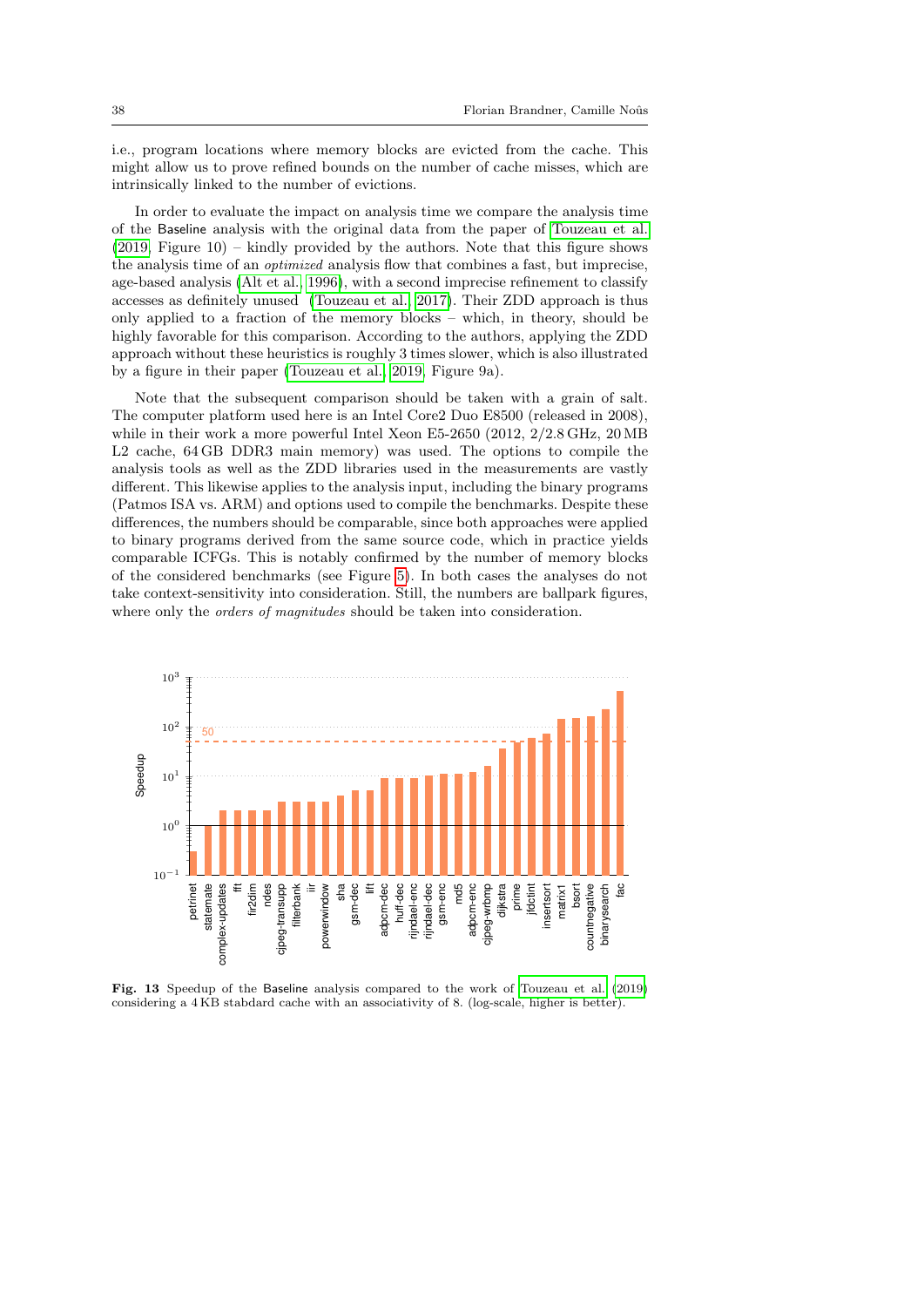We compared equivalent cache configurations, assuming a standard instruction cache with a total size of 4 KB, 16 B cache blocks, and an associativity of 4, 8, and 16 respectively. All non-recursive benchmark programs of the TACLe suite were considered, except cover, duff, and test3, which have not been considered by Touzeau et alii. The Baseline analysis seems to outperform the state-of-the-art in most cases. This is particularly true for small associativity numbers. For instance, the Baseline analysis for an associativity of 4 terminates instantly  $(< 1 \,\text{ms})$  for 25 out of the 30 benchmarks, while Touzeau et al.'s analysis requires up to about 1 second for these benchmarks. For the remaining benchmarks Baseline appears to be faster by a factor of 100 on average. For higher levels of associativity the analysis speedup goes down to a factor of 40 and 20 respectively. This change is partially explained by the fact that the number of benchmarks where the Baseline analysis terminates instantly drops from 25 to 17 and finally 10. Figure [13](#page-37-0) shows the speedup for all considered benchmarks for the cache configuration with an associativity of 8. Only the petrinet benchmark showed a considerable slowdown (by a factor of  $3.3\times$ ). It is difficult to draw definitive conclusions, however, it appears that this can be explained by the particular characteristics of the petrinet benchmark. This benchmark is dominated by a single large function that contains a large number of branches in the ICFG. This leads to a large number of possible combinations of conflict sets, many of which are subsumed by the minimum/maximum sets considered by Touzeau et alii. This is confirmed by the fact that the three worst performing benchmarks (petrinet, statemate, and complex-updates) have more than 1.17 ICFG edges per ICFG node, which indicates a high number of branches. The benchmarks performing best all have a ration below 1.03, which indicates a rather simple code structure. Note, however, that other characteristics, such as loops and nested function calls, may also increase the state space of the cache analysis without necessarily increasing the ratio between edges and nodes in the ICFG.

Despite the differences in terms of the experimental setup, this coarse comparison indicates that even the naive Baseline analysis is competitive against the state-of-the-art.

### 8.3 Predictability Considerations

The method cache was designed for the Patmos processor, which aims for predictability and analyzability. However, only the average performance was com-pared with mainstream architectures [\(Schoeberl et al., 2018\)](#page-45-9), such as  $LEON3<sup>1</sup>$  $LEON3<sup>1</sup>$  $LEON3<sup>1</sup>$ found in industrial real-time systems. The results here allow us to shed some light on this matter in terms of analyzability, i.e., which cache is simpler to analyze?

Cache configurations are not directly comparable. The method cache operates on fewer, but larger, memory blocks, which promises to reduce the analysis' state space. Its space utilization is usually limited by its associativity, i.e., small associativity combined with small memory blocks may cause evictions (conflict misses) despite the fact that only a fraction of the cache memory is used. Standard caches, on the other hand, operate on disjoint cache sets, which allows to decompose the cache's state. Cache utilization here depends on the distribution of memory blocks

<span id="page-38-0"></span><sup>1</sup> <https://www.gaisler.com/index.php/products/processors/leon3>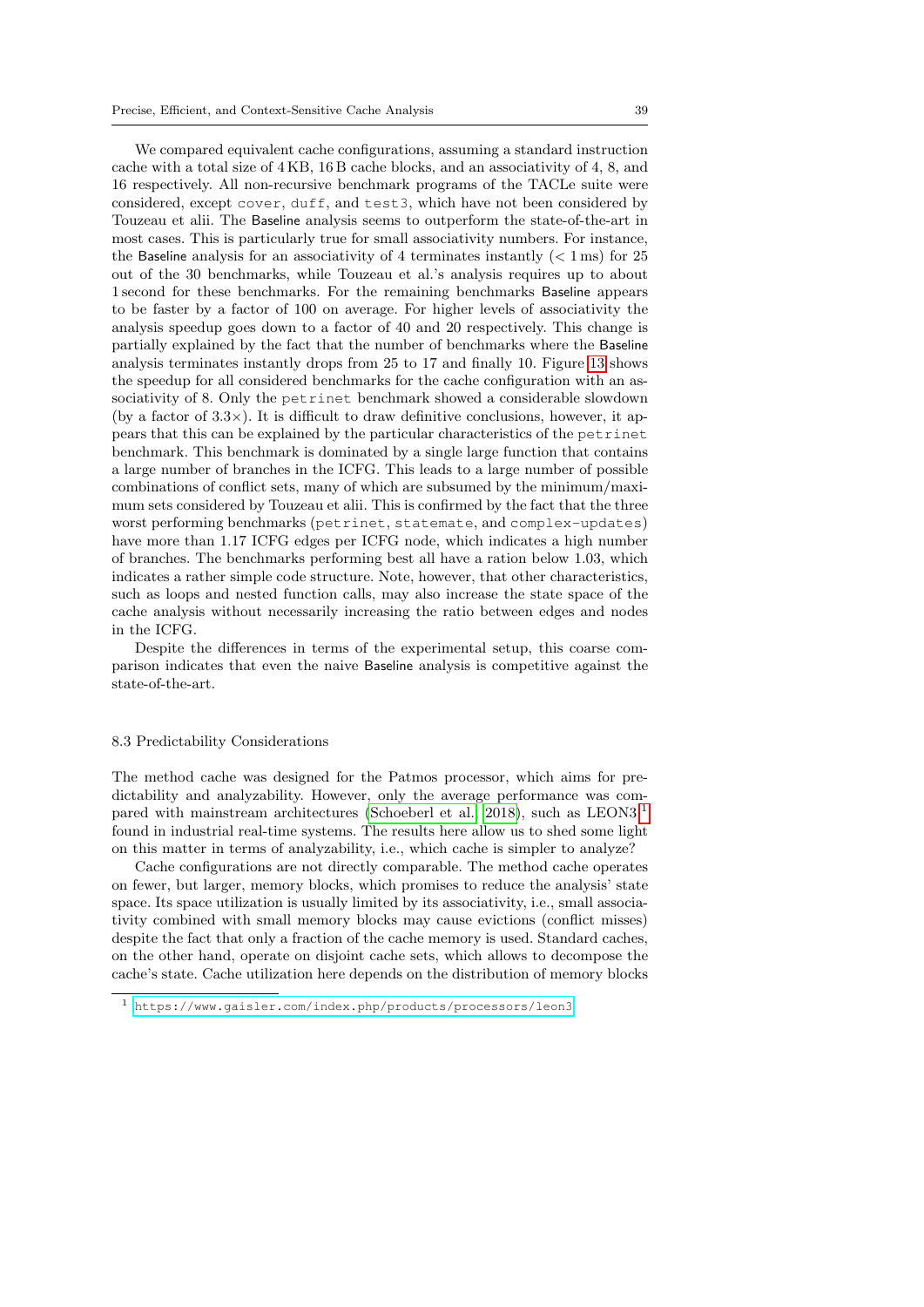over cache sets, i.e., evictions may occur in one cache set (conflict misses), while other sets are not yet full. When comparing the maximum cache utilization across cache configurations one can observe that the 4-way set-associative standard caches have a slightly lower cache utilization than method caches with 16 sets. We thus compare these two configurations with a cache size of 4 KB.

The average (maximum) analysis time for the method cache amounts to 1.3 s (13.2 s), while for the standard cache the average (max.) analysis time amounts to 107 ms (3.5 s). Similarly, the average (max.) memory consumption amounts to 3.3 MB (28.9 MB) and 1 MB (19.2 MB) for the method and standard cache respectively. This indicates a slight advantage for the standard caches in terms of analysis complexity. However, due to its simpler design (full associativity) the method cache's behavior appears easier to predict, e.g., during the development of real-time software. This, for instance, allows to analyze the method cache accesses



<span id="page-39-0"></span>Fig. 14 Normalized total calling contexts with not reused (top), NC-persistent, nonpersistent, and persistent (bottom) memory blocks (cache configuration IC: $\langle 4, 4 \text{ KB} \rangle$ ,  $MC:\langle 16, 4KB \rangle$ ).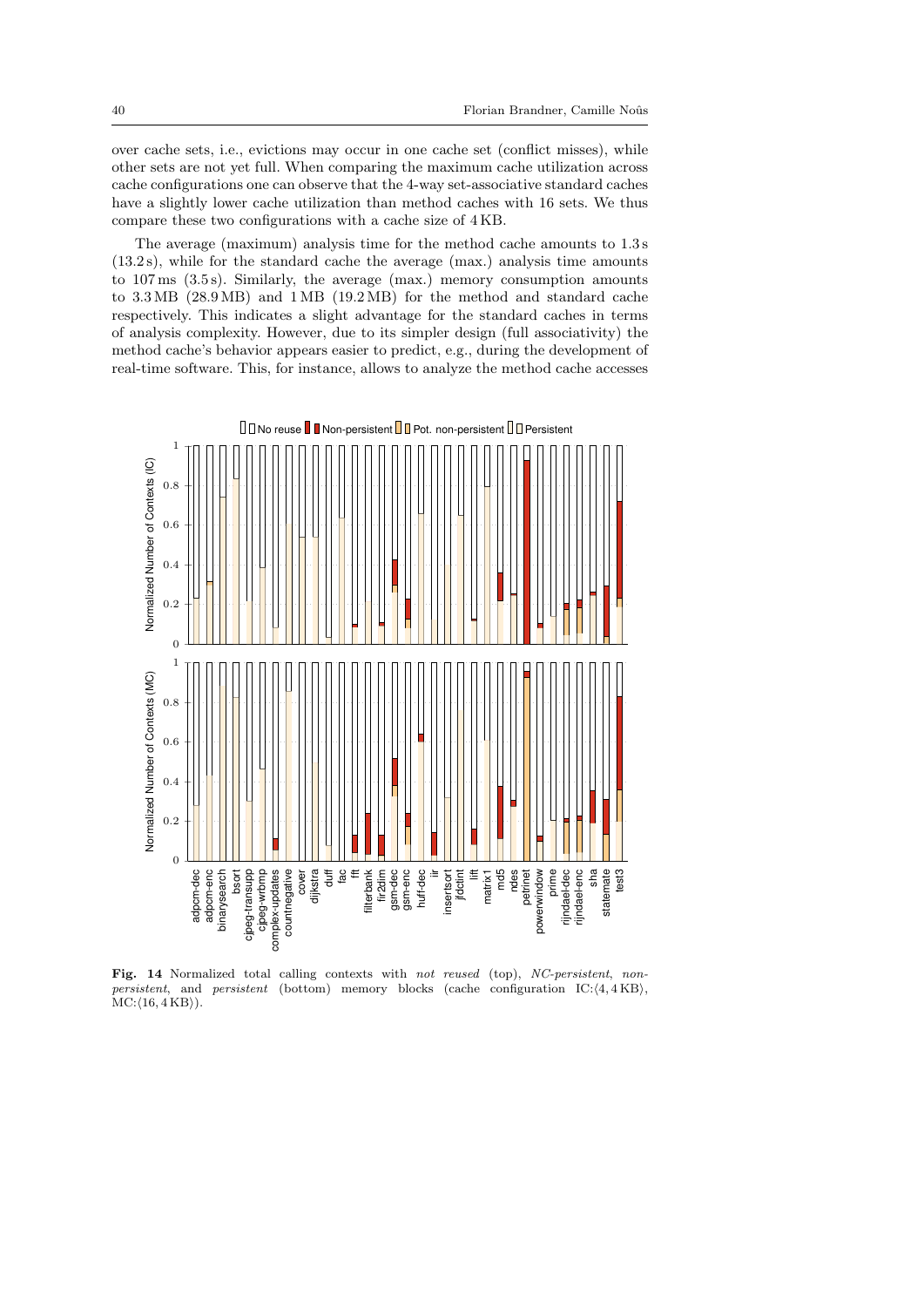without knowing the precise address of the code. The mapping of memory blocks to cache sets of standard caches is more difficult to predict/control, as proven by the unsteady plots in Figure [6,](#page-32-0) since conflicts depend on the cache set, which, in turn, is derived from the memory block's address.

Another factor of analyzability is analysis precision, which in our case is best evaluated through persistence. Figure [14](#page-39-0) summarizes the fully-context-sensitive persistence information over all memory blocks and benchmarks for both kinds of caches (IC top, MC bottom) according to the classification from Section [6.3](#page-16-6) with regard of the scope of the called function. The results are normalized to the number of calling contexts and the size of the respective memory blocks. Overall the results follow very similar trends: a considerable portion of the memory blocks are not reused, while many blocks are persistent and only a small fraction is generally marked non-persistent. The method cache achieves better results for 9 out of 33 benchmarks, while the standard cache shows better results for 10 benchmarks. Major gains for the standard cache, e.g., for complex-updates, filterbank, iir, lift, md5, and sha are, to a large part, due to the compiler forming too large memory blocks, e.g., when an entire loop as well as code before/after that loop are placed inside a single memory block. This strategy is successful in terms of averagecase performance, but appears to inflate the size of non-persistent regions of the ICFG. The gains for the method cache, on the other hand, (gsm-enc, petrinet, rijndael-dec, rijndael-enc, statemate, test3) can be explained by a better cache utilization, i.e, the cache sets of the standard cache are not ideally utilized. Note that the memory block formation by the compiler also explains the different height of the cumulative bars, i.e., code that normally is not reused is sometimes placed in a memory block with code that is reused. The inverse might also appear, as illustrated by fac, the compiler placed the benchmark's loop into a single memory block: the block is loaded once and then remains in the cache (i.e., the loop consists entirely of FLOW edges and will never cause a cache miss).

The comparison between the two cache kinds is rather mixed. The method cache does not significantly reduce complexity nor does it yield vastly superior precision. However, as with average performance [\(Schoeberl et al., 2018\)](#page-45-9), it is able to compete with standard caches and still remains an interesting alternative to study, due to its simple design.

#### <span id="page-40-0"></span>9 Related Work

A classical approach to cache analysis using abstract interpretation goes back to [Alt et al.](#page-43-2) [\(1996\)](#page-43-2). They proposed to classify memory accesses as AH, AM, or NC, based on an abstract domain that associates minimum/maximum age bounds with each memory block. The approach has proven quite successful for conventional caches. However, it is an ill fit for the method cache, due to the fact that the cache is fully associative. This is problematic for loops, where the age of all memory blocks steadily increases until it reaches the largest age of any memory block in the cache before the loop. This often means that all memory blocks – including those within, but also those outside of the loop – are essentially flushed from the cache in terms of the analysis. Later work added support for persistence [\(Ferdinand and](#page-44-2) [Wilhelm, 1999;](#page-44-2) [Ballabriga and Casse, 2008\)](#page-43-8) that was proven incorrect. Corrections were proposed by independent teams [\(Huynh et al., 2011;](#page-44-14) [Cullmann, 2013\)](#page-43-3).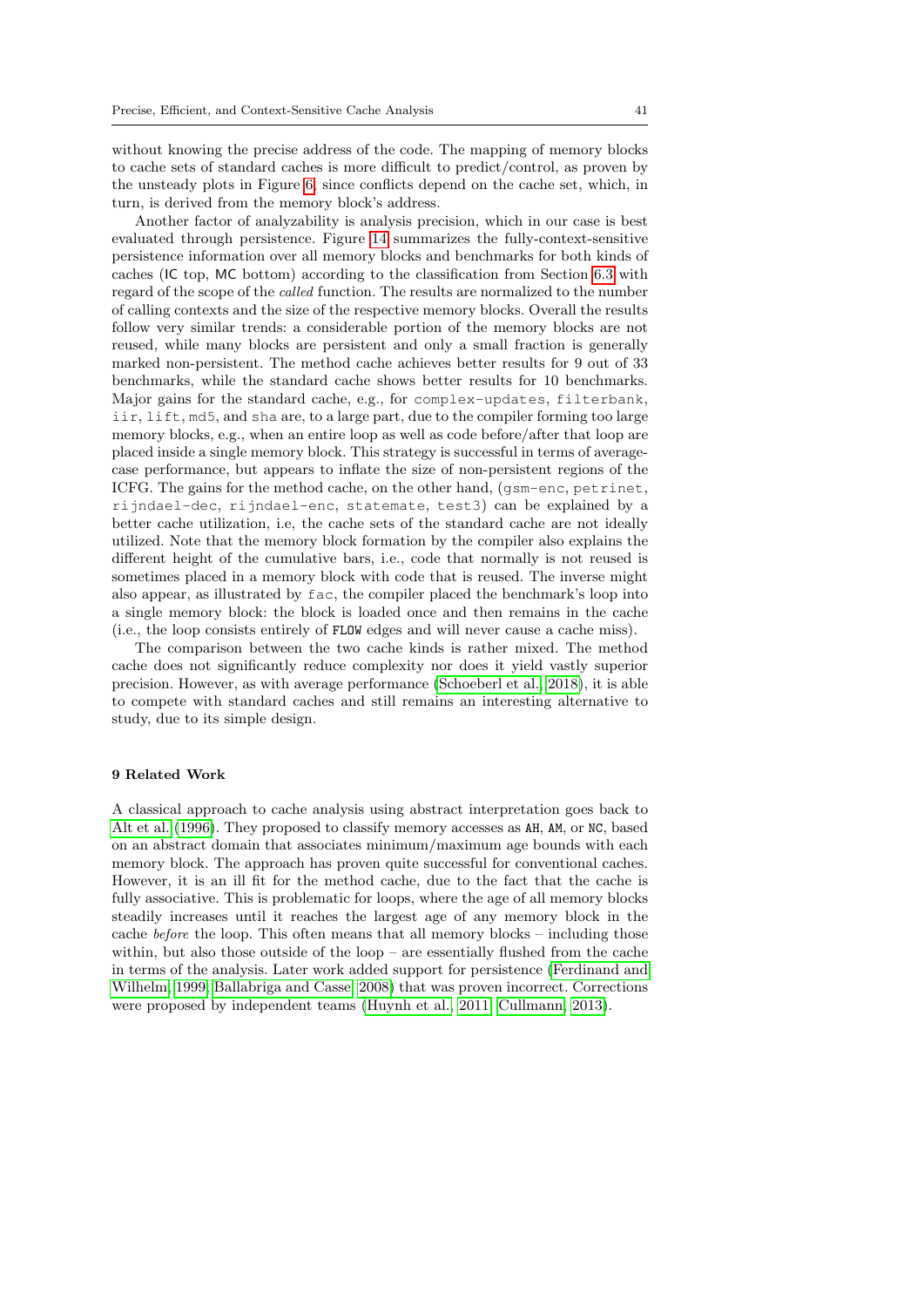Recent work proposed exact analyses [\(Touzeau et al., 2019\)](#page-45-4) to compute the minimum/maximum age of memory blocks. The age is represented indirectly through minimum/maximum conflict sets, which are computed similar to the baseline analysis (see Section [2\)](#page-3-0). The work here relies on a single analysis that computes all conflict sets. The overhead induced by retaining all conflict sets is compensated by decomposing the analysis problem into smaller problems using inner and outer cache summaries. Note, however, that we could also define minimum/maximum summaries similar to their work. This would be compatible with the method cache presented here, but not necessarily with variants of the method cache, currently under development, that exploit meta-information (mentioned in Subsection [2.2\)](#page-4-2) in order to modify the replacement policy. The work was soon afterwards extended to handle persistence [Stock et al.](#page-45-8)  $(2019)$ . Similar to the analysis for the A summaries, the transfer function of the traditional hit/miss classification is essentially applied to sub-graphs representing scopes. The authors in addition propose an extension of the data structure in order to represent – in addition to the memory blocks explicitly stored in the conflict sets of a family  $-$  a number of *anonymous* memory blocks. The analyses presented here should be equivalent to the approach proposed by [Stock et al.](#page-45-8) [\(2019\)](#page-45-8) in terms of analysis precision.

The notion of conflict sets was introduced by [Mueller](#page-44-3) [\(2000\)](#page-44-3) and later applied in various contexts [\(Huynh et al., 2011;](#page-44-14) [Cullmann, 2013;](#page-43-3) [Huber et al., 2014\)](#page-44-4). A common limitation of these approaches is that a single conflict set over-approximates all possible cache states, which can quickly become pessimistic for large functions with disjoint control-flow paths. The approach of [Huber et al.](#page-44-4)  $(2014)$  can be applied to caches with other cache replacement policies than LRU, notably FIFO. The traversal of the scope graph in their work is similar to the way summaries are computed here.

Compositional analysis techniques have been developed based on age- [\(Rakib](#page-45-10) [et al., 2004;](#page-45-10) [Ballabriga et al., 2008\)](#page-43-9) and conflict-set-based [\(Patil et al., 2004\)](#page-44-15) approaches. The aim here is to decompose the analysis of real-time programs at the level of object files, assuming incomplete information on the final program and its code layout (addresses). To achieve this, the various approaches define some form of damage function, which over-approximates the impact of calling a function (potentially from another object file). [Ballabriga et al.](#page-43-9) [\(2008\)](#page-43-9) proposed to split this damage function into two components – corresponding to the  $A$  and  $C$ summaries in this work. None of the past approaches defines a concept comparable to the *inner cache summaries*  $(\beta)$ . Also note that the method cache design favors compositionality: address and layout information is not needed, due to the fact that it is fully associative, i.e., the analysis can be symbolic.

[Chu et al.](#page-43-10) [\(2016\)](#page-43-10) applied symbolic execution in combination with SMT solving to precisely model cache states. The approach not only covers abstract cache states, but also takes infeasible paths into account. However, this comes at a price: high analysis time and memory consumption. The authors thus explore, similar to this work, the use of summaries that combine the age-based abstraction [\(Alt](#page-43-2) [et al., 1996\)](#page-43-2) with conditions (constraints), capturing the execution conditions under which the abstract cache states apply. The approach is evaluated using a standard 4 KB 4-way set-associative cache. Even for this small cache configuration the analysis times go up to 709 s, with a memory usage in the order of gigabytes. The analysis presented here appears to scale much better, even for cache configurations that are considerably larger.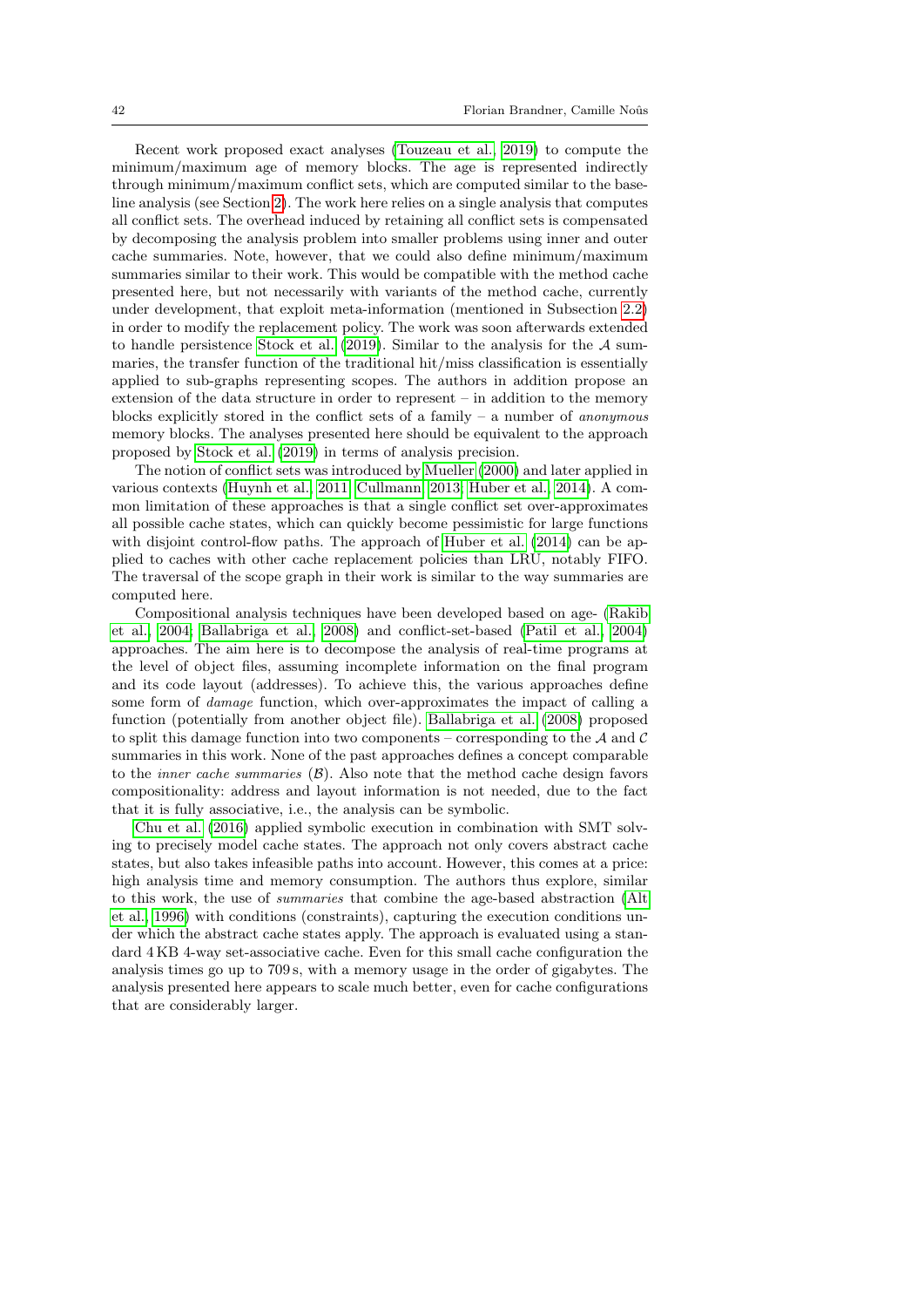Other approaches focused on refining the results of a fast, but imprecise, classical analysis – focusing on accesses classified as NC. One option is to explicitly keep track of paths where cache misses occur [\(Nagar and Srikant, 2017\)](#page-44-16) and bound the number of misses by the number of executions on those paths. Another approach is to refine the NC classification by proving the existence of at least one path where a cache hit and another path where a cache miss occurs. [Touzeau et al.](#page-45-3) [\(2017\)](#page-45-3) propose an analysis based on abstract interpretation and a precise analysis based on model checking to accomplish this [\(Touzeau et al., 2017\)](#page-45-3). [Chattopadhyay and](#page-43-11) [Roychoudhury](#page-43-11) [\(2011\)](#page-43-11) similarly propose to use model checking.

#### <span id="page-42-0"></span>10 Conclusion and Future Work

This work presented a novel technique to compute cache summaries based on the notion of conflict sets. These summaries can be computed for sub-graphs (e.g., functions) of an inter-procedural control-flow graph. The analysis allows to compute precise conflict sets by reusing summaries of nested sub-graphs that can be used to derive fully-call-context sensitive classical cache hit/miss classification and persistence information. The experiments indicate that the approach scales reasonably for realistic cache configurations.

Large cache sizes still cause considerable analysis time overhead. However, the experiments revealed several ways for improvements: the use of a fast pre-analysis to classifying simple cases, the use of minimum/maximum conflict sets, analysisspecific optimizations to the ZDD library, and the pruning of call contexts where memory blocks are not live.

Open research questions concern the composition of cache summaries for loops from their loop bodies and programs with recursion. For the former it appears feasible to define summaries of the loop body, treating back edges as special forms of entry and exit edges. This would allow us to precisely model the cache state across a loop's iteration space – similar to [Huynh et al.](#page-44-14) [\(2011\)](#page-44-14). The latter can be resolved by defining large sub-graphs covering cyclic regions of the call graph. However, inspired from the handling of loops, it might also be possible to define summaries for functions within these cycles.

Other possible applications of cache summaries could be in the context of compositional timing analysis, e.g., of third-party or obfuscated code, and (in combination) with parametric timing analysis. In both cases the ability to quickly derive precise states from a given cache state promises improved analysis performance and precision. In a similar vain, this may allow to improve the analysis precision when the set of initial cache states of a task are known (or can be characterized to some extent). In this case the cache analysis could abandon the conservative hypothesis to start from an empty cache state – which is known to trigger the worst-case scenario for caches with an LRU replacement policy [Reineke and Grund](#page-45-11) [\(2013\)](#page-45-11). This may even allow to derive cache states across successive job instances of a real-time task, similar to the concept of persistent cache blocks [Rashid et al.](#page-45-12) [\(2016\)](#page-45-12).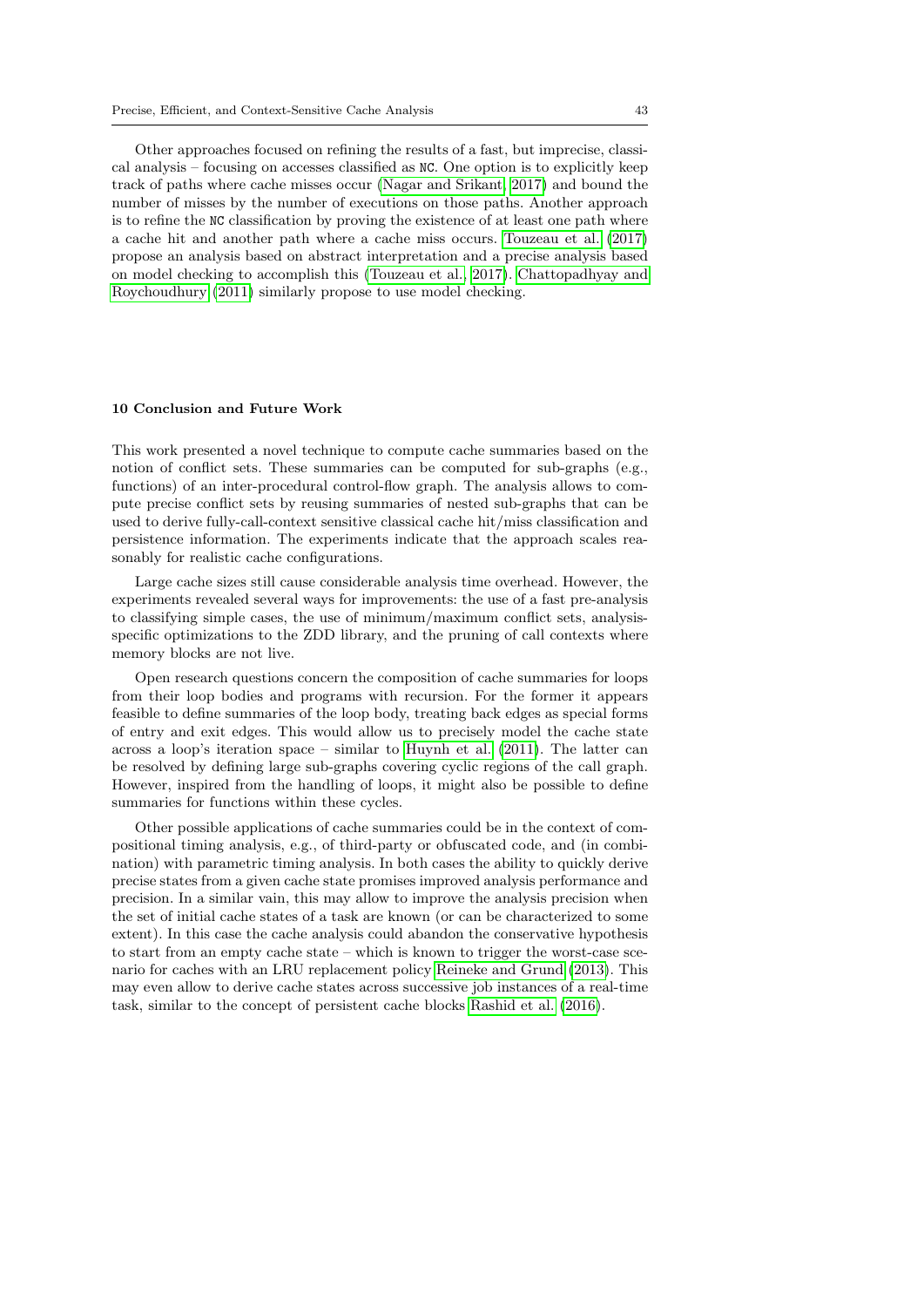### Acknowledgment

The author would like to thank Thomas Robert for sharing his understanding on BDDs/ZDDs and the associated libraries as well as Mihail Asavoae for the insight-full discussions leading up to this work. The author would like to thank in particular Amine Naji for his contributions to the Odyssey WCET analysis framework.

### References

- <span id="page-43-7"></span>Aho AV, Lam MS, Sethi R, Ullman JD (2006) Compilers: Principles, Techniques, and Tools, 2nd edn. Addison-Wesley
- <span id="page-43-2"></span>Alt M, Ferdinand C, Martin F, Wilhelm R (1996) Cache behavior prediction by abstract interpretation. In: Proc. of the International Symposium on Static Analysis, Springer, SAS '96, pp 52–66
- <span id="page-43-8"></span>Ballabriga C, Casse H (2008) Improving the first-miss computation in setassociative instruction caches. In: Proc. of the Euromicro Conference on Real-Time Systems, IEEE, ECRTS '08, pp 341–350, DOI 10.1109/ECRTS.2008.34
- <span id="page-43-9"></span>Ballabriga C, Casse H, Sainrat P (2008) An improved approach for set-associative instruction cache partial analysis. In: Proc. of the Symposium on Applied Computing, ACM, SAC '08, pp 360–367, DOI 10.1145/1363686.1363778
- <span id="page-43-0"></span>Brandner F, Noûs C (2020) Precise and efficient analysis of context-sensitive cache conflict sets. In: Proc. of the International Conference on Real-Time Networks and Systems, ACM, RTNS '20, p 44–55, DOI 10.1145/3394810.3394811
- <span id="page-43-11"></span>Chattopadhyay S, Roychoudhury A (2011) Scalable and precise refinement of cache timing analysis via model checking. In: Proc. of the Real-Time Systems Symposium, IEEE, RTSS '11, pp 193–203, DOI 10.1109/RTSS.2011.25
- <span id="page-43-10"></span>Chu D, Jaffar J, Maghareh R (2016) Precise cache timing analysis via symbolic execution. In: Proc. of the Real-Time and Embedded Technology and Applications Symposium, RTAS '16, pp 1–12, DOI 10.1109/RTAS.2016.7461358
- <span id="page-43-6"></span>Cousot P, Cousot R (1977) Abstract interpretation: A unified lattice model for static analysis of programs by construction or approximation of fixpoints. In: Proc. of the Symposium on Principles of Programming Languages, ACM, POPL '77, pp 238–252, DOI 10.1145/512950.512973
- <span id="page-43-3"></span>Cullmann C (2013) Cache persistence analysis: Theory and practice. ACM Trans Embed Comput Syst 12(1s):40:1–40:25, DOI 10.1145/2435227.2435236
- <span id="page-43-5"></span>Degasperi P, Hepp S, Puffitsch W, Schoeberl M (2014) A method cache for Patmos. In: Proc. of the International Symposium on Object/Component-Oriented Real-Time Distributed Computing, IEEE, ISORC '14, pp 100–108, DOI 10.1109/ ISORC.2014.47
- <span id="page-43-1"></span>Dvorak DL (2009) NASA study on flight software complexity. Technical excellence initiative, NASA Office of Chief Engineer
- <span id="page-43-4"></span>Falk H, Altmeyer S, Hellinckx P, Lisper B, Puffitsch W, Rochange C, Schoeberl M, Sørensen RB, Wägemann P, Wegener S (2016) TACLeBench: A Benchmark Collection to Support Worst-Case Execution Time Research. In: Proc. of the Int. Workshop on Worst-Case Execution Time Analysis, Schloss Dagstuhl, OASIcs, vol 55, pp 1–10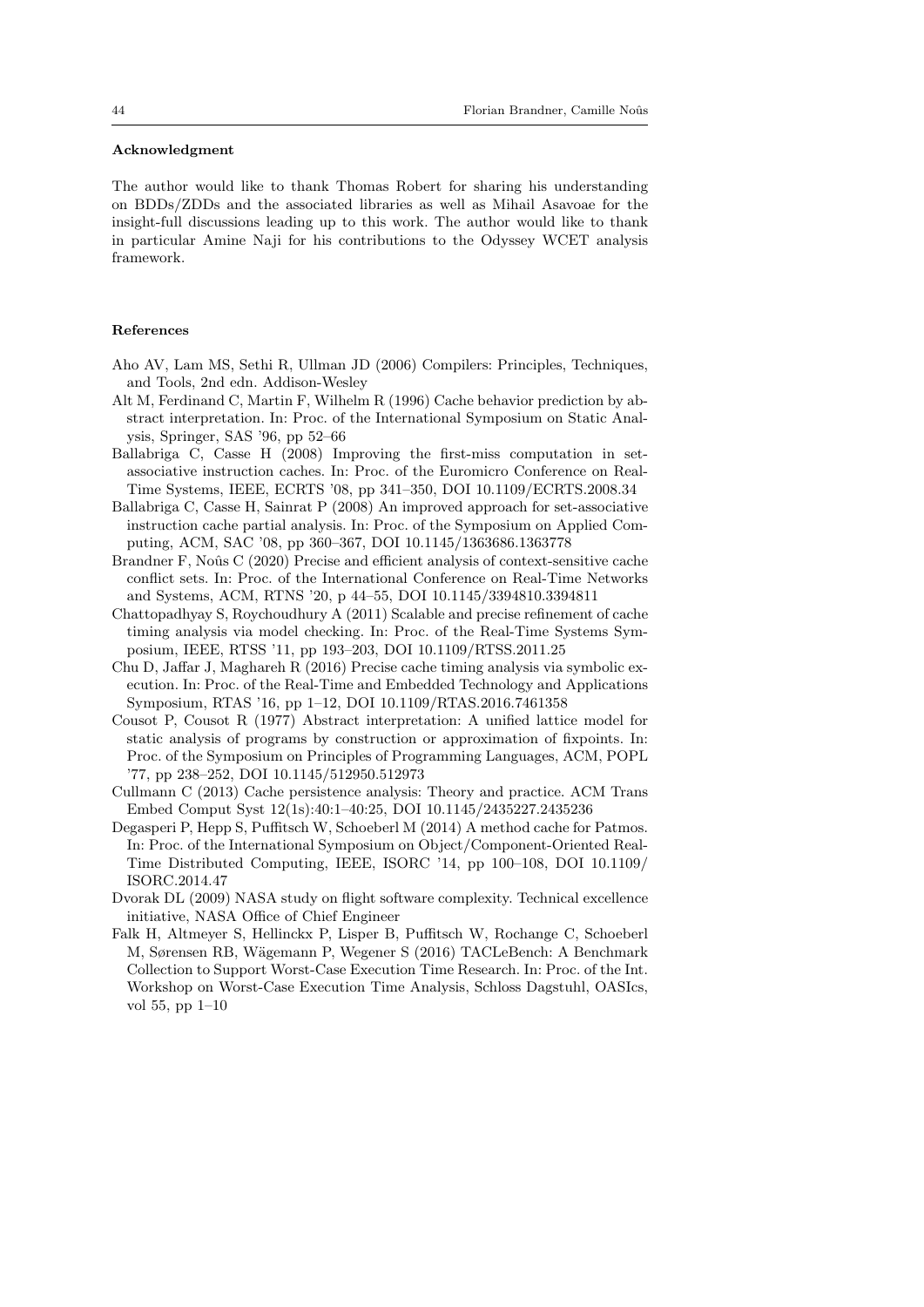- <span id="page-44-2"></span>Ferdinand C, Wilhelm R (1999) Efficient and precise cache behavior prediction for real-time systems. Real-Time Syst 17(2-3):131–181, DOI 10.1023/A: 1008186323068
- <span id="page-44-9"></span>Hahn S, Reineke J (2018) Design and analysis of SIC: A provably timingpredictable pipelined processor core. In: Proc. of Real-Time Systems Symposium, RTSS '18, pp 469–481, DOI 10.1109/RTSS.2018.00060
- <span id="page-44-8"></span>Hepp S, Brandner F (2014) Splitting functions into single-entry regions. In: Proc. of the Int. Conference on Compilers, Architecture and Synthesis for Embedded Systems, ACM, CASES '14, pp 17:1–17:10, DOI 10.1145/2656106.2656128
- <span id="page-44-4"></span>Huber B, Hepp S, Schoeberl M (2014) Scope-based method cache analysis. In: Int. Workshop on Worst-Case Execution Time Analysis, Schloss Dagstuhl, OASIcs, vol 39, pp 73–82
- <span id="page-44-14"></span>Huynh BK, Ju L, Roychoudhury A (2011) Scope-aware data cache analysis for WCET estimation. In: Proc. of the Real-Time and Embedded Technology and Applications Symposium, IEEE, RTAS '11, pp 203–212, DOI 10.1109/RTAS. 2011.27
- <span id="page-44-10"></span>Jordan A, Brandner F, Schoeberl M (2013) Static analysis of worst-case stack cache behavior. In: Proc. of the Conf. on Real-Time Networks and Systems, ACM, RTNS '13, pp 55–64
- <span id="page-44-7"></span>Kadota H, Miyake J, Okabayashi I, Maeda T, Okamoto T, Nakajima M, Kagawa K (1987) A 32-bit cmos microprocessor with on-chip cache and tlb. IEEE Journal of Solid-State Circuits 22(5):800–807
- <span id="page-44-12"></span>Khedker U, Sanyal A, Karkare B (2009) Data Flow Analysis: Theory and Practice, 1st edn. CRC Press
- <span id="page-44-0"></span>Li YTS, Malik S (1995) Performance analysis of embedded software using implicit path enumeration. In: Proc. of the Design Automation Conference, ACM, DAC '95, pp 456–461, DOI 10.1145/217474.217570
- <span id="page-44-6"></span>Lv M, Guan N, Reineke J, Wilhelm R, Yi W (2016) A survey on static cache analysis for real-time systems. Leibniz Transactions on Embedded Systems 3(1):05– 1–05:48, DOI 10.4230/LITES-v003-i001-a005
- <span id="page-44-5"></span>Minato Si (1993) Zero-suppressed BDDs for set manipulation in combinatorial problems. In: Proc. of the International Design Automation Conference, ACM, DAC '93, pp 272–277, DOI 10.1145/157485.164890
- <span id="page-44-13"></span>Mishchenko A (2001) An introduction to zero-suppressed binary decision diagrams. Tech. rep., University of California, Berkeley
- <span id="page-44-1"></span>Mueller F (1994) Static cache simulation and its applications. PhD thesis, Florida State University
- <span id="page-44-3"></span>Mueller F (2000) Timing analysis for instruction caches. Real-Time Syst 18(2/3):217–247, DOI 10.1023/A:1008145215849
- <span id="page-44-16"></span>Nagar K, Srikant YN (2017) Refining cache behavior prediction using cache miss paths. ACM Trans Embed Comput Syst 16(4):103:1–103:26, DOI 10.1145/ 3035541
- <span id="page-44-11"></span>Naji A, Brandner F (2015) A comparative study of the precision of stack cache occupancy analyses. In: Proc. of the Junior Researcher Workshop on Real-Time Computing, JRWRTC '15, pp 13–16
- <span id="page-44-15"></span>Patil K, Seth K, Mueller F (2004) Compositional static instruction cache simulation. In: Proc. of the Conference on Languages, Compilers, and Tools for Embedded Systems, ACM, LCTES '04, pp 136–145, DOI 10.1145/997163.997183